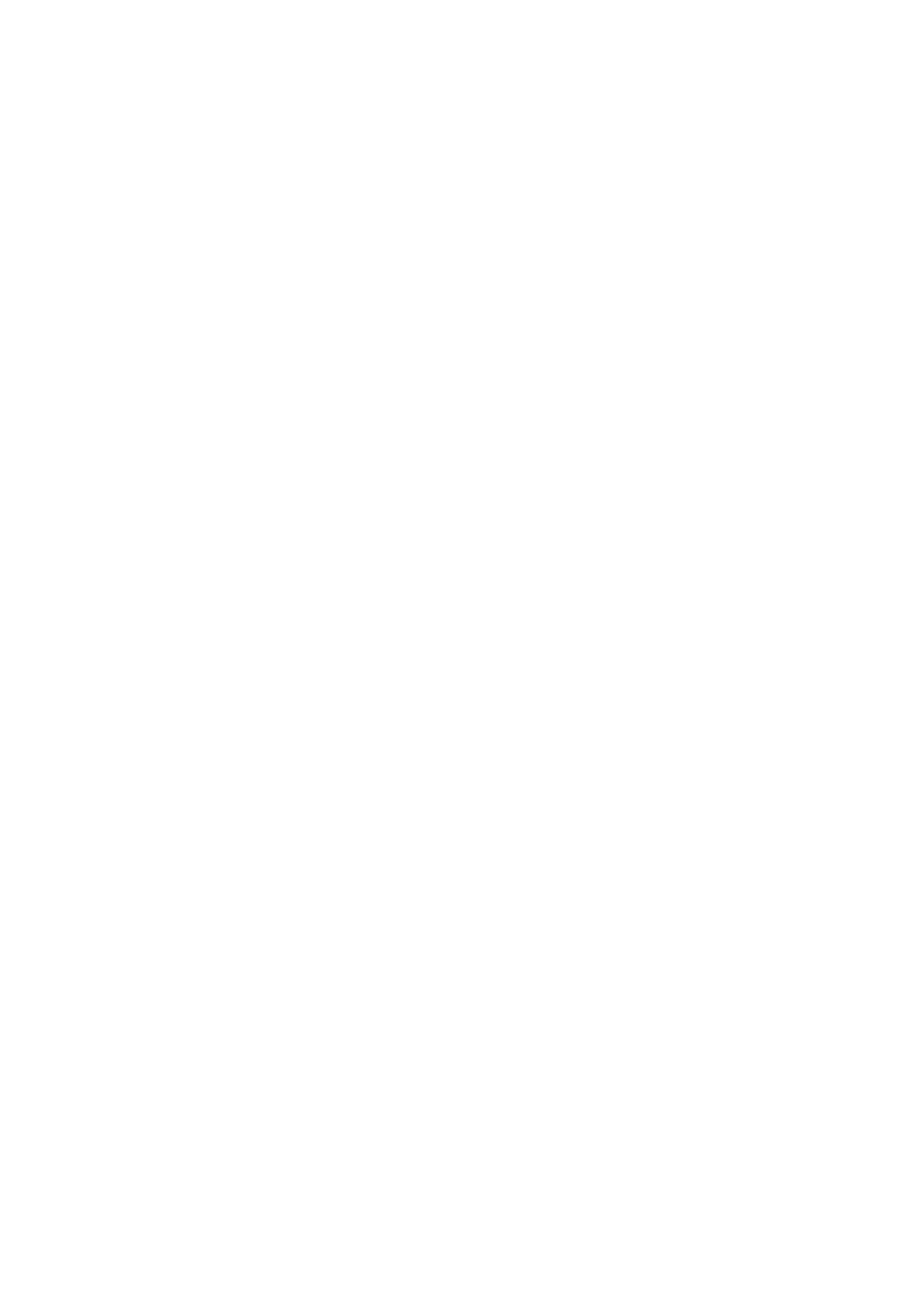#### **Abstract**

In this thesis it is showed how an  $O(n^{4-\epsilon})$  algorithm for the CUBE multiplication problem (that is defined in the thesis) would imply a faster than naive  $O^*(2^{n(1-\frac{\epsilon}{4})})$  algorithm for the MAX-3SAT problem; this algorithm for MAX-3SAT is a generalization of the algorithm for the MAX-2SAT problem which was proposed by Ryan Williams; and CUBE MULTIPLICATION, in turn, is defined as a generalization of the MATRIX MULTIPLICATION problem for three-dimensional arrays. Approaches to find a faster than naive algorithm for CUBE MULTIPLIcation are considered. Though no such algorithm was found using these approaches, it is showed how a variant of the Strassen algorithm for MATRIX MULTIPLICATION could be found using the same approaches. Implementations of these approaches using computer programming and results of computational experiments are discussed.

**Keywords**: max-2sat, max-3sat, matrix multiplication, cube multiplication, algorithms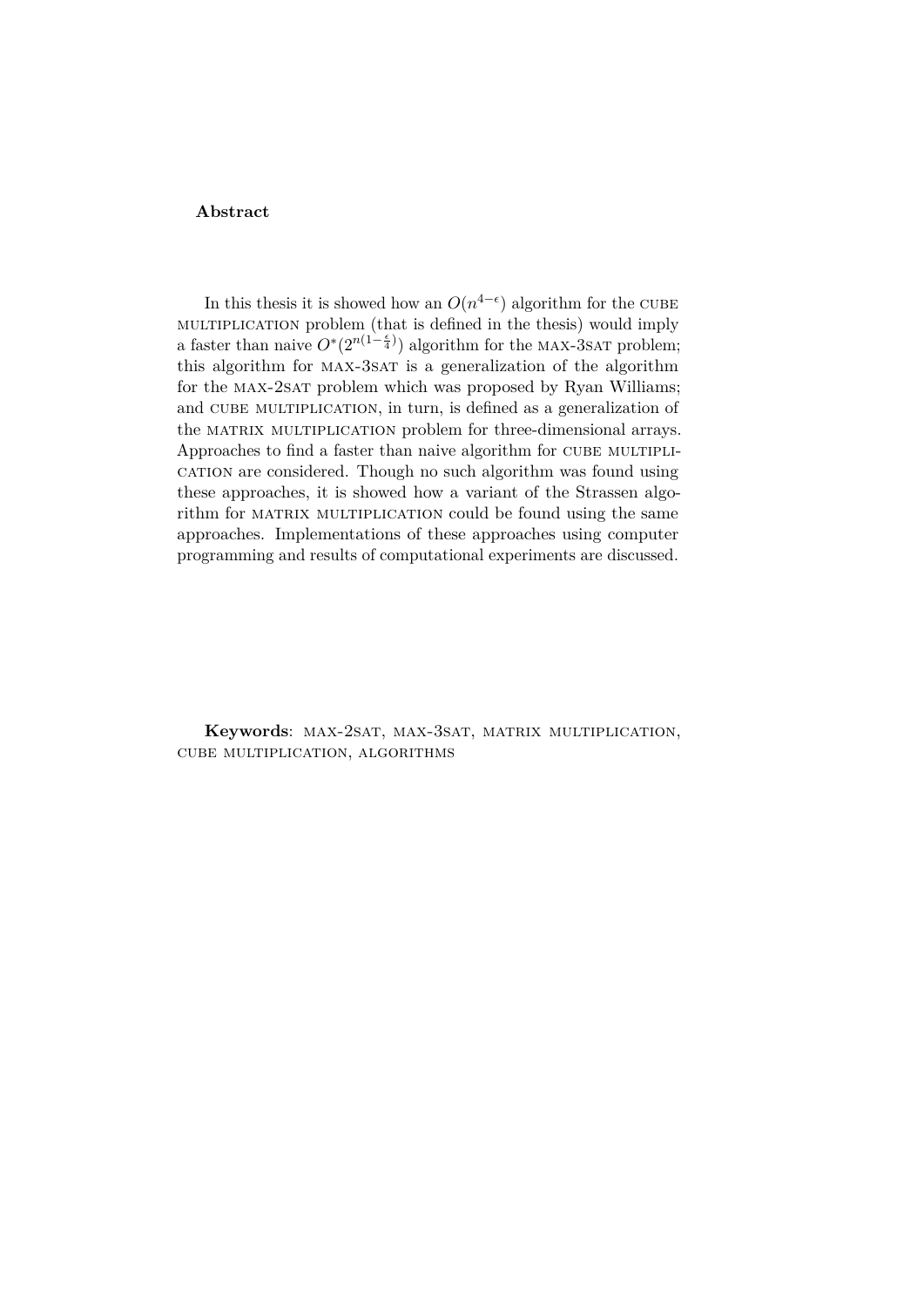#### **Acknowledgements**

I found it hard to write acknowledgements. It is so easy to feel the endless gratitude, but it is so hard to express it with words. Nevertheless I will try.

Most of all I want to thank my advisor Daniel Lokshtanov. For awesome support, great inspiration and a lot of valuable comments. It was a great pleasure and priceless experience to work with Daniel.

I also want to thank the Algorithms group. The kind and friendly atmosphere was the first thing I had noticed, and it always surrounded me during my studies.

I wish to thank the department staff as well: I never had any trouble getting answers to any of my questions regarding study formalities.

A very special gratitude goes to the developers of Wikidpad and Zim Wiki, the two wiki-programs I used for my daily life, including the work with this thesis. I cannot imagine now how would I work without having such tool as a personal wiki. I also want to thank Alena and Alesia for helping with English grammar.

I want to thank my friends and teachers for inspiring me to be who I am.

In the end I want to thank the people who were a big part of my life during this period of work, and filled it with happiness, sense and love, and supported me a lot during my work on thesis. Thanks to Katarina, Liina-Liis and Marina.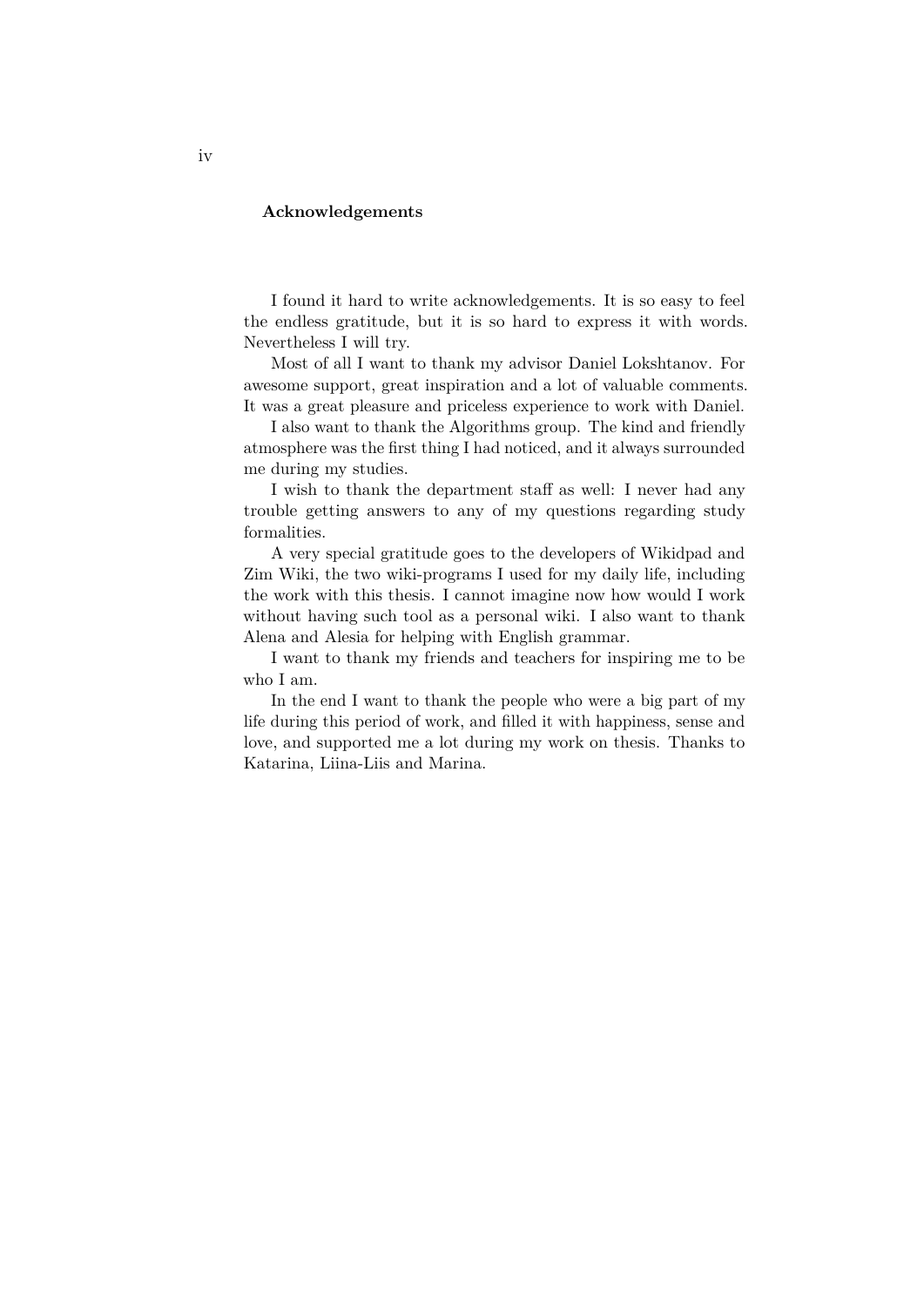# **Contents**

<span id="page-4-0"></span>

|              | Contents     |                                                                                |                |  |  |  |  |  |
|--------------|--------------|--------------------------------------------------------------------------------|----------------|--|--|--|--|--|
| $\mathbf{1}$ | Introduction |                                                                                |                |  |  |  |  |  |
|              | 1.1          |                                                                                | $\mathbf{1}$   |  |  |  |  |  |
|              | 1.2          |                                                                                | $\overline{2}$ |  |  |  |  |  |
|              | 1.3          | Note on working on the thesis $\ldots \ldots \ldots \ldots \ldots$             | $\overline{4}$ |  |  |  |  |  |
|              | 1.4          |                                                                                | $\overline{4}$ |  |  |  |  |  |
| $\bf{2}$     |              | Theoretical foundation                                                         | $\bf{6}$       |  |  |  |  |  |
|              | 2.1          | Note on indexing $\dots \dots \dots \dots \dots \dots \dots \dots \dots \dots$ | 6              |  |  |  |  |  |
|              | 2.2          | Algorithms and their complexity $\dots \dots \dots \dots \dots$                | 6              |  |  |  |  |  |
|              |              | 2.2.1<br>Running time and big O notation $\ldots \ldots \ldots$                | $\overline{7}$ |  |  |  |  |  |
|              |              | Polynomial and exponential time algorithms $\hfill\ldots\ldots$<br>2.2.2       | 8              |  |  |  |  |  |
|              |              | Randomized algorithms<br>2.2.3                                                 | 9              |  |  |  |  |  |
|              | 2.3          | Boolean formulas and satisfiability problems $\ldots \ldots \ldots$            | 11             |  |  |  |  |  |
|              |              | Boolean formulas $\ldots \ldots \ldots \ldots \ldots \ldots \ldots$<br>2.3.1   | 11             |  |  |  |  |  |
|              |              | Satisfiability problems<br>2.3.2                                               | 12             |  |  |  |  |  |
|              | 2.4          |                                                                                | 13             |  |  |  |  |  |
|              | 2.5          | Matrices and matrix multiplication                                             | 14             |  |  |  |  |  |
|              | 2.6          |                                                                                | 17             |  |  |  |  |  |
|              | 2.7          |                                                                                | 19             |  |  |  |  |  |
|              | 2.8          |                                                                                | 21             |  |  |  |  |  |
|              |              | 2.8.1                                                                          | 21             |  |  |  |  |  |
|              |              | Hypergraphs<br>2.8.2                                                           | 21             |  |  |  |  |  |
|              | 2.9          |                                                                                | 22             |  |  |  |  |  |
| 3            |              | $MAX-kSAT$ algorithms                                                          | 24             |  |  |  |  |  |
|              | 3.1          | The fast MAX-2SAT algorithm                                                    | 25             |  |  |  |  |  |
|              | 3.2          | MAX-3SAT: a promising algorithm                                                | 28             |  |  |  |  |  |
|              |              | The algorithm description $\ldots \ldots \ldots \ldots \ldots$<br>3.2.1        | 29             |  |  |  |  |  |
|              |              | A change to $GF(2) \ldots \ldots \ldots \ldots \ldots \ldots \ldots$<br>3.2.2  | 32             |  |  |  |  |  |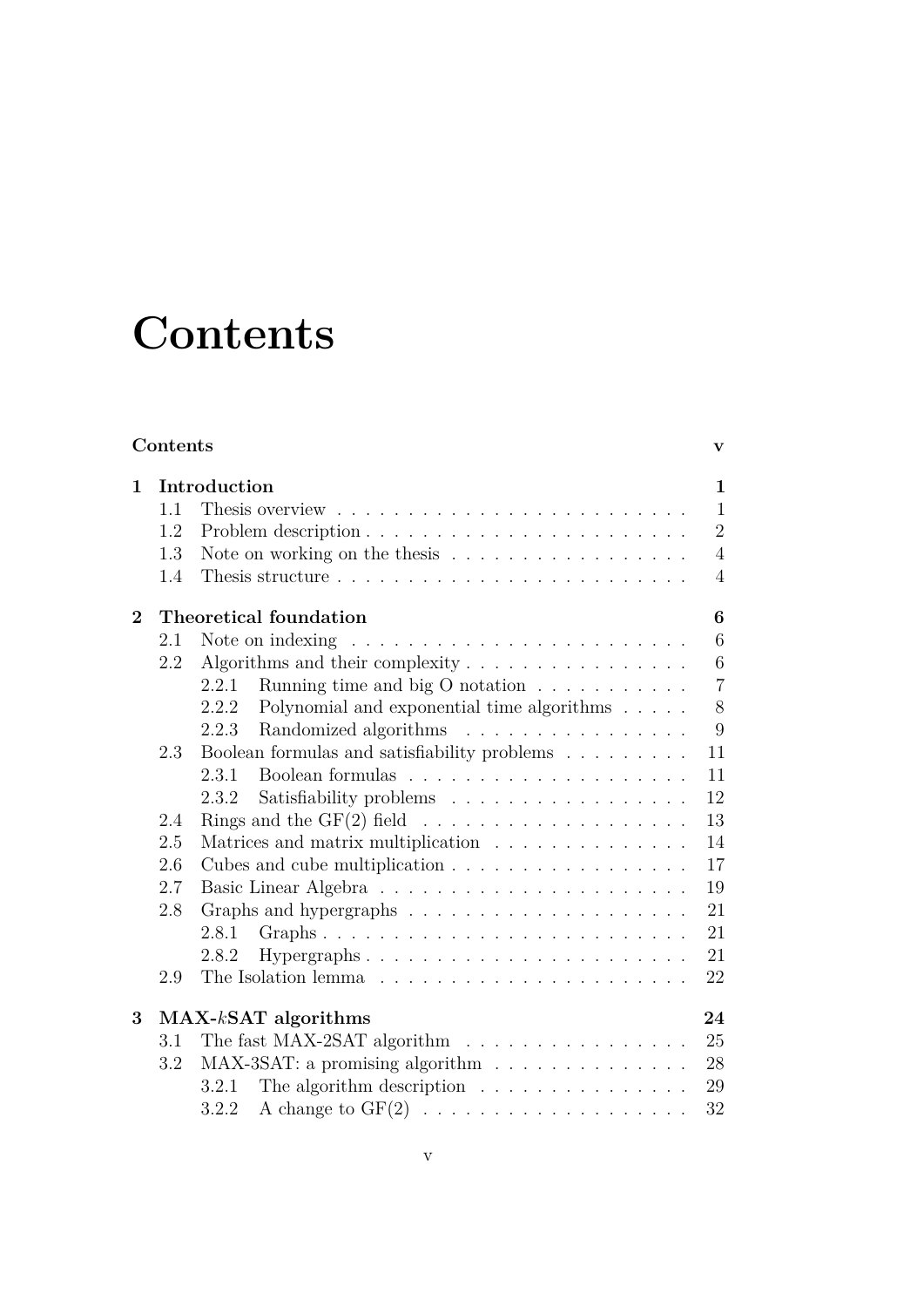|                                |                                   | A randomized algorithm<br>3.2.3                                        | 33 |  |  |  |  |  |  |  |  |  |
|--------------------------------|-----------------------------------|------------------------------------------------------------------------|----|--|--|--|--|--|--|--|--|--|
| $\overline{\mathcal{A}}$       | A Cube Multiplication study<br>36 |                                                                        |    |  |  |  |  |  |  |  |  |  |
|                                | 4.1                               | Discovering Strassen algorithm over $GF(2) \ldots \ldots \ldots$       | 37 |  |  |  |  |  |  |  |  |  |
|                                | 4.2                               | A generalization for cube multiplication                               | 40 |  |  |  |  |  |  |  |  |  |
|                                |                                   | 4.2.1                                                                  | 40 |  |  |  |  |  |  |  |  |  |
|                                |                                   | Discovering algorithm over $GF(2) \ldots \ldots \ldots$<br>4.2.2       | 42 |  |  |  |  |  |  |  |  |  |
|                                |                                   | Satisfiability formulations<br>4.2.3                                   | 46 |  |  |  |  |  |  |  |  |  |
|                                |                                   | An algorithm for the SET SPAN problem $\dots \dots$<br>4.2.4           | 48 |  |  |  |  |  |  |  |  |  |
| 5<br>Computational experiments |                                   |                                                                        |    |  |  |  |  |  |  |  |  |  |
|                                | 5.1                               | Using SAT solvers to solve the puzzles $\ldots \ldots \ldots \ldots$   | 51 |  |  |  |  |  |  |  |  |  |
|                                |                                   | Conducted experiments<br>5.1.1                                         | 51 |  |  |  |  |  |  |  |  |  |
|                                |                                   | Ideas for possible improvements<br>5.1.2                               | 53 |  |  |  |  |  |  |  |  |  |
|                                | 5.2                               | A solver and heuristics for SET SPAN instances $\ldots \ldots \ldots$  | 53 |  |  |  |  |  |  |  |  |  |
|                                |                                   | The basic algorithm $\dots \dots \dots \dots \dots \dots$<br>5.2.1     | 53 |  |  |  |  |  |  |  |  |  |
|                                |                                   | 5.2.2<br>Heuristics and parallelization                                | 54 |  |  |  |  |  |  |  |  |  |
|                                |                                   | 5.2.3                                                                  | 57 |  |  |  |  |  |  |  |  |  |
|                                |                                   | Ideas for possible improvements $\ldots \ldots \ldots \ldots$<br>5.2.4 | 60 |  |  |  |  |  |  |  |  |  |
|                                | 5.3                               | Notes on programs correctness                                          | 61 |  |  |  |  |  |  |  |  |  |
| 6                              |                                   | Conclusions                                                            | 62 |  |  |  |  |  |  |  |  |  |
|                                | 6.1                               | Future research                                                        | 63 |  |  |  |  |  |  |  |  |  |
| <b>Bibliography</b><br>64      |                                   |                                                                        |    |  |  |  |  |  |  |  |  |  |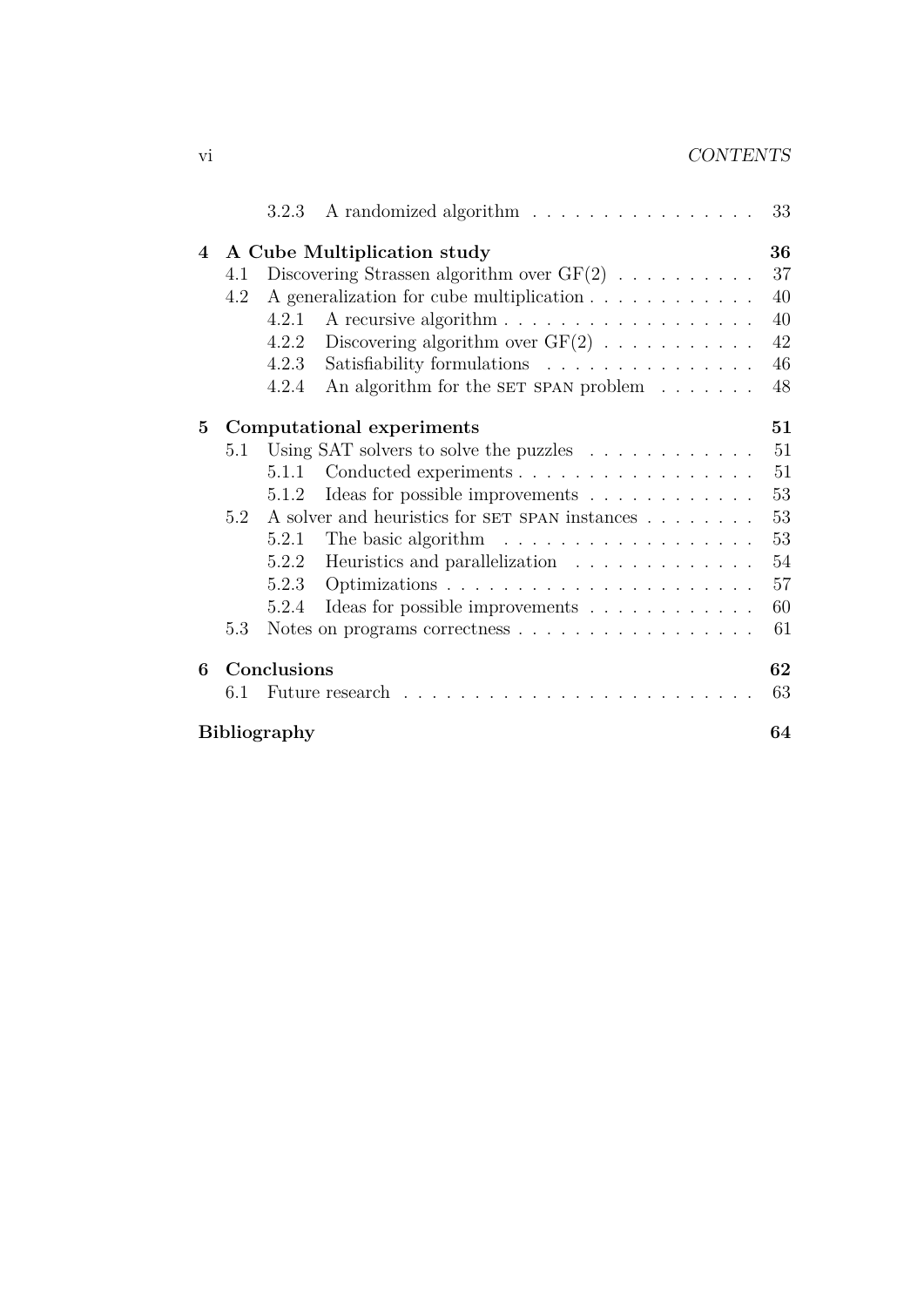## <span id="page-6-0"></span>**Chapter 1**

# **Introduction**

## <span id="page-6-1"></span>**1.1 Thesis overview**

In this thesis we consider several algorithmic problems. We focus on trying to find a better algorithm for a computational problem, namely CUBE MULtiplication, which is defined in the thesis. We show how an asymptotically faster than naive algorithm for this problem will imply an asymptotically faster than naive algorithm for the known max-3sat problem, for which no faster than brute force algorithms are known to date.

An algorithm has been developed for the MAX-2SAT problem in 2007 by Williams, which is asymptotically faster than a naive algorithm that tries all possible solutions. It is based on reducing max-2sat to the matrix multiplication problem, whose complexity is a key in obtaining the algorithm with better worst case running time. There exist faster then naive algorithms for matrix multiplication, and that implies faster than naive algorithms for MAX-2SAT.

As MAX-2SAT and MAX-3SAT are inherently similar, it is possible to build a similar algorithm for max-3sat to the Williams' algorithm for max-2sat. This analogous algorithm is based on reducing max-3sat to cube multiplication, corresponding to matrix multiplication in the algorithm for MAX-2SAT, where CUBE MULTIPLICATION is a generalization of matrix multiplication. But the possibly helpful cube multiplication problem has not been studied, and therefore no algorithms which are faster then naive are known for it.

If an algorithm which is asymptotically faster than computation by definition for cube multiplication exists, then, used as a subroutine, it yields an algorithm that is faster than naive for max-3sat. Because matrix multiplication and cube multiplication are similar as well,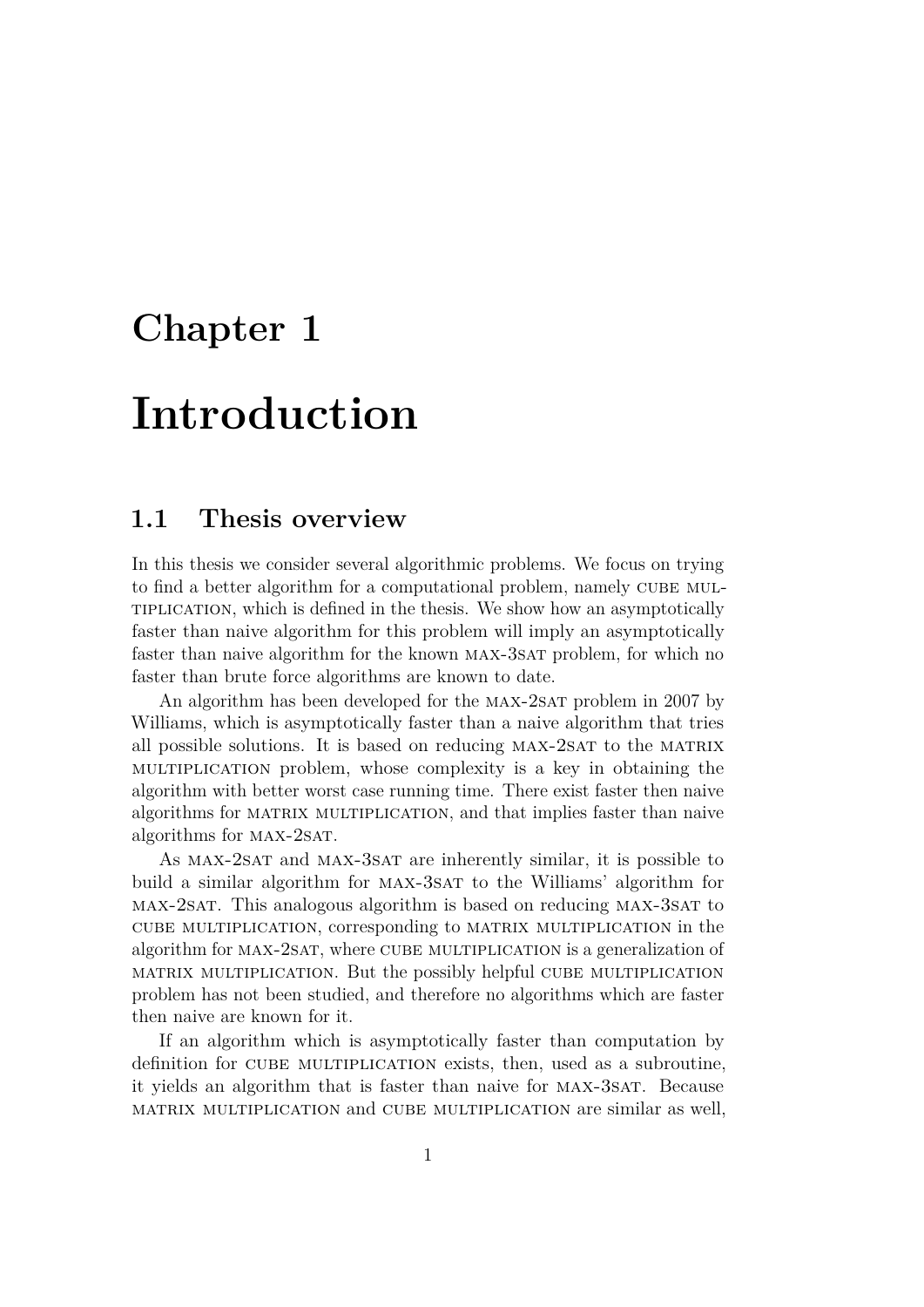it may be possible to use the ideas from efficient matrix multiplication algorithms to make an efficient algorithm for cube multiplication. The simplest algorithm that improves MATRIX MULTIPLICATION running time is the classic Strassen's algorithm. We will try to generalize the Strassen's algorithm to an algorithm for CUBE MULTIPLICATION. This involves solving a certain large, but finite, puzzle. This thesis accounts how a solution to this puzzle leads to an efficient algorithm for CUBE MULTIPLICATION, and also for max-3sat. The main work of this thesis is to describe our attempts at solving this puzzle. Although we were not able to solve it, we were able to make interesting progress by formulating approaches that easily rediscover the Strassen algorithm.

## <span id="page-7-0"></span>**1.2 Problem description**

For known computational problems one usually tries to find efficient algorithms. There are problems which cannot be solved algorithmically; and for solvable problems, it is useful to find better algorithms, both for practical applications and for theoretical implications. Better usually means asymptotically faster. For concrete practical purposes that could mean faster running time, if a new faster algorithm could be implemented. A faster algorithm could be used in other algorithms as a subroutine, thus implying other faster algorithms. The ideas used in the algorithm could be reused elsewhere and improved or expanded, leading towards an even better algorithm for the same problem.

There are polynomial time algorithms and exponential time algorithms, and polynomial time algorithms are usually much faster in practice, especially on large inputs. However, there are problems, called NP-complete, for which we only can hope for exponential algorithms, because it is unlikely that a polynomial algorithm exists for such problems. But there is still a big difference between running times of different exponential time algorithms, and usually one tries to find an exponential algorithm that is as fast as possible.

One of the classical problems in informatics is the SAT problem. Given a boolean formula, it is needed to determine whether the formula could be satisfied with some truth assignment to its variables. This problem is NP-complete. While a naive algorithm for SAT that tries all values of variables has complexity  $O<sup>*</sup>(2<sup>n</sup>)$ , there are other better exact exponential time algorithms and heuristic algorithms that could solve the SAT problem in acceptable time. Restricted versions of sat, the *k*-sat problems, in which the boolean formula is in conjunctive normal form and clause size is limited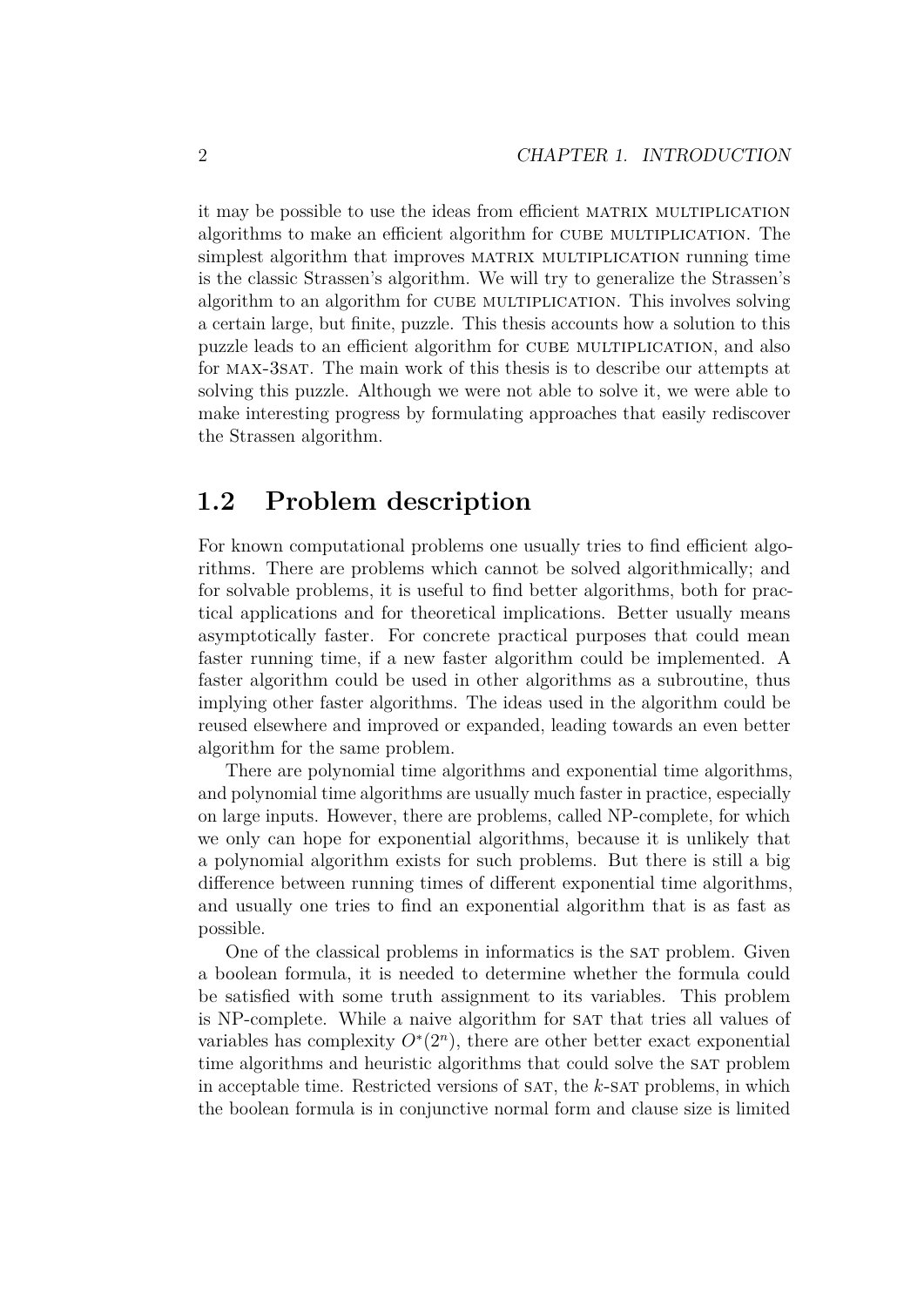by *k* literals are also NP-complete for  $k > 3$ ; for  $k = 2$  such problem is solvable in polynomial time.

max-*k*sat is a class of problems, in which the task is to determine whether the given number of clauses could be satisfied by an assignment in a CNF formula with clause size limited by *k* literals. These problems are NP-complete. A naive algorithm for these problems has  $O<sup>*</sup>(2<sup>n</sup>)$  complexity (checking all possible solutions). Could it be done faster? For max-2sat — yes: with an algorithm by [Williams](#page-70-0) [\[2007\]](#page-70-0), the MAX-2SAT problem is solvable in  $O^*(1.74^n)$  time. For MAX-kSAT where  $k \geq 3$  we don't know, and the core question of this thesis is whether we can find a better algorithm, that is, an algorithm with a running time  $O^*(2 - \epsilon)^n$ ). The trick in the max-2sat algorithm by Williams is to split the original problem into exponentially many subproblems and solve each one with a fast polynomial algorithm. Particularly here, the fast polynomial algorithm is a MATRIX multiplication algorithm which is faster than naive.

A naive MATRIX MULTIPLICATION algorithm has complexity  $O(n^3)$ . Many faster algorithms were discovered for matrix multiplication, starting with the Strassen's algorithm with running time  $O(n^{\log_2 7})$  discovered by [Strassen](#page-70-1) [\[1969\]](#page-70-1), and the most recent algorithm with running time  $O(n^{2.38})$ is discovered by [Gall](#page-69-1) [\[2014\]](#page-69-1). The most simple, Strassen's algorithm employs recursive block computation and linear combinations of products of block sums, making possible to do 7 multiplications instead of 8 in each recursive step.

Now consider the MAX-3SAT problem. It is just like MAX-2SAT, except for the number of literals in each clause. Maybe it is possible to create a faster algorithm for it in a similar fashion to the fast algorithm for max-2sat? We could try to do it, and that involves making generalisations in several steps of the fast max-2sat algorithm. One of these generalisations is the cube multiplication, an operation which is defined like matrix multiplication, but on three 3-dimensional arrays. It is a key subroutine in this new max-3sat algorithm, in the sense that improving running time for a CUBE MULTIPLIcation algorithm from naive to something faster gives an improvement in running time for the MAX-3SAT algorithm. If we consider the fact that 2SAT is solvable polynomially and 3SAT is proved to be NP-complete, it could be possible that MAX-3SAT is not improvable, unlike MAX-2SAT.

So then, we arrive at another question, whether we can find a better than a naive  $O(n^4)$  algorithm for CUBE MULTIPLICATION, that is an  $O(n^{4-\epsilon})$ algorithm. The CUBE MULTIPLICATION problem has not been studied, so initially we don't know a faster algorithm for it and whether a faster algorithm exists at all. cube multiplication is similar enough to matrix multiplication to possibly have an algorithm which is based on the same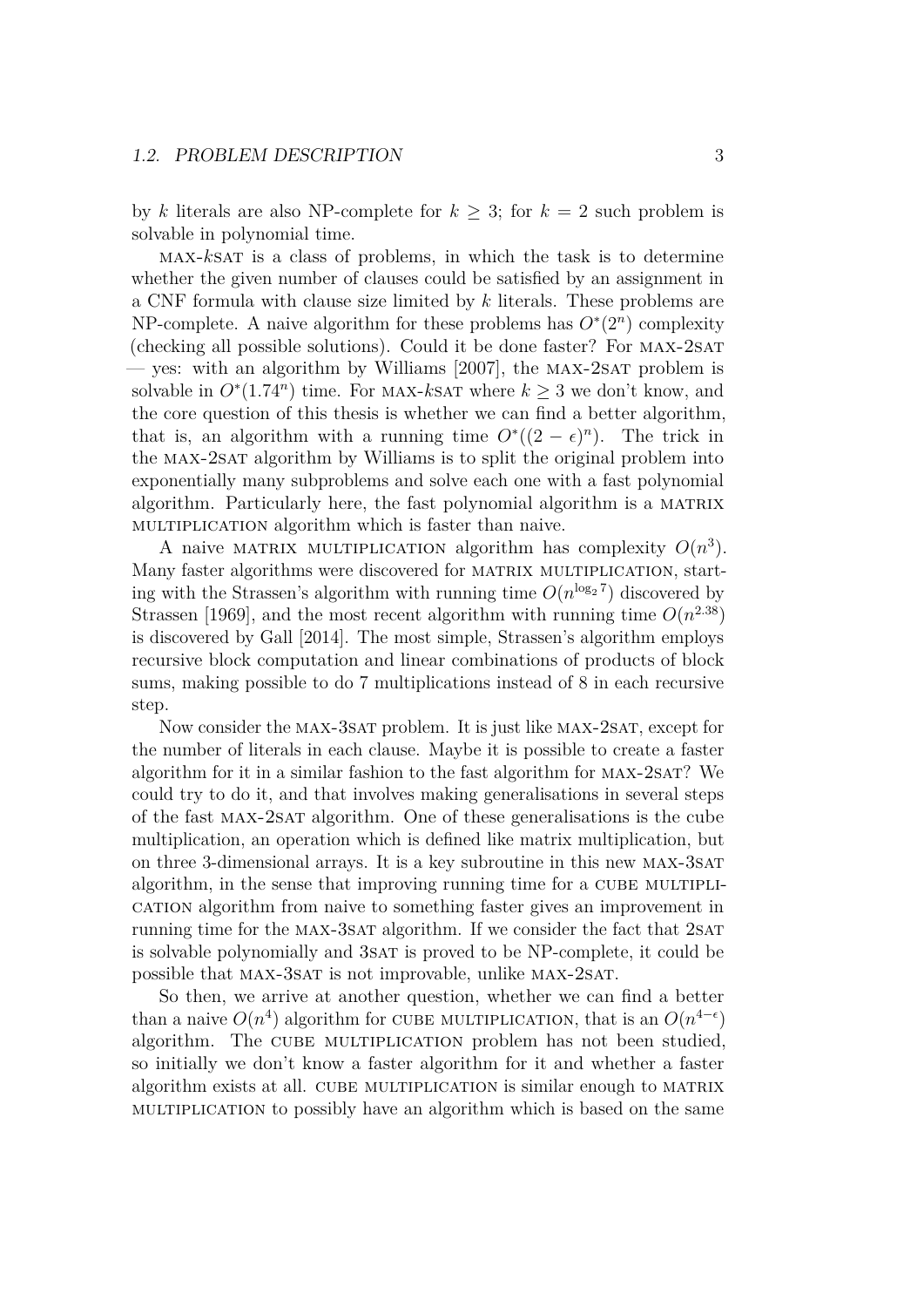ideas as Strassen's algorithm, that is recursive block computation and linear combinations of products of block sums. We can define a puzzle to determine whether such algorithm exists. The solution space for this puzzle is very large, much larger than in case of the Strassen's algorithm.

We could try to cope with that puzzle by formulating it as an instance of a problem and trying to develop an efficient algorithm to solve that problem, as well as formulating the puzzle as input for various solvers, such as SAT solvers. SAT solvers take one boolean formula as an input, and give a truth assignment to the variables of the formula if this formula could be satisfied, or say no otherwise. Various optimizations and heuristics could help us to find an answer to the puzzle, or at least to help us find more information about it.

In this thesis we have tried to formulate necessary problems and proved the correctness of the proposed algorithms. We explain the programming techniques that were used in our attempt to solve the puzzle of finding Strassen-like cube multiplication algorithm. Although no solution was found during computational experiments, we explain our attempts and their results, our observations and ideas for improvement.

### <span id="page-9-0"></span>**1.3 Note on working on the thesis**

The version of the Willams' algorithm for max-2sat presented in the thesis was taken from the book "Exact exponential algorithms" by [Fomin and](#page-69-2) [Kratsch](#page-69-2) [\[2010\]](#page-69-2). The formulations for the MAX-3SAT and the SET SPAN problems and the Check-Span-Fast algorithm were informally explained to me by my advisor, and I had formalized them. The SAT formulations for the matrix-strassen and cube-strassen puzzles, and all the programming work were done by me.

### <span id="page-9-1"></span>**1.4 Thesis structure**

In Chapter [2](#page-11-0) we present a theoretical foundation that includes important definitions (such as cube and cube multiplication definitions), notation and lemmas, which are used in the main parts.

In Chapter [3](#page-29-0) we describe a version of the Williams' algorithm for max-2sat and describe its generalization for max-3sat. We show that an  $O(n^{4-\epsilon})$  algorithm for CUBE MULTIPLICATION would imply an algorithm for MAX-3SAT with running time  $O^*(2^{n(1-\frac{\epsilon}{4})})$ . We also show that this approach works even if there exists an  $O(n^{4-\epsilon})$  algorithm for CUBE MULTIPLICATION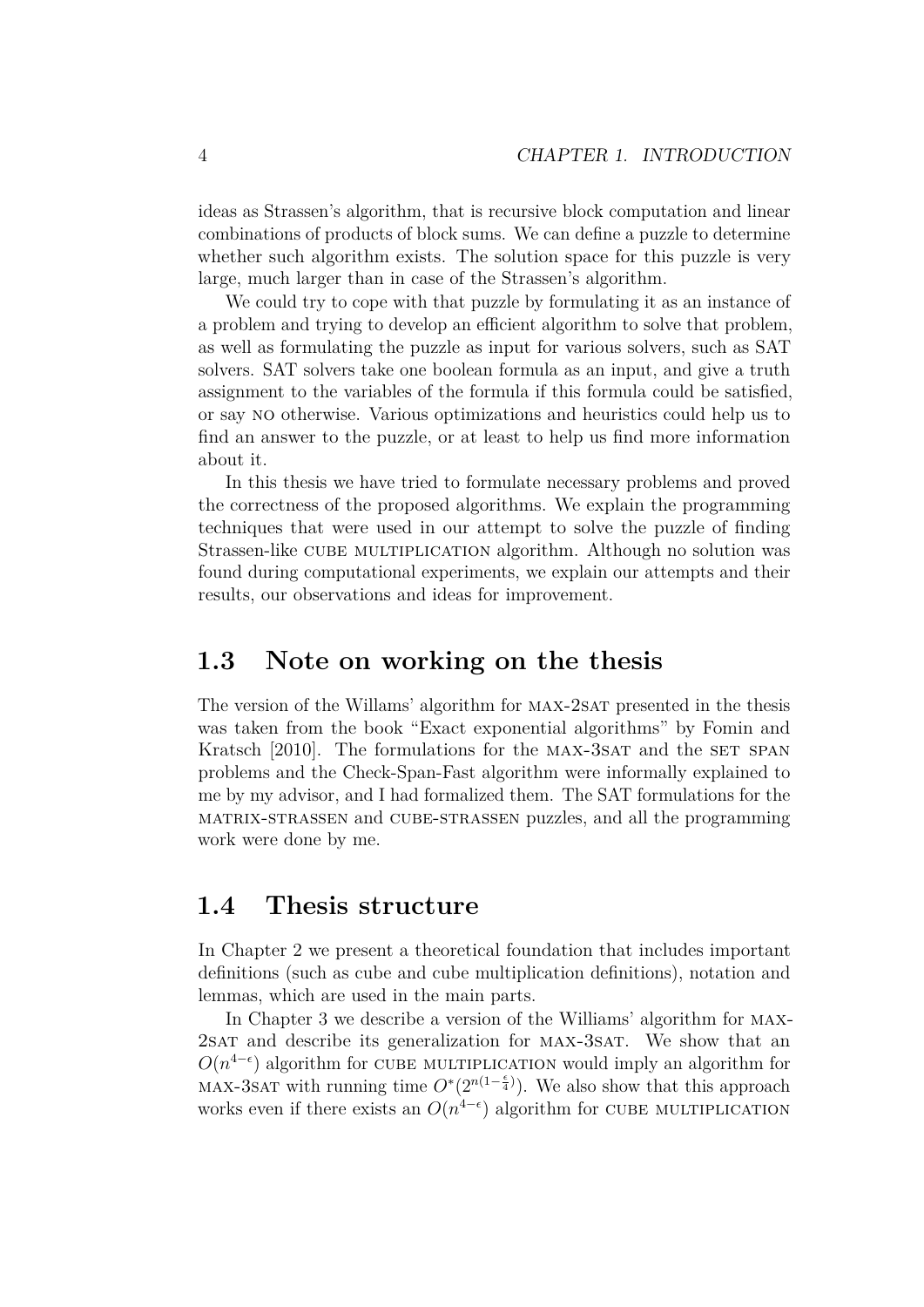over  $GF(2)$ , because it implies a randomized algorithm for MAX-3SAT with  $O^*(2^{n(1-\frac{\epsilon}{4})})$  running time.

In Chapter [4](#page-41-0) we describe our approach in finding a faster than naive algorithm for CUBE MULTIPLICATION, yielding the SET SPAN problem and SAT-formulations. We also describe how to discover the Strassen algorithm for MATRIX MULTIPLICATION using the same approach.

In Chapter [5](#page-56-0) we describe the programs and the methods that we have developed and used in order to solve two instances of the SET SPAN problem that arise from trying to discover the Strassen's algorithm and the faster cube multiplication algorithm. We also describe our attempts to use SAT-solvers on the SAT-formulations we have described in Chapter [4.](#page-41-0)

In Chapter [6](#page-67-0) we present our conclusions.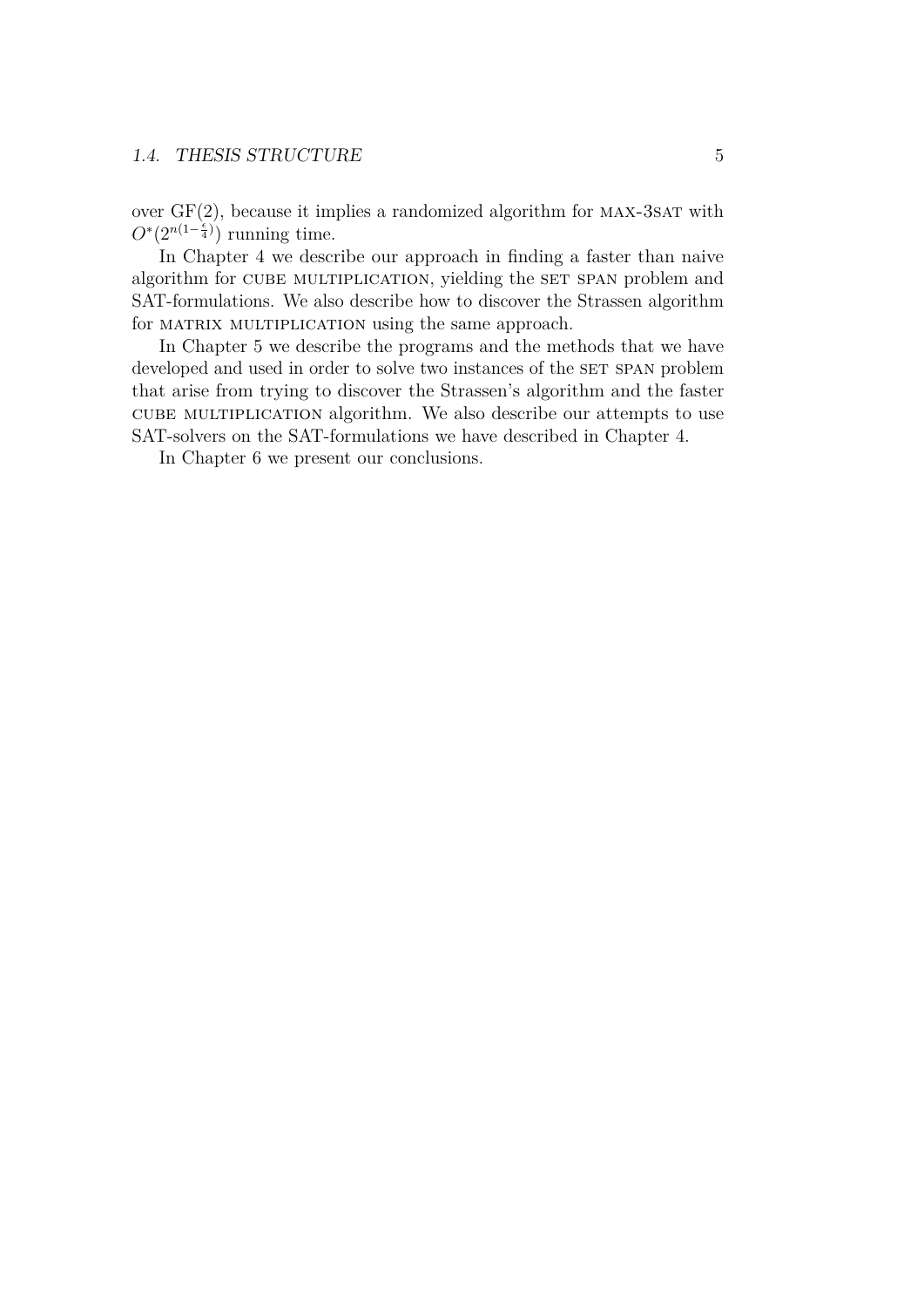## <span id="page-11-0"></span>**Chapter 2**

# **Theoretical foundation**

In this chapter we present relevant theory, terminology and notation. Explanations are simplified and cover only necessary concepts that will be used in successive chapters, with references for further reading. Most of the notation and definitions are common in informatics literature. However, some of the definitions are particular to the thesis, namely *cube* and *cube product* in section [2.6](#page-22-0) on page [17](#page-22-0) and *k-uniform hypersquare* in section [2.8.2](#page-26-2) on page [21.](#page-26-2)

## <span id="page-11-1"></span>**2.1 Note on indexing**

In this thesis we use sometimes a lot of indices, so we will draw attention to the most important properties of indexing that will be used further. If several indices are separated by comma, like *xi,j,k*, they are equivalent to a tuple, as in  $x_{(i,j,k)}$ . Sometimes several indices are aliased by one (or one index is aliased with several), with encoding rules (explained where used), for example  $x_h$  could mean the same as  $x_{(i,j,k)}$  when  $h = \lambda(i,j,k)$ , where  $\lambda(i, j, k)$  is a bijection between the domains of  $(i, j, k)$  and h. In some cases, the order of indices does not matter, then we index over a set or a multiset (a set that can have several equal elements), like  $x_{\{i,j,k\}}$ . If two index aliases mean the same, we denote it by putting the symbol  $\sim$  between these index aliases:  $h \sim (i, j, k)$ . Then  $x_h$  means the same as  $x_{i,j,k}$ .

## <span id="page-11-2"></span>**2.2 Algorithms and their complexity**

An *algorithm* could be informally defined as a set of instructions for solving any instance of a particular problem, where solving means yielding a correct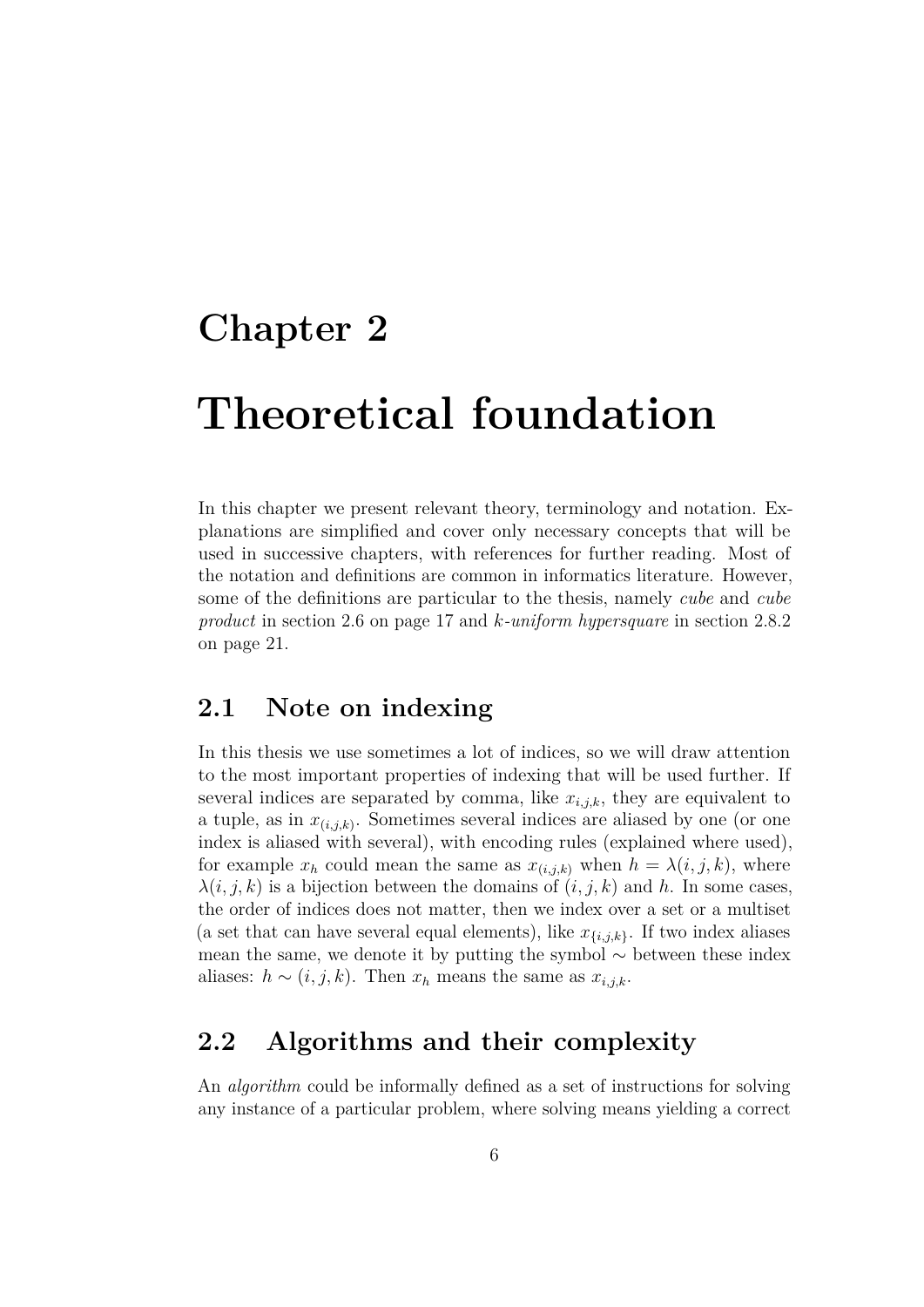answer for a corresponding instance. A common example of an algorithm is the greatest common divisor algorithm. Given two integer numbers, the greatest common divisor algorithm yields a number which has to be the greatest divisor of both given numbers. So we call these two given numbers *input*, and the resulting number *output*, or an *answer*. Usually we consider imperative algorithms, that could be represented as step-by-step operations. For a problem there could be several known algorithms with different properties, and some problems could even be unsolvable from an algorithmic point of view. Among the most important properties of an algorithm are its running time and memory requirements. We describe in this section some of necessary properties of algorithms and different kinds of algorithms, together with a common notation.

Most of the problems we consider in this thesis are *decision problems*. That means that output for such problems can be either yes or no. For example, consider the parity problem: an integer number is given and the task is to output if the number is odd. Unless stated we assume that a considered problem in this thesis is a decision problem. There are also other, non-decision computational problems. A task of such a problem could be to find the best solution among all possible solutions, to compute a result of a function, or some other task with different possible results than yes or no. As an example, consider the factorisation problem: an integer number is given and the task is to output all factors of this number.

Usually we consider deterministic algorithms that do the same operations for the same input, and thus yielding the same correct answer.

More in-depth introduction to algorithms could be found in the textbook "Algorithms" by [Dasgupta et al.](#page-69-3) [\[2006\]](#page-69-3).

#### <span id="page-12-0"></span>**2.2.1 Running time and big O notation**

Running time, an important algorithm characteristic, is usually measured as a function of a problem's input size. For a problem and an algorithm that solves this problem, for every fixed value of *n* we look at all instances of the problem of size *n* and count how many operations the algorithm uses in worst case. Such function can be complicated, hard to compute exactly it and work with. For convenience, we will use notation that will allow us to ignore constant factors and low order terms, that is called big O notation. It gives an understanding of how fast the running time grows when input size is going towards infinity, called asymptotic complexity. For two functions  $f, g: N \to N$  we say that  $f(n) = O(g(n))$  if there exists some constant  $c > 0$  and a number  $n_0$  such that  $f(n) < cg(n)$  for all  $n > n_0$ . We say that an algorithm runs in  $O(f(n))$  time if there exists a function  $t(n) = O(f(n))$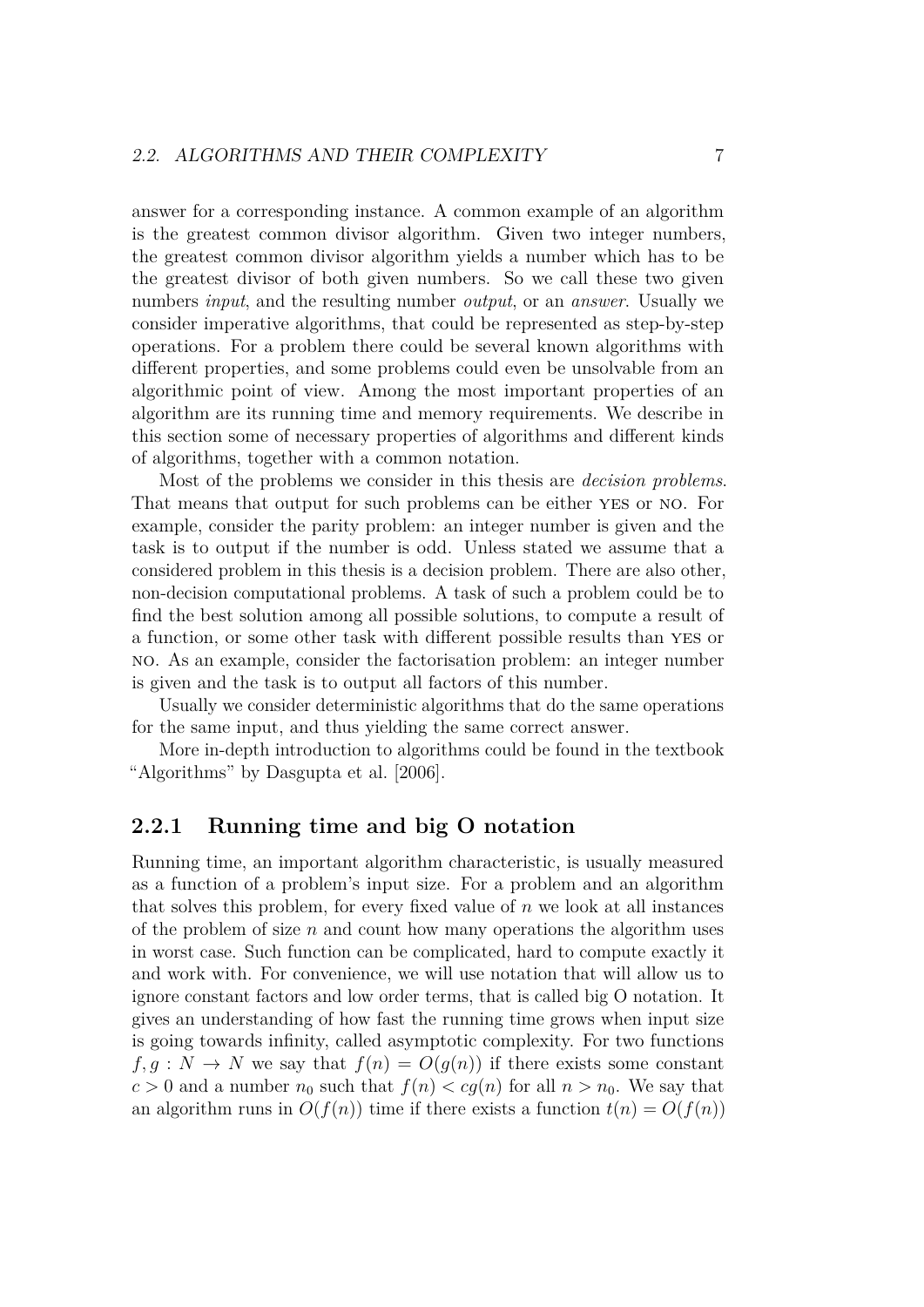such that for every input of size *n*, the algorithm use at most  $t(n)$  steps on that input. Asymptotic complexity is one of the main measures of algorithm effectiveness. It shows computation time for a worst case of an algorithm as a function of input size. Asymptotically faster algorithms are usually more practical. Finding a better algorithm for a problem or proving that there is no asymptotically faster algorithm is useful for not only practical reasons, but helps to establish bounds for other algorithms and theoretical problems in informatics.

Usually, when writing running time for an algorithm, we omit lower order terms and constant factors, making notation concise while preserving asymptotic complexity. For example, if an algorithm runs in time  $3n^2 +$  $5n + 2001$  in worst case for an input of size *n*, we write that it runs in time  $O(n^2)$ .

A *polynomial* is a function like  $poly(n) = c_1 n^{k_1} + \ldots + c_m n^{k_m}$ , that is a sum of degrees of  $n$  multiplied by constants. We will also use  $O^*$ -notation, which is written  $f(n) = O^*(g(n))$  and means that  $f(n) = O(g(n)poly(n)).$ For example,  $2^n n^5 = O^*(2^n)$ . This notation will be used for comparison of exponential time algorithms.

We will use further in the text the words "faster" and "better" meaning "asymptotically faster". And words "runtime", "time" and "complexity" meaning "asymptotic complexity of a worst case".

More information on Complexity of algorithms could be found in the "Introduction to the Theory of Computation" by [Sipser](#page-70-2) [\[2012\]](#page-70-2).

#### <span id="page-13-0"></span>**2.2.2 Polynomial and exponential time algorithms**

*Polynomial time algorithms* are algorithms that have runtime  $O(poly(n))$ . Algorithms with running time  $O(2^{poly(n)})$  are asymptotically slower and are called *exponential time algorithms*. Although it is usually better to use polynomial time algorithms for any particular problem, because of their practical running time on large inputs, sometimes there are no known polynomial algorithms for such problem. Then it is natural to find as fast exponential time algorithm as possible. However, for particular polynomial and exponential time algorithms, on some input sizes (small enough) the exponential algorithm could be faster to run in practice. For hard problems without a known polynomial time algorithm it could be useful to find efficient exponential algorithms to make bigger instance solvable in practice. Another reason to find better exponential time algorithms for a problem is to improve known time bounds for theoretical implications. Such research can help to understand the problem better and used algorithmic techniques could be improved further and used in other algorithms for other problems as well.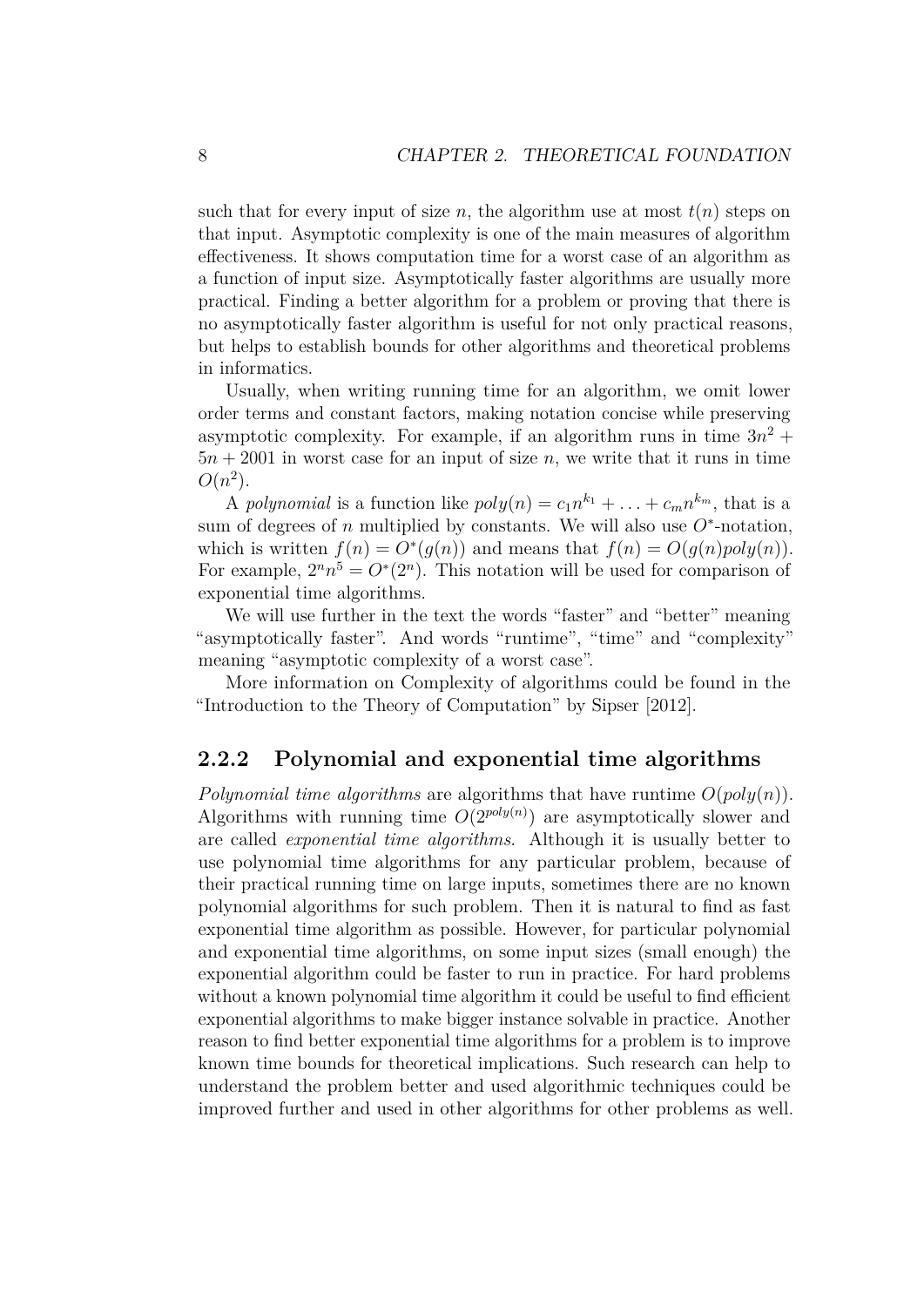The problems that we will consider in this thesis do usually have a finite number of possible solutions. A naive algorithm for such problems usually checks every possible solution from the space of possible solutions and thus its running time is proportional to the size of the possible solution space. Therefore it is a question for such problems whether it is necessary to go through all the possible solutions or we can avoid it by somehow discarding sets of wrong possible solutions.

One can find more information regarding exponential time algorithms in the book by [Fomin and Kratsch](#page-69-2) [\[2010\]](#page-69-2).

Problems are also classified by their computational complexity. The classes we are interested in are *P* and *NP*. *P* is a class of problems that have a polynomial time algorithm, and *NP* is a class of problems for which solution can be verified using a polynomial time algorithm.  $P \subseteq NP$ , but it is not known if  $P = NP$  or  $P \subset NP$ .

Some problems in *NP* class are called *NP-complete*. That means that they are the hardest in this class. Any other problem in *NP* can be reduced to an NP-complete problem. Problems that are *NP*-Complete are considered hard to solve, because it is unlikely that a polynomial time algorithm for solving such a problem exists. However, exponential time algorithms still can be used to solve such problem. And among these exponential time algorithms some can be substantially faster than others.

#### <span id="page-14-0"></span>**2.2.3 Randomized algorithms**

If we allow an algorithm to make random decisions during its run we call such algorithm a *randomized algorithm*. Consider such algorithm as having access to an an oracle that can give a uniformly random number for any requested range. A randomized algorithm, unlike a deterministic algorithm, may behave differently on the same input. It could always yield a correct answer, or it could yield a correct answer with some probability. A running time of a randomized algorithm may also vary for the same input. Such algorithms can be useful for many reasons, and one can find a better introduction in the "Algorithm design" book by [Kleinberg and Tardos](#page-69-4) [\[2006\]](#page-69-4).

In this thesis we consider randomized algorithms whose running time will always be upper bounded by a function of an input size regardless of random choices made by such algorithm. We also consider only randomized algorithms for decision problems. However these algorithms can yield an incorrect answer with some probability. We only consider in this thesis such randomized algorithms that always yield no answer for a no instance and will yield a correct YES answer with a probability (or incorrect NO with a probability) in case of yes instance. That is the only possible case for a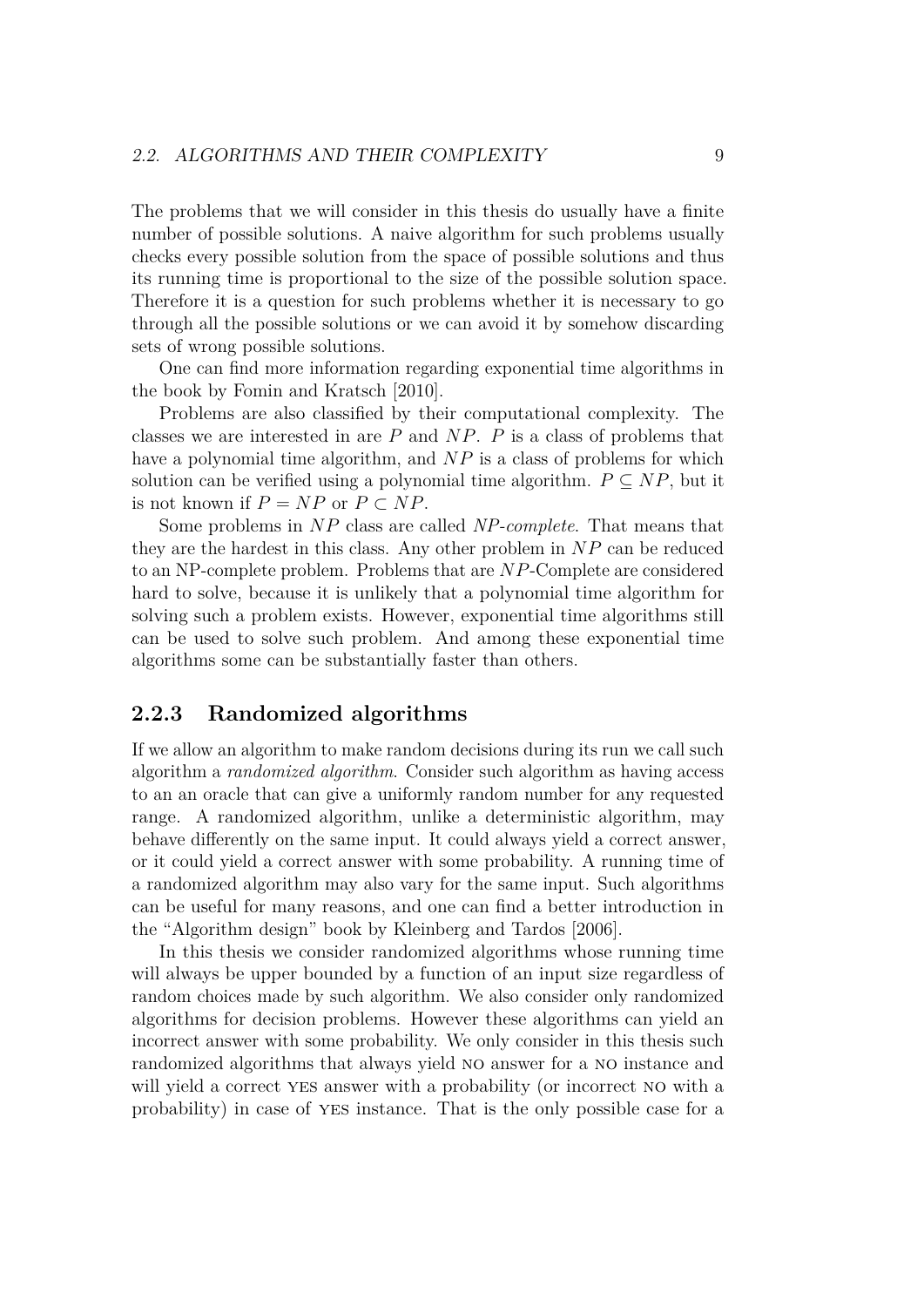randomized algorithm to yield an incorrect answer is to yield a no answer for a yes instance.

Consider a randomized algorithm **A** that yields a correct answer with a probability at least *p* if the answer is yes and which is always correct when the answer is no. If we run this algorithm  $A$   $k$  times, then with probability  $(1-p)^k$  at most it will yield no after all k runs if the answer is yes, otherwise outputting a correct answer at least once. Then, we can construct another algorithm as follows:

**Algorithm B.** Run **A** *k* times. If at least once the output of **A** is yes, output yes. Otherwise, output no.

Then the algorithm **B** yields a correct answer with a probability at least  $(1 - (1 - p)^k)$  and its running time is *k* times greater than the running time of **A**. For any probability  $p, 0 < p < 1$  there exists an integer number k such that  $(1 - (1 - p)^k)$  is arbitrarily close to one. That means, if there exists a randomized algorithm that yields a correct yes answer with a probability p for a problem,  $0 < p < 1$ , then there exists an algorithm that solves this problem with arbitrarily high probability at the cost of increased running time.

Consider a small example of a randomized algorithm. We are given an array of *n* integer numbers and the task is to find out if at least one of the numbers is odd. A simple randomized algorithm would be:

**Algorithm C.** Pick a number randomly from the array. If it is odd, output yes, otherwise output no.

The algorithm **C** always yields a right answer if an instance has no odd numbers, and a right answer with probability at least 1*/n* if there is at least one odd number in the array. Thus, with at least  $1/n$  probability we get a correct answer. By running the algorithm **C** *n* times we can achieve a probability  $(1 - (1 - 1/n)^n) > (1 - 1/\epsilon) > 0.63$  for any *n*. If we run it  $10n$ times we can achieve a probability  $(1 - (1 - 1/n)^{10n}) > (1 - (1/\epsilon)^{10}) > 0.99995$ for any *n*.

If an algorithm **D** yields a right answer with a probability  $p = 1/(2^n)$ , to achieve a probability  $(1 - 1/\epsilon) > 0.63$  by running it several times, we need to run it  $2^n$  times.

So there is a tradeoff between the resulting probability and the running time. We will work with algorithms whose probability of a correct answer will always be a constant.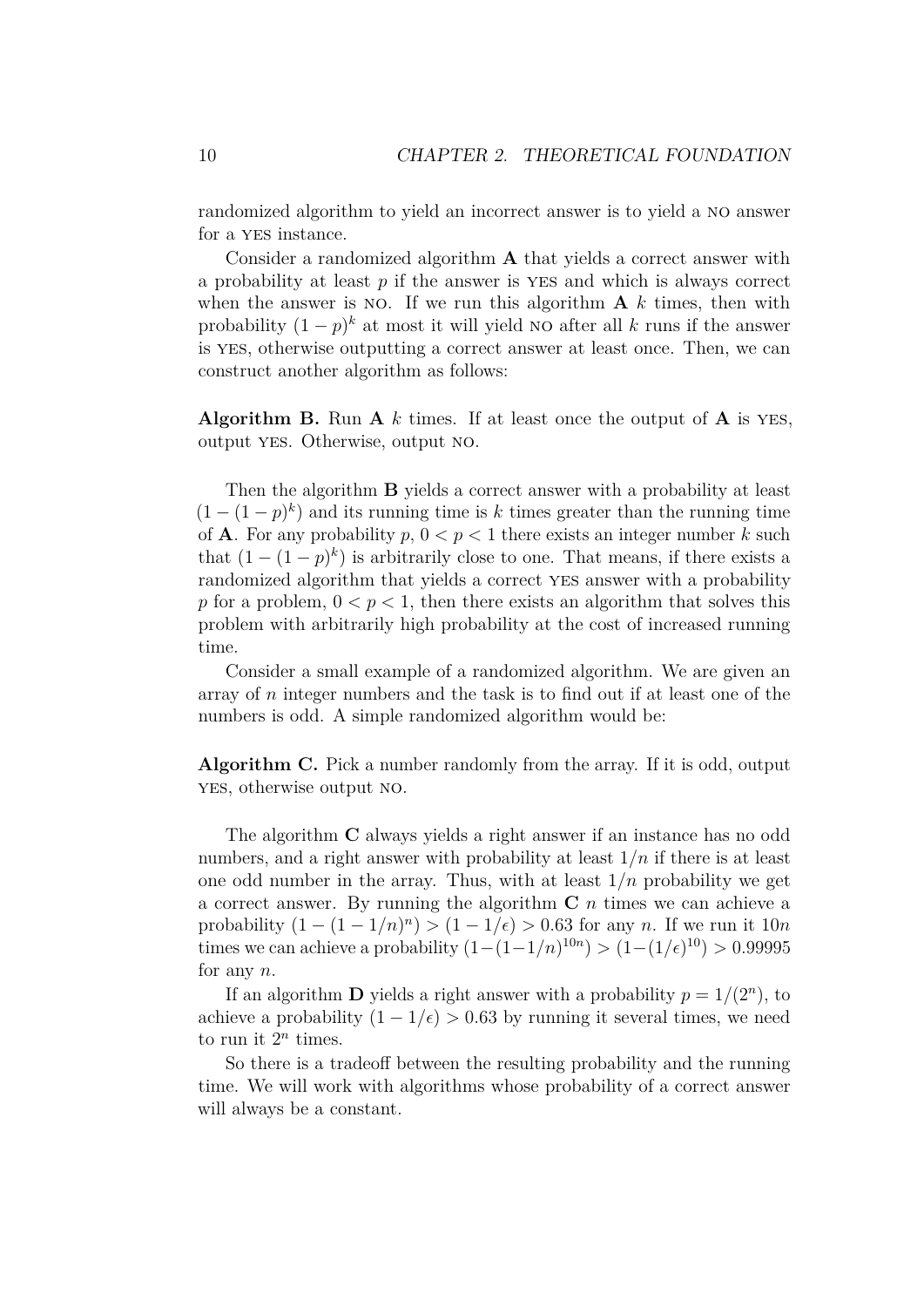## <span id="page-16-0"></span>**2.3 Boolean formulas and satisfiability problems**

#### <span id="page-16-1"></span>**2.3.1 Boolean formulas**

*Boolean formulas* are formulas that contain *boolean variables*, that is variables that could have one of two values: TRUE and FALSE (or "1" and "0", or YES and no). A boolean variable is a formula itself and its value is the same as value of the variable. Larger boolean formulas are constructed using *logical operators* in a similar fashion to arithmetic operators.

Consider a boolean formula *φ*. The operator ¬ is called *negation*, and a boolean formula  $\neg \phi$  has value TRUE if the value of  $\phi$  is FALSE and vice versa. Consider boolean formulas  $\phi$  and  $\psi$ . The binary operator  $\vee$  is called *disjunction*, and a boolean formula  $\phi \vee \psi$  has value FALSE if values of both  $\phi$  and  $\psi$  are FALSE, and TRUE otherwise. The binary operator  $\wedge$  is called *conjunction*, and a boolean formula  $\phi \wedge \psi$  has value TRUE if values of both  $\phi$  and  $\psi$  are TRUE, and FALSE otherwise. The binary operator  $\oplus$  is called *exclusive disjunction*, and a boolean formula  $\phi \oplus \psi$  has value TRUE if values of both  $\phi$  and  $\psi$  are different, and FALSE otherwise. Operators are applied in the same way as in arithmetic, where  $\neg$  has the biggest priority,  $\wedge$  has a medium priority, and  $\vee$  and  $\oplus$  have the lowest priority. Parentheses can also be used to alter the priority of operators, in the same way as in arithmetic. An example of a boolean formula is:

$$
\phi_1 = (\neg x_1 \lor (x_2 \lor x_3) \land x_4) \oplus x_5. \tag{2.1}
$$

A variable x or its negation  $\neg x$  is called a *literal*. A disjunction of several literals  $(x_1 \vee \ldots \vee x_k)$  is called a *clause*. A clause has value TRUE if at least one of  $x_i$  literals has TRUE value, and FALSE otherwise. A boolean formula that is a conjunction of several clauses is called a *boolean formula in conjunctive normal form* or *CNF formula*. An example is:

$$
\phi_2 = (x_1 \lor \neg x_2 \lor \neg x_3) \land (\neg x_2) \land (x_3 \lor x_4). \tag{2.2}
$$

A *truth assignment*  $\alpha$  to variables is an assignment of 1 (TRUE) or 0 (FALSE) value to these variables. The number of possible truth assignments to *n* variables is  $2^n$ . For the variables in  $\phi_2$  in the example above, one of the 16 possible truth assignments could be  $\alpha = (x_1 := 1, x_2 := 0, x_3 := 0, x_4 := 1)$ . This truth assignment evaluates the formula  $\phi_2$  to TRUE.

A formula  $\phi$  is called *satisfiable* if there exists a truth assignment that evaluates this formula to true. Otherwise the formula is called *unsatisfiable*. If  $1$  (TRUE) or  $0$  (FALSE) value is assigned only to some of the variables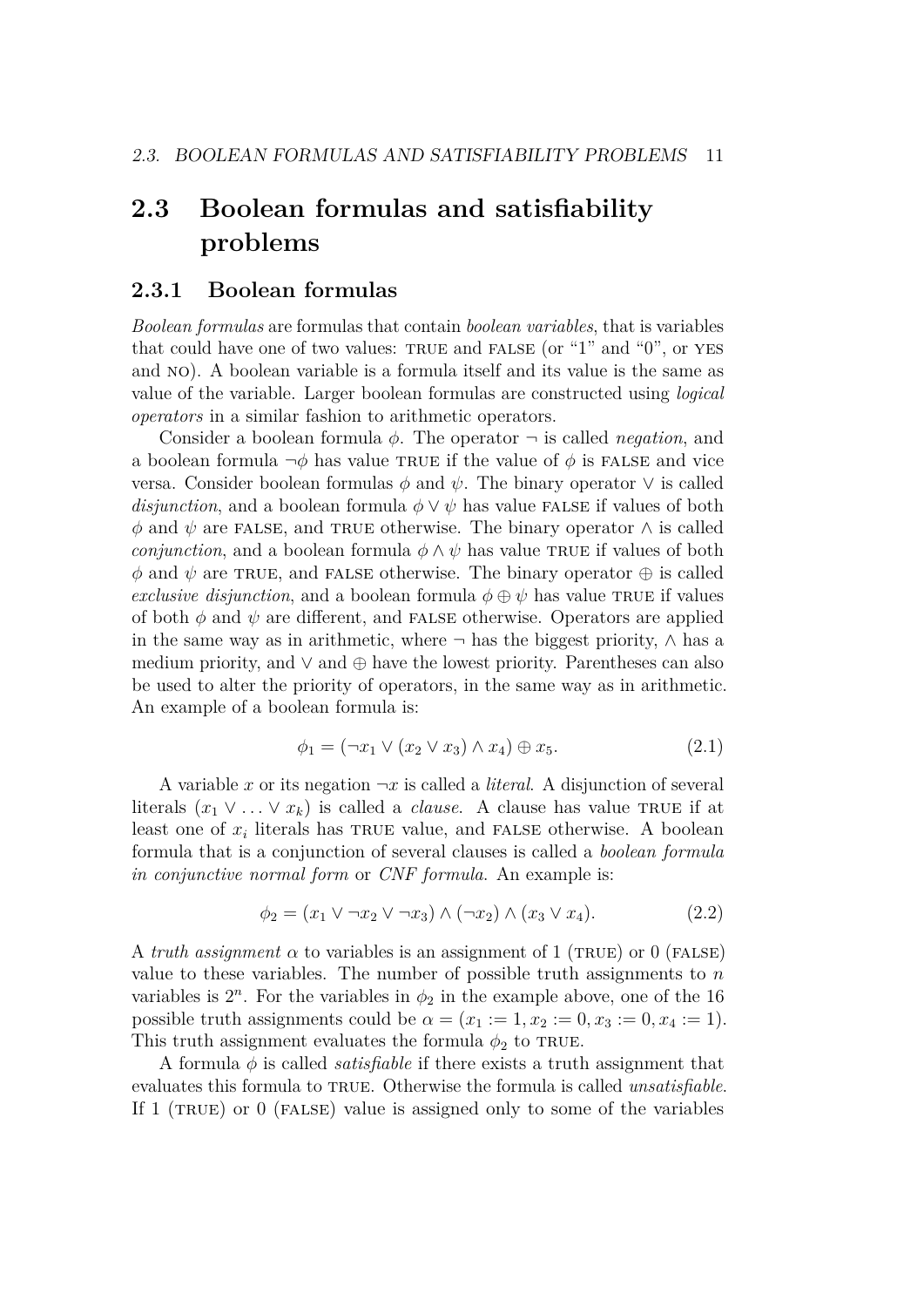in a formula we call this a *partial truth assignment*. A clause is *satisfied* by a truth assignment or a partial truth assignment if all variables in that clause has value assigned to them and the assignment evaluates this clause to TRUE. So the formula  $\phi_2$  from the example above is satisfiable.

A special case of a CNF formula is a *k-CNF formula*, a formula in which each clause contain at most *k* literals. Formula  $(x_1 \vee \neg x_2 \vee \neg x_3) \wedge (\neg x_2) \wedge$  $(x_3 \vee x_4)$  is a 3-CNF formula, but not a 2-CNF formula.

More about boolean formulas could be read in a book by [Whitesitt](#page-70-3) [\[1995\]](#page-70-3).

#### <span id="page-17-0"></span>**2.3.2 Satisfiability problems**

A classic algorithmic problem is the Satisfiability problem (sat).

#### **Problem 1** (SAT).

**Input:** A boolean formula  $\phi$  having *n* variables and *m* clauses.

**Task:** Determine whether there exists a truth assignment to the variables of  $\phi$  that satisfies all the clauses in  $\phi$ .

The sat problem has proven to be NP-complete by [Cook](#page-69-5) [\[1971\]](#page-69-5) and by [Levin](#page-70-4) [\[1973\]](#page-70-4).

If we add a restriction for the number of literals in clauses, we get the following class of problems.

#### **Problem 2**  $(k$ -SAT $)$ .

**Input:** A *k*-CNF formula  $\phi$  having *n* variables and *m* clauses. **Task:** Determine whether there exists a truth assignment to the variables of  $\phi$  that satisfies all clauses in  $\phi$ .

With  $k = 2$ , namely 2sat, there exists a polynomial time algorithm for it, for example an algorithm proposed by [Krom](#page-69-6) [\[1967\]](#page-69-6). With  $k = 3$ , namely 3sat, the problem was proven to be NP-complete by [Karp](#page-69-7) [\[1972\]](#page-69-7). Since for  $k > 3$  *k*-sat problems are not easier than 3sat and not harder than sat, they are also NP-complete.

A generalization of SAT is the maximum satisfiability problem (MAX- $SAT$ ).

#### Problem 3 (MAX-SAT).

**Input:** A CNF formula *φ* having *n* variables and *m* clauses, and integer number  $k$ .

**Task:** Determine whether there exists a truth assignment to the variables of  $\phi$  that satisfies at least  $k$  clauses.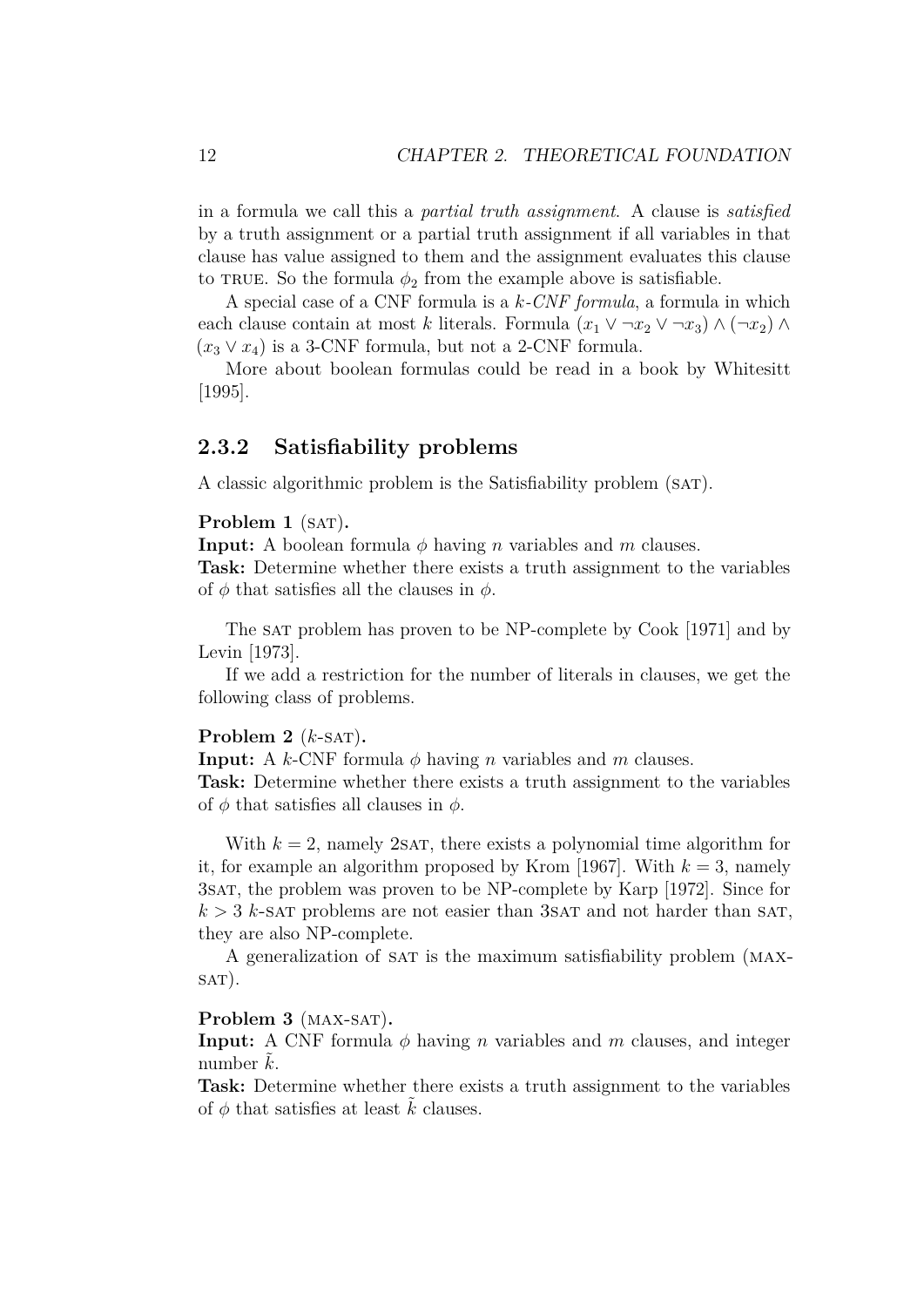Since a solution to MAX-SAT leads to a solution to SAT, it is also an NP-complete problem.

With restriction for the number of literals in clauses, we get the following class of problems.

#### Problem 4 (MAX-*kSAT*).

**Input:** A *k*-CNF formula  $\phi$  having *n* variables and *m* clauses, and integer number  $k$ .

**Task:** Determine whether there exists a truth assignment to the variables of  $\phi$  that satisfies at least k clauses.

[Garey et al.](#page-69-8) [\[1976\]](#page-69-8) have proved that MAX-2SAT is NP-complete. Since max-2sat can be reduced to max-*k*sat, max-*k*sat is NP-complete for all  $k > 2$ .

For SAT and MAX-SAT no algorithms better than  $O(2^n)$  are known to date. [Paturi et al.](#page-70-5) [\[2005\]](#page-70-5) have discovered exponential time algorithms for *k*-sat with better than naive running time for all  $k \geq 3$ , particularly  $O(2^{0.446n})$  for 3SAT.

For a long time it was an open problem if there exists a better than  $O(2^n)$  algorithm, until [Williams](#page-70-0) [\[2007\]](#page-70-0) has found a faster algorithm with running time  $O(2^{(\omega/3)n})$ , where  $\omega$  is the exponent for matrix multiplication. For MAX- $k$ sat with  $k > 3$  it is still an open problem if there exists a more efficient algorithm than than a naive  $O(2^n)$  algorithm.

## <span id="page-18-0"></span>**2.4 Rings and the GF(2) field**

An algebraic *ring* is a set of elements with special operations defined for its elements — *addition* and *multiplication* —, and two special elements, *zero* and *one*. Addition and multiplication in a ring are generalisations of the corresponding arithmetic operations, and zero and one elements are generalisations of the corresponding elements in arithmetic.

*GF(2)* is a ring with two elements, 0 and 1. Addition and multiplication in GF(2) are defined as arithmetical addition and multiplication modulo 2. That means  $1 + 1 = 0$  in  $GF(2)$ .

GF(2) is in fact a *field* (another algebraic object), but we will not use this fact in this thesis.

One can find more about rings and fields in a book by [Jacobson](#page-69-9) [\[2012\]](#page-69-9).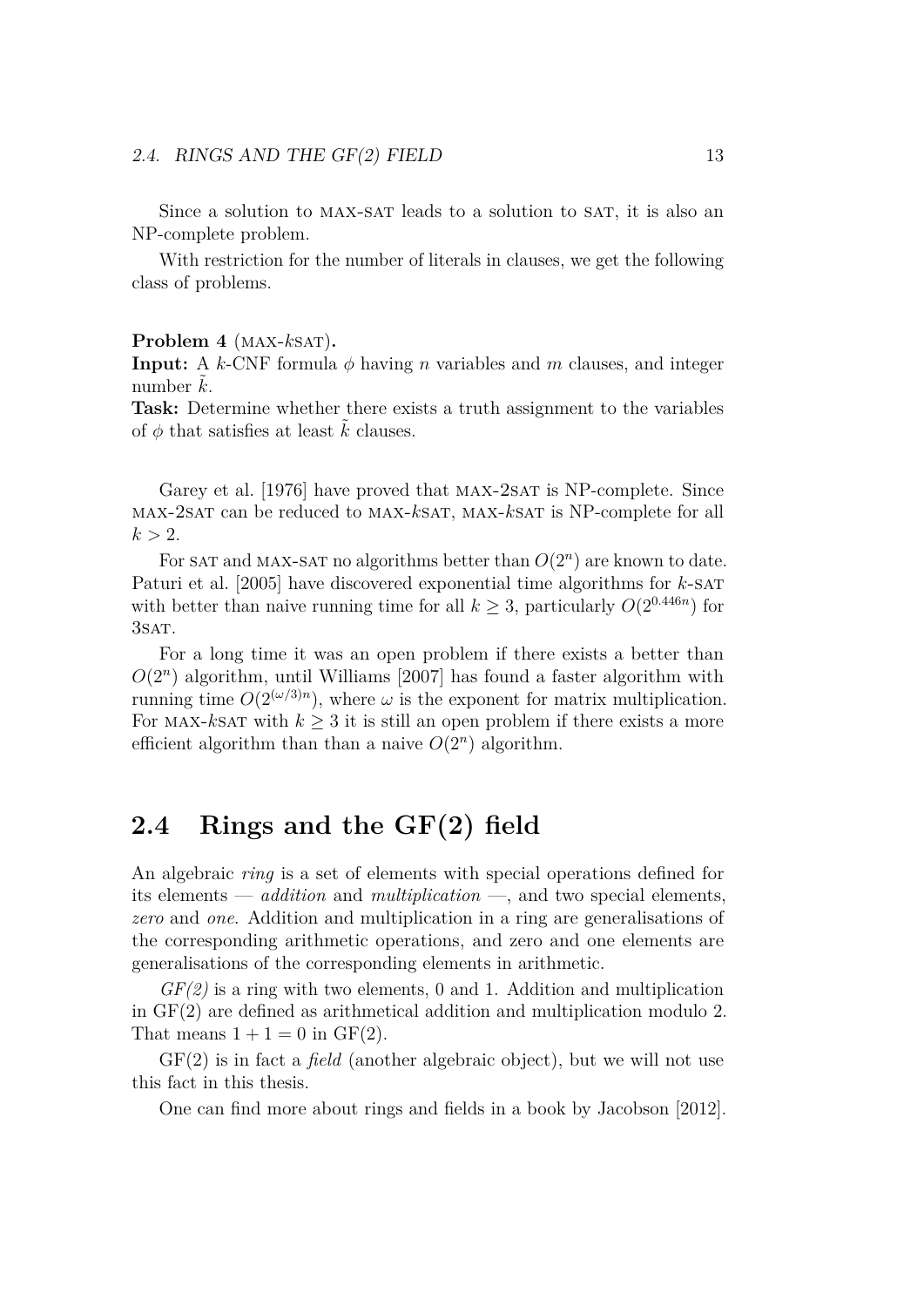### <span id="page-19-0"></span>**2.5 Matrices and matrix multiplication**

An  $m \times n$  *matrix over a ring* E is a two-dimensional array with m rows and *n* columns, such that each element of the array is an element of *E*. A matrix with the same number of rows and columns is called *square matrix*. We can call an  $m \times 1$  matrix an *m-dimensional vector*. Here are examples of a  $3 \times 4$  matrix over real numbers and a square  $3 \times 3$  matrix over  $GF(2)$ :

$$
\begin{bmatrix} 5.25 & 5 & 0.44 & 12 \\ 0 & 1 & 5 & 555 \\ 33.3 & 1 & 654 & 0 \end{bmatrix}, \begin{bmatrix} 0 & 0 & 0 \\ 0 & 1 & 0 \\ 1 & 1 & 0 \end{bmatrix}
$$
 (2.3)

We denote the element in the *i*-th row and *j*-th column of a matrix *A* by  $A_{i,j}$ . For example, a  $3 \times 3$  matrix *A*:

$$
A = \begin{bmatrix} A_{1,1} & A_{1,2} & A_{1,2} \\ A_{2,1} & A_{2,2} & A_{2,3} \\ A_{3,1} & A_{3,2} & A_{3,3} \end{bmatrix}
$$
 (2.4)

Several operations are defined for matrices. The sum  $A + B$  of two  $m \times n$ matrices *A* and *B* is calculated element-wise:

$$
(A + B)_{i,j} = A_{i,j} + B_{i,j}, \quad 1 \le i \le m, 1 \le j \le n. \tag{2.5}
$$

The subtraction of two matrices is defined in the same way. The multiplication  $cA$  of an  $m \times n$  matrix A by a number c is also calculated element-wise:

$$
(cA)_{i,j} = c \cdot A_{i,j}, \quad 1 \le i \le m, 1 \le j \le n. \tag{2.6}
$$

Another operation defined for matrices is *matrix multiplication*. The matrix multiplication of an  $m \times n$  matrix *A* and an  $n \times k$  matrix *B* is defined as an  $m \times k$  matrix  $(AB)$  with elements calculated as follows:

$$
(AB)_{i,j} = \sum_{l=1}^{n} A_{i,l} \cdot B_{l,j}, \quad 1 \le i \le m, 1 \le j \le k \tag{2.7}
$$

Note that matrix multiplication is only defined for two matrices when the number of columns of the first matrix is the same as the number of rows of the second matrix. And in general  $AB \neq BA$ , so the order of matrices matters. Matrix multiplication has the following properties (called *distributive properties*):

$$
((AB)C) = (AC) + (BC)
$$
\n
$$
(2.8)
$$

$$
(A(BC)) = (AB) + (AC)
$$
 (2.9)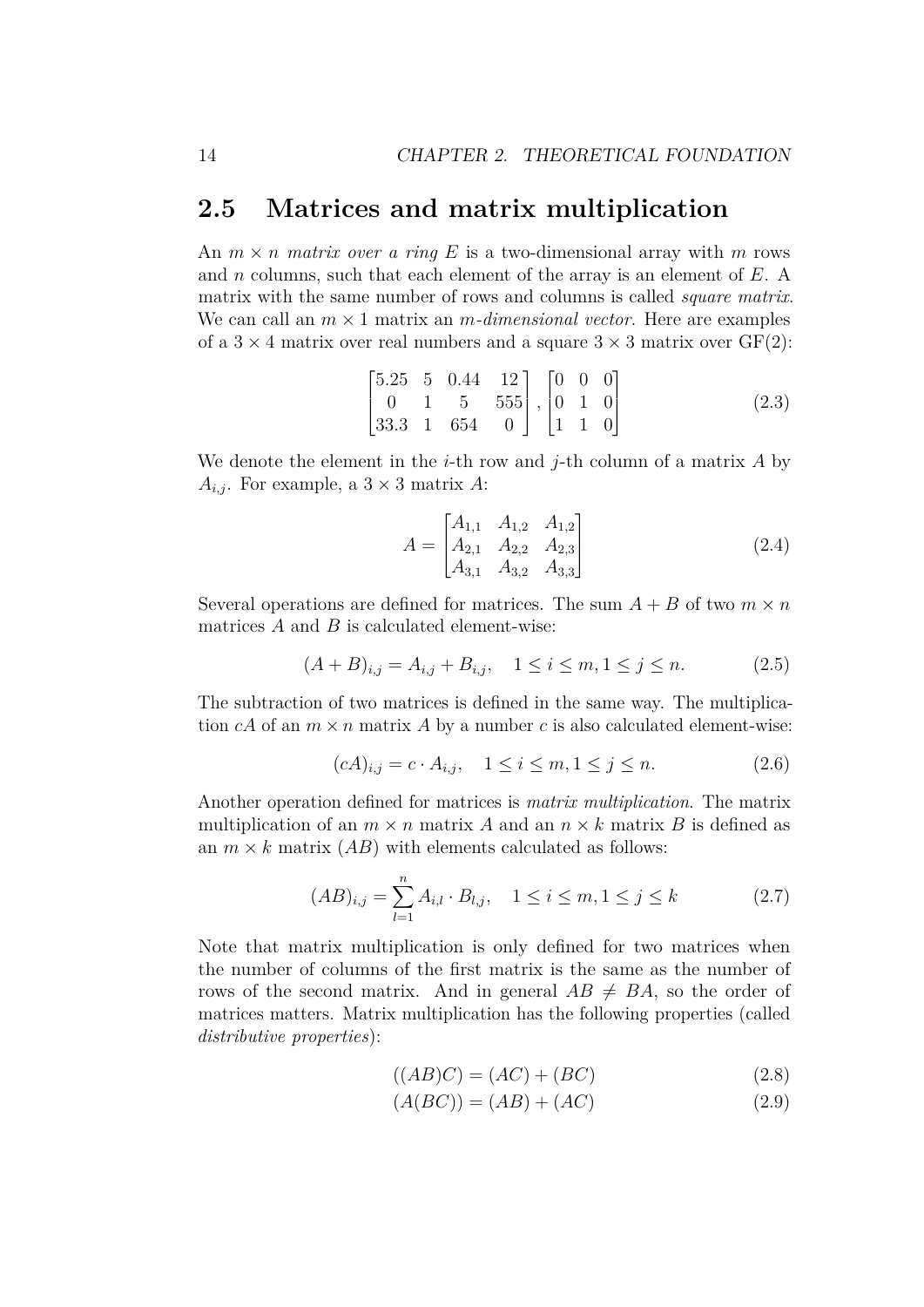#### 2.5. MATRICES AND MATRIX MULTIPLICATION 15

We denote by a *block matrix* a matrix which is interpreted as having been partitioned into sections called *blocks*. Each block is a matrix itself and is denoted by  $A^{i,j}$ . For  $n = mk$ , an  $n \times n$  matrix A over E can be thought of as an  $m \times m$  matrix where each element is an  $k \times k$  matrix over *E*. For example:

$$
A = \begin{bmatrix} A^{1,1} & \cdots & A^{1,m} \\ \vdots & \ddots & \vdots \\ A^{m,1} & \cdots & A^{m,m} \end{bmatrix},
$$
 (2.10)

where each block  $A^{p,q}$  is a  $k \times k$  matrix:

<span id="page-20-0"></span>
$$
A^{p,q} = \begin{bmatrix} A^{p,q}_{1,1} & \cdots & A^{p,q}_{1,k} \\ \vdots & \ddots & \vdots \\ A^{p,q}_{k,1} & \cdots & A^{p,q}_{k,k} \end{bmatrix} .
$$
 (2.11)

We use both superscript and subscript indices to denote an element of a block matrix, where superscript is used to index blocks, and subscript is used to index elements inside blocks, like  $A_{s,t}^{p,q}$ . Thus,  $A_{i,j}$  and  $A_{s,t}^{p,q}$  denote the same element of the matrix *A* from the example above, if

$$
i = (p-1)k + s, \quad 1 \le p \le m, 1 \le s \le k,
$$
  
\n
$$
j = (q-1)k + t, \quad 1 \le q \le m, 1 \le t \le k
$$
\n(2.12)

We denote by MATRIX MULTIPLICATION the computational problem where we are given two  $n \times n$  matrices A and B as input, and the task is to compute (*AB*).

Directly applying the definition of matrix multiplication yields an algorithm for MATRIX MULTIPLICATION with an  $O(n^3)$  running time. However, there exist asymptotically faster than  $O(n^3)$  algorithms for it, in particular, the exponent here can be less than 3. Any algorithm for matrix multiplications should calculate  $n^2$  elements of the resulting matrix, so that exponent cannot be smaller than 2. We denote by  $\omega$  such exponent. It is an open problem, what is the fastest algorithm for matrix multiplication. The first of fast matrix multiplication algorithms was discovered by [Strassen](#page-70-1) [\[1969\]](#page-70-1). The matrix multiplication is calculated recursively, by multiplying blocks of  $2 \times 2$  block matrices as elements of  $2 \times 2$  matrix at each recursive step. The trick is to use 7 multiplications in each step instead of 8. Let's see this algorithm in more details.

So we want to find matrix multiplication  $(AB)$  of  $n \times n$  matrices A and B. Matrix multiplication can be computed using block partitioning. Without loss of generality we assume that  $n = mk$  (otherwise we enlarge matrices,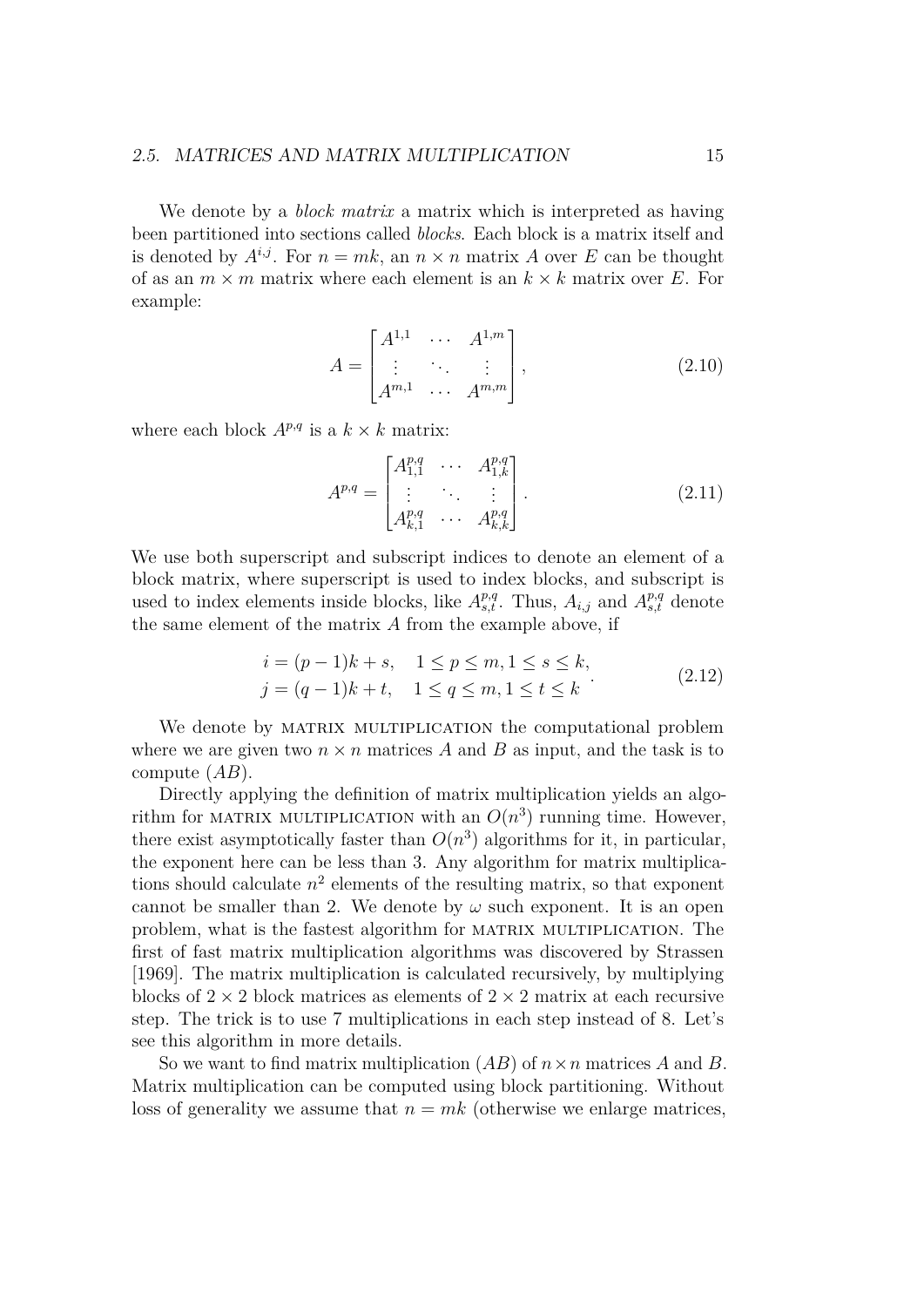filling new values with zeros; the instance size will be increased by constant factor only). We partition A and B into  $m \times m$  blocks. It is easy to prove (and we will prove the same trait later for *cube multiplication* in lemma [8](#page-45-2) on page [40\)](#page-45-2), that if we compute matrix multiplication of *A* and *B* treating each block as element and element multiplication as matrix multiplication, we'll get a block matrix *AB* which is equal to a matrix multiplication of *A* and *B*:

$$
\begin{bmatrix}\n (AB)^{1,1} & \cdots & (AB)^{1,m} \\
 \vdots & \ddots & \vdots \\
 (AB)^{m,1} & \cdots & (AB)^{m,m}\n\end{bmatrix} =\n\begin{bmatrix}\n A^{1,1} & \cdots & A^{1,m} \\
 \vdots & \ddots & \vdots \\
 A^{m,1} & \cdots & A^{m,m}\n\end{bmatrix}\n\begin{bmatrix}\n B^{1,1} & \cdots & B^{1,m} \\
 \vdots & \ddots & \vdots \\
 B^{m,1} & \cdots & B^{m,m}\n\end{bmatrix} =\n\begin{bmatrix}\n \sum_{l=1}^{n} A^{1,l} B^{l,1} & \cdots & \sum_{l=1}^{n} A^{1,l} B^{l,m} \\
 \vdots & \ddots & \vdots \\
 \sum_{l=1}^{n} A^{m,l} B^{l,1} & \cdots & \sum_{l=1}^{n} A^{m,l} B^{l,m}\n\end{bmatrix}
$$
\n(2.13)

This gives us a recursive algorithm for MATRIX MULTIPLICATION where in order to compute the multiplication of two  $n \times n$  matrices we compute  $m<sup>3</sup>$ matrix multiplications of two  $\frac{n}{m} \times \frac{n}{m}$  matrices. Its running time is upper bounded by the following recurrence relation:

$$
T(1) = O(1), \t\t(2.14)
$$

<span id="page-21-0"></span>
$$
T(n) = m^3 T(n/m) + mO(n^2),
$$
\n(2.15)

where  $m^3$  recursive calls to MATRIX MULTIPLICATION of blocks are accounted in the first term of the right side in formula [\(2.15\)](#page-21-0), and summation of them element-wise in the second term. Considering *m* as a constant, an application of the master theorem (refer to the book by [Dasgupta et al.](#page-69-3) [\[2006\]](#page-69-3) for the explanation and proof of the master theorem) shows that this recurrence gives us an  $O(n^{\log_m^{(m^3)}}) = O(n^3)$  algorithm, which is the same complexity as of a naive algorithm. If we let  $m = 2$ , we need to make 8 recursive matrix multiplications in that algorithm each time. Strassen has found how to make 7 multiplications instead of 8, thus changing  $\log_2 8$  exponent to  $\log_2 7$ . yielding an algorithm with complexity  $O(n^{\log_2 7})$ . He have used the following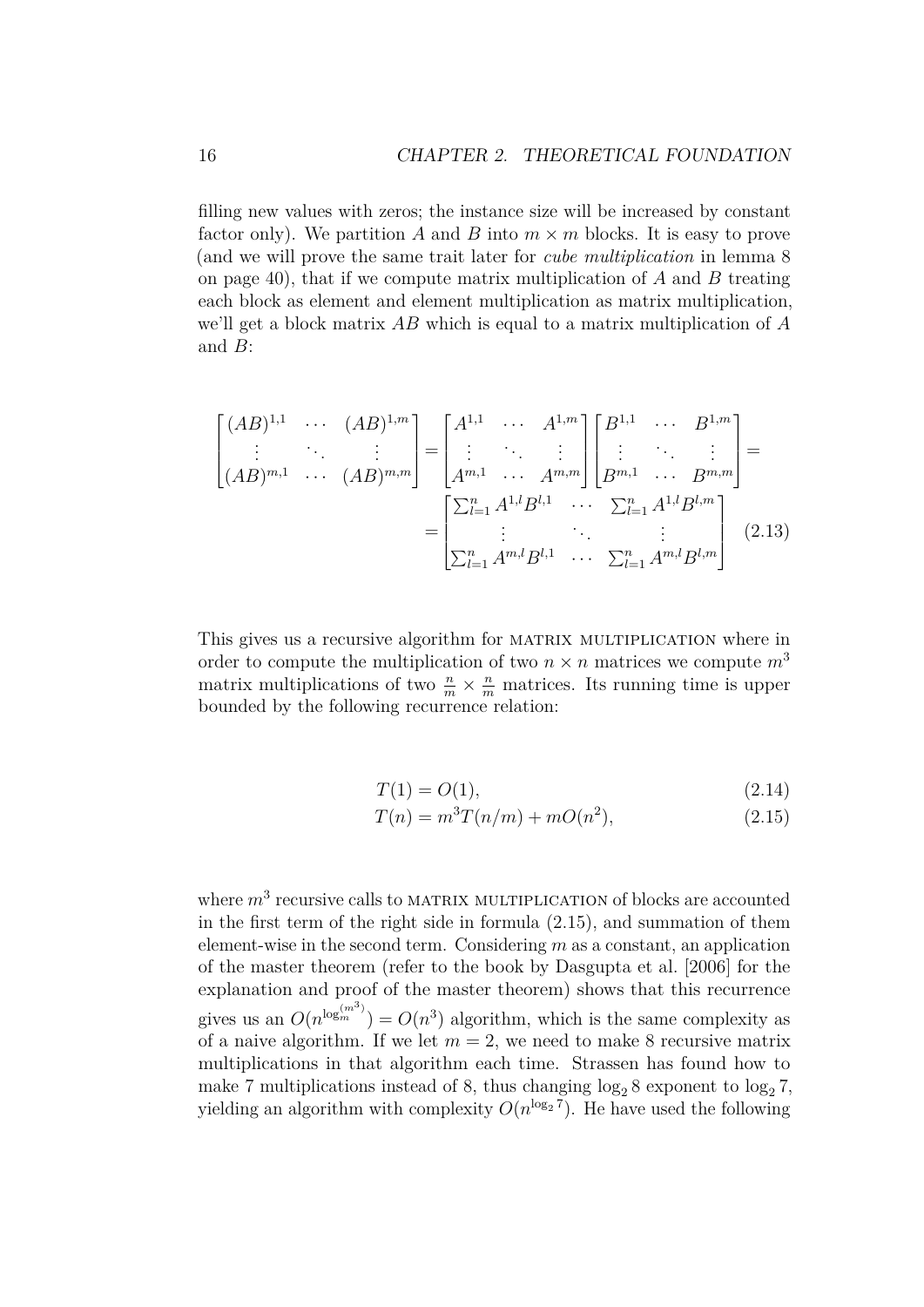formulas for the 7 multiplications:

$$
M_1 = (A^{1,1} + A^{2,2})(B^{1,1} + B^{2,2}),\tag{2.16}
$$

$$
M_2 = (A^{2,1} + A^{2,2})B^{1,1},\tag{2.17}
$$

$$
M_3 = A^{1,1}(B^{1,2} - B^{2,2}),\tag{2.18}
$$

$$
M_4 = A^{2,2}(-B^{1,1} + B^{2,1}),\tag{2.19}
$$

$$
M_5 = (A^{1,1} + A^{1,2})B^{2,2},\tag{2.20}
$$

$$
M_6 = (-A^{1,1} + A^{2,1})(B^{1,1} + B^{1,2}),
$$
\n
$$
M_6 = (A^{1,2} + A^{2,1})(B^{1,1} + B^{1,2}),
$$
\n
$$
(2.21)
$$

$$
M_7 = (A^{1,2} - A^{2,2})(B^{2,1} + B^{2,2}),\tag{2.22}
$$

and the following formulas to compute the blocks of *AB*:

$$
(AB)^{1,1} = M_1 + M_4 - M_5 + M_7,\tag{2.23}
$$

$$
(AB)^{2,1} = M_2 + M_4,\tag{2.24}
$$

$$
(AB)^{1,2} = M_3 + M_5,\tag{2.25}
$$

$$
(AB)^{2,2} = M_1 + M_3 - M_2 + M_6. \tag{2.26}
$$

Since then, many improvements have been made, and to date, the asymptotically fastest algorithm for matrix multiplication has complexity  $O(n^{2.38})$ , discovered by [Gall](#page-69-1) [\[2014\]](#page-69-1).

### <span id="page-22-0"></span>**2.6 Cubes and cube multiplication**

We denote by an  $n \times n \times n$  *cube* or *n*-*cube* over a ring *E* a 3-dimensional array with *n* rows, columns and planes, such that each element of the array is an element of E. One can see an *n*-cube as a generalisation of an  $n \times n$ square matrix. Given such an *n*-cube  $A$ , the element of  $A$  in row  $i$ , column *j* and plane *k* is denoted by  $A_{i,j,k}$ :

$$
A = \begin{bmatrix} A_{1,1,1} & \cdots & A_{1,n,1} \\ \vdots & \ddots & \vdots \\ A_{n,1,1} & \cdots & A_{n,n,1} \end{bmatrix}, \cdots, \begin{bmatrix} A_{1,1,n} & \cdots & A_{1,n,n} \\ \vdots & \ddots & \vdots \\ A_{n,1,n} & \cdots & A_{n,n,n} \end{bmatrix}
$$
 (2.27)

Several operations are defined for cubes. The *sum A* + *B* of two *n*-cubes *A* and *B* is calculated element-wise:

$$
(A + B)_{i,j,k} = A_{i,j,k} + B_{i,j,k}, \quad 1 \le i \le m, 1 \le j \le n, 1 \le k \le n. \tag{2.28}
$$

The *subtraction* of two cubes is defined in the same way. The *multiplication cA* of a *n*-cube *A* by a number *c* is also calculated element-wise:

$$
(cA)_{i,j,k} = c \cdot A_{i,j,k}, \quad 1 \le i \le m, 1 \le j \le n, 1 \le k \le n. \tag{2.29}
$$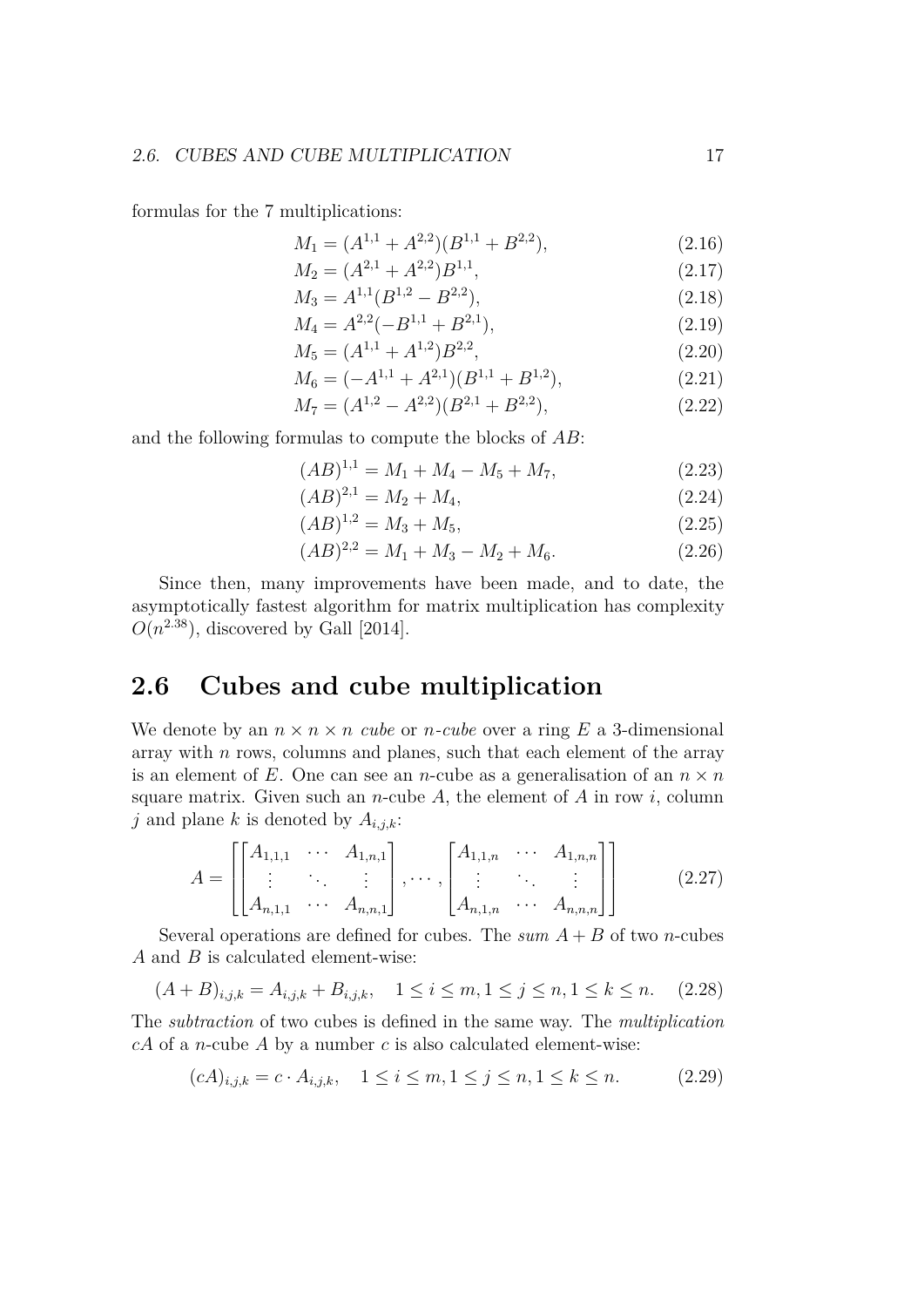**Definition 1** (Cube multiplication)**.** Let *A*, *B* and *C* be *n*-cubes. By the *cube multiplication* of *n*-cubes *A*, *B* and *C* (in that order) we define an *n*-cube (*ABC*) such that:

$$
(ABC)_{i,j,k} = \sum_{l=1}^{n} A_{l,j,k} B_{i,l,k} C_{i,j,l}, \quad i, j, k = 1...n.
$$
 (2.30)

The cube multiplication is a generalization of the matrix multiplication for square matrices. Note that the cube multiplication is defined for three cubes, so it is a ternary operation, and that the order of operands matters.

We will denote by CUBE MULTIPLICATION the computational problem where we are given three *n*-cubes  $A$ ,  $B$ ,  $C$  as input, and the task is to compute (*ABC*). Directly applying the definition of cube multiplication yields an algorithm for CUBE MULTIPLICATION with running time  $O(n^4)$ .

To our knowledge, the CUBE MULTIPLICATION problem has not been studied.

Now we prove a distributive property for cube multiplication.

**Lemma 1** (Distributivity over cube addition)**.** *Let A, B, C and D be n-cubes. Then the following statements are correct:*

$$
((A + B)CD) = (ACD) + (BCD)
$$
\n
$$
(2.31)
$$

$$
(A(B+C)D) = (ABD) + (ACD)
$$
\n
$$
(2.32)
$$

$$
(AB(C+D)) = (ABC) + (ABD)
$$
\n
$$
(2.33)
$$

*Proof.* Let's prove the first equality:

$$
((A + B)CD)_{i,j,k} = \sum_{l=1}^{n} (A_{l,j,k} + B_{l,j,k}) C_{i,l,k} D_{i,j,l} =
$$
  
= 
$$
\sum_{l=1}^{n} (A_{l,j,k} C_{i,l,k} D_{i,j,l} + B_{l,j,k}) C_{i,l,k} D_{i,j,l}) =
$$
  
= 
$$
(ACD)_{i,j,k} + (BCD)_{i,j,k},
$$
  

$$
i, j, k = 1, ..., n
$$
 (2.34)

The second and third equality can be proved in the same manner.  $\Box$ 

**Corollary 1.** *If*  $A_1, \ldots, A_k, B_1, \ldots, B_l, C_1, \ldots, C_m$  *are cubes, then* 

$$
((A_1 + \ldots + A_k)(B_1 + \ldots + B_l)(C_1 + \ldots + C_m)) = \sum_{p=1}^k \sum_{q=1}^l \sum_{r=1}^m (A_p B_q C_r) \tag{2.35}
$$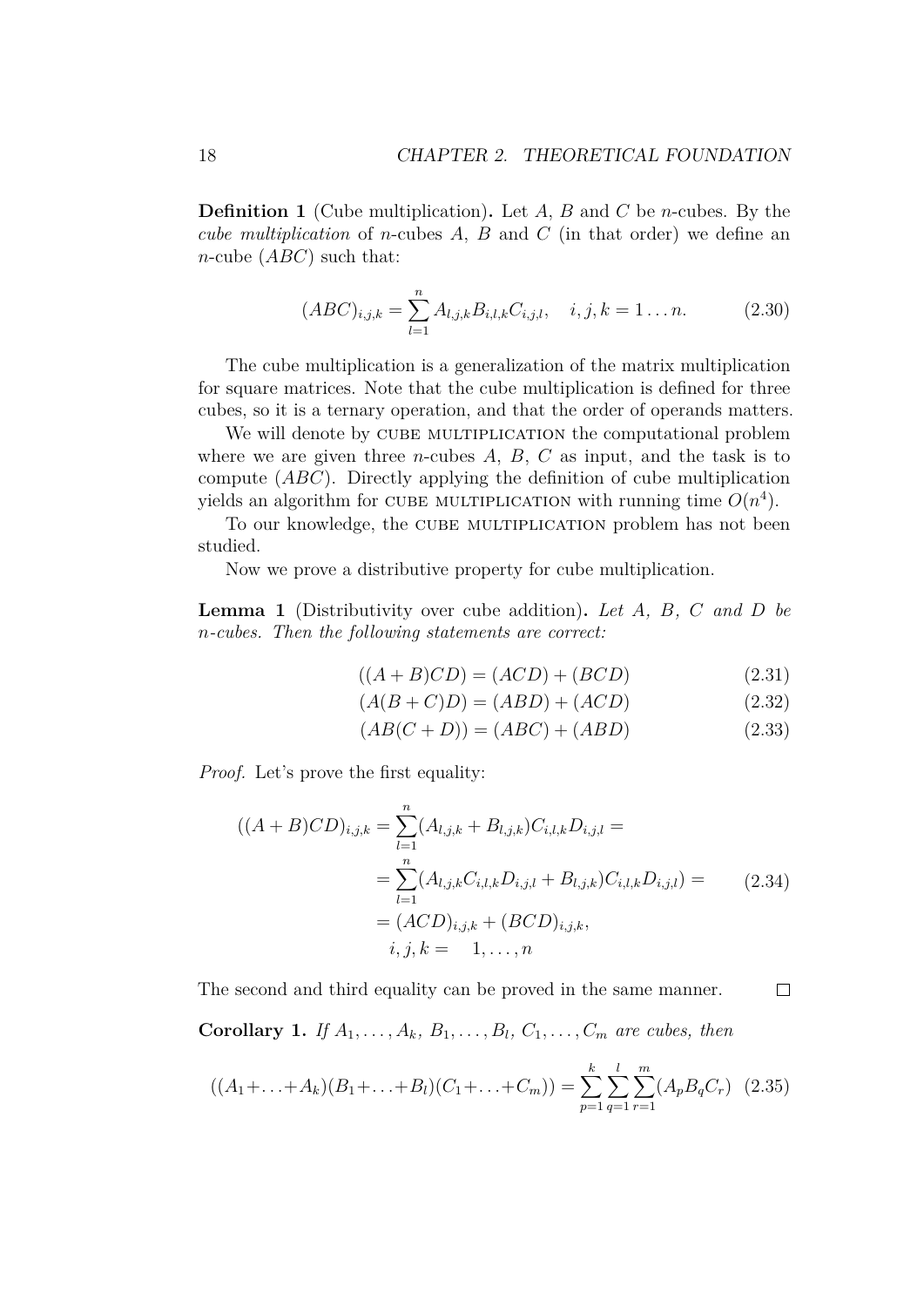#### 2.7. BASIC LINEAR ALGEBRA 19

We denote by a *block cube* a cube which is interpreted as having been partitioned into sections called *blocks*. Each block is a cube itself and is denoted by  $A^{i,j,k}$ . For  $n = mo$ , an *n*-cube *A* over *E* can be thought of as an *m*-cube where each element is an *o*-cube over *E*. For example:

$$
A = \begin{bmatrix} A^{1,1,1} & \cdots & A^{1,m,1} \\ \vdots & \ddots & \vdots \\ A^{m,1,1} & \cdots & A^{m,m,1} \end{bmatrix}, \cdots, \begin{bmatrix} A^{1,1,m} & \cdots & A^{1,m,m} \\ \vdots & \ddots & \vdots \\ A^{m,1,m} & \cdots & A^{m,m,m} \end{bmatrix}, \qquad (2.36)
$$

and each block  $A^{p,q,r}$  is an *o*-cube:

$$
A^{p,q,r} = \begin{bmatrix} \begin{bmatrix} A^{p,q,r}_{1,1,1} & \cdots & A^{p,q,r}_{1,o,1} \\ \vdots & \ddots & \vdots \\ A^{p,q,r}_{o,1,1} & \cdots & A^{p,q,r}_{o,o,1} \end{bmatrix}, \cdots, \begin{bmatrix} A^{p,q,r}_{1,1,o} & \cdots & A^{p,q,r}_{1,o,o} \\ \vdots & \ddots & \vdots \\ A^{p,q,r}_{o,1,o} & \cdots & A^{p,q,r}_{o,o,o} \end{bmatrix} \end{bmatrix} .
$$
 (2.37)

We use both superscript and subscript indices to denote an element of a block cube, where superscript is used to index blocks, and subscript is used to index elements inside blocks, like  $A^{p,q,r}_{s,t,u}$ . Thus,  $A_{i,j,k}$  and  $A^{p,q,r}_{s,t,u}$  denote the same element of the cube *A* from the example above, if

$$
i = (p - 1)o + s, \quad 1 \le p \le m, \quad 1 \le s \le o,j = (q - 1)o + t, \quad 1 \le q \le m, \quad 1 \le t \le o,k = (r - 1)o + u, \quad 1 \le r \le m, \quad 1 \le u \le o.
$$
 (2.38)

## <span id="page-24-0"></span>**2.7 Basic Linear Algebra**

A *vector space* is a set of objects called *vectors*, which may be added together and multiplied by numbers, called *scalars* in this context.

We will be working with the vector space  $\mathbf{F}_2^n$ , namely the set of tuples of length  $n$  where each element of tuple is an element of  $GF(2)$ . We will call such vectors *n*-dimensional  $GF(2)$  vectors. By  $v_i$  we define the *i*-th element of a vector *v*.

The vector [0*, . . . ,* 0] is called *zero vector*.

Let *u* and *v* be elements of  $\mathbf{F}_2^n$ :

$$
u = [u_1, \dots, u_n], \tag{2.39}
$$

$$
v = [v_1, \dots, v_n]. \tag{2.40}
$$

Addition of elements of  $\mathbf{F}_2^n$  and *multiplication by scalar* from  $GF(2)$  are element-wise:

$$
v + u = [v_1 + u_1, \dots, v_n + u_n], \tag{2.41}
$$

$$
\alpha v = [\alpha v_1, \dots, \alpha v_n]
$$
\n(2.42)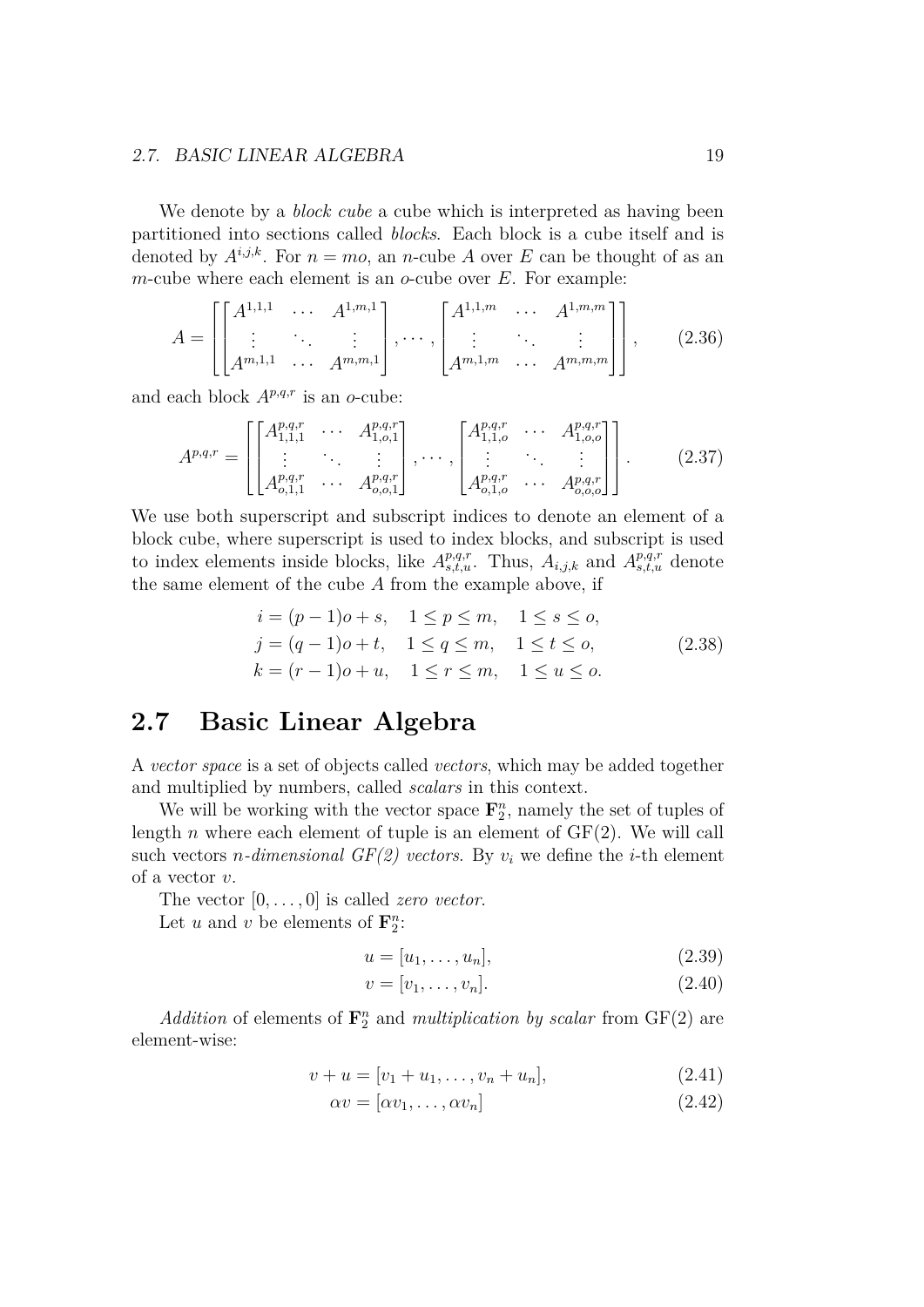A sum of several vectors multiplied by scalars each,  $\alpha_1 v_1 + \ldots + \alpha_k v_k$ , is called a *linear combination*.

The set of vectors  $T = \{v_1, \ldots, v_k\}$  is called *linearly independent* if the equation

$$
\alpha_1 v_1 + \ldots + \alpha_k v_k = \mathbf{0},\tag{2.43}
$$

where **0** is the zero vector, can only be satisfied by  $\alpha_i = 0$  for  $i = 0, \ldots, k$ . Otherwise the set *T* is called *linearly dependent*.

A *subspace* of a vector space *V* is a subset *U* of *V* , such that any vector that can be expressed as a linear combination of elements from *U* is also an element of *U*.

For a set *T* of vectors, let *span*(*T*) be the set of all vectors that can be expressed as a linear combination of vectors from *T*. We call it the *span of T*. A *span*(*T*) is a subspace of  $\mathbf{F}_2^n$ .

A set *B* of linearly independent vectors is called a *basis* of a vector space **F** if every vector in **F** can be expressed as a linear combination of vectors from *B*. A vector space can have different bases. A number of vectors in a basis of **F** is called rank of **F**. Every vector in **F** can be uniquely expressed as a linear combination of basis vectors.

For a vector space **F** of rank *k* any set of *k* linearly independent vectors is a basis of **F**.

The following lemma will be used later in our algorithm for the SET span problem. It is a basic fact from linear algebra, we include a proof for completeness. For more information regarding linear algebra one can see a book by [Lay](#page-70-6) [\[2012\]](#page-70-6).

<span id="page-25-0"></span>**Lemma 2.** If a set  $M = \{m_1, \ldots, m_k\}$  is a set of *k* linearly independent *vectors, and all vectors in a set of linear independent vectors*  $R = \{r_1, \ldots, r_l\}$ *are in span* $(M)$ *, then there exists a subset*  $P \subseteq M$ *, such that*  $P \cup R$  *is a basis of span*(*M*)*.*

*Proof.* We prove it by induction. A base case is when  $R = M$ . Then  $P = \emptyset$ and *R* is the basis.

Assume that the statement of the lemma holds for any  $R$  of size  $l + 1$ . Let's prove that it holds for  $R = \{r_1, \ldots, r_l\}$  of size *l*.

Because  $span(R) \subset span(M)$  there exists a vector *m* in *M* that is not in the span of *R* (otherwise *M* would be a subset of  $span(R)$ ). If we add this vector *m* to *R*, we get a set  $R' = R \cup m$  of  $l + 1$  linearly independent vectors. By our assumption for *R*<sup> $\prime$ </sup> there exists a set  $P' \subseteq M$  such that  $P' \cup R'$  is a basis of  $span(M)$ . Then, if we let  $P = P' \cup m$ , then  $P \cup R = P' \cup m \cup R = P' \cup R'$ is a basis of *span*(*M*). $\Box$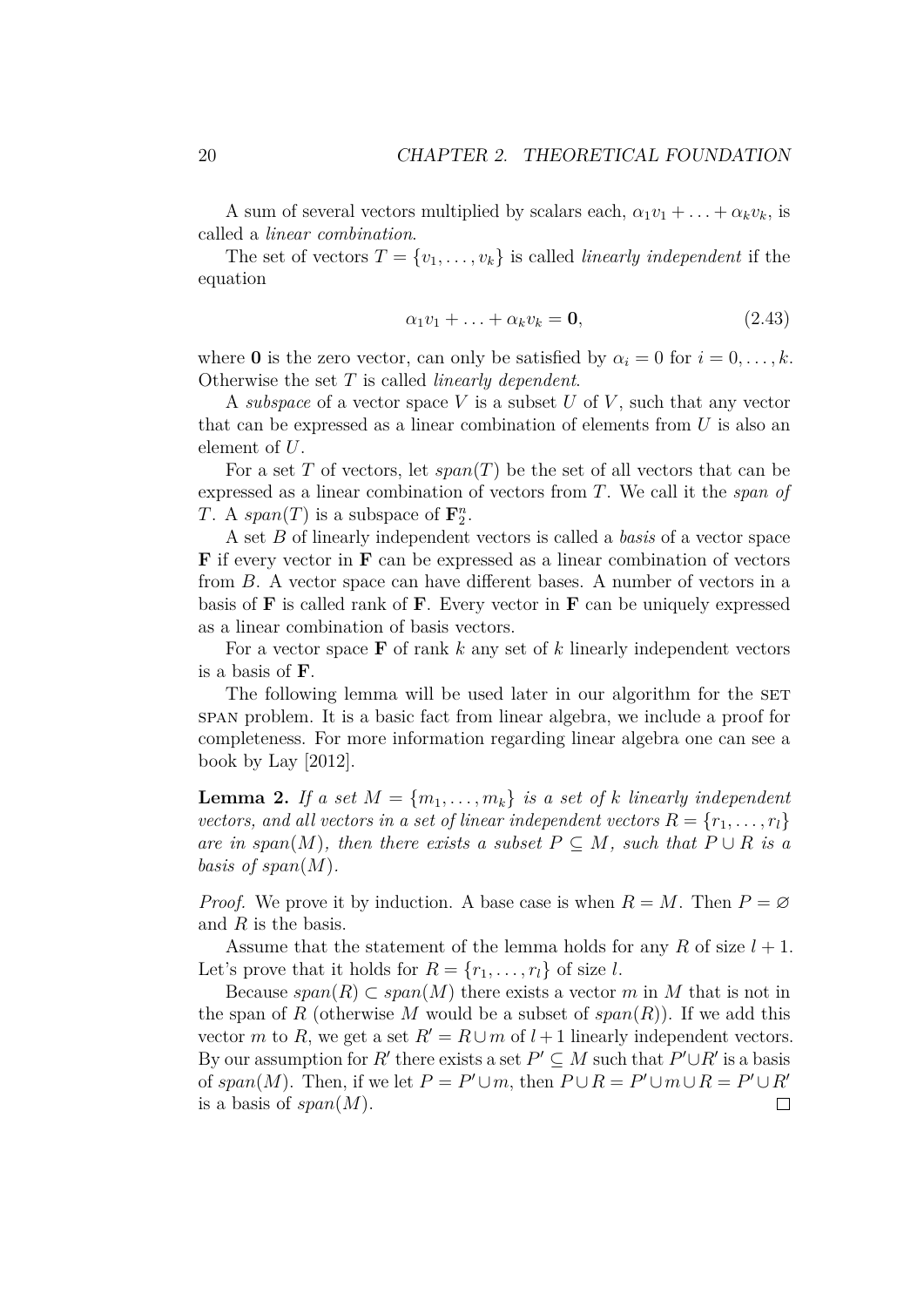## <span id="page-26-0"></span>**2.8 Graphs and hypergraphs**

#### <span id="page-26-1"></span>**2.8.1 Graphs**

A *graph* is an ordered pair  $G = (V, E)$ , where V is a set of *nodes* and E is a set of *edges* which are 2-element subsets of *V* .

For example,  $G_1 = (\{a, b, c, d, e\}, \{\{a, b\}, \{a, c\}, \{b, d\}, \{b, c\}, \{a, d\}\})$  is a graph with five nodes and five edges.

We call a graph  $I = (V_I, E_I)$  a *subgraph* of a graph  $G = (V, E)$  if  $V_I \subset V$ and  $E_I \subseteq E$ . We call a subgraph *T* of a graph *G* a *triangle* if *T* is of the form  $({a, b, c}, {({a, b}, {b, c}, {b, c}, {c, a})})$ , that is if it is a 3-node subgraph that has all possible edges. We also denote such triangle by *abc* for short. In the example graph *G*1, *abc* is a triangle.

If every edge  $e \in E$  in a graph  $G = (V, E)$  has a number assigned to it, that we call *weight*, we call the graph *G* a *weighted graph*. Each edge could have several different independent weights. We name such weights with a preceding Greek letter, like this: *π*-weight, *ρ*-weight, etc. And we denote weights of an edge  $\{a, b\}$  like this:  $\pi(\{a, b\})$ ,  $\rho(\{a, b\})$ , etc.

If there is a triangle *abc* in a weighted graph *G*, then by *weight of the triangle abc* we denote the sum of weights of all its edges. For example, if edges in *G* have  $\pi$ -weight, then the triangle *abc* also has  $\pi$ -weight:

$$
\pi(abc) = \pi(\{a, b\}) + \pi(\{b, c\}) + \pi(\{c, a\}).\tag{2.44}
$$

#### <span id="page-26-2"></span>**2.8.2 Hypergraphs**

A *hypergraph* is an ordered pair  $H = (V, E)$  where V is a set of *nodes* and *E* is a set of *hyperedges*, which are non-empty subsets of *V* . A *k-uniform hypergraph* is a hypergraph such that all its hyperedges have size *k*. So a 2-uniform hypergraph is a graph, and hypergraphs can be seen as a generalization of graphs.

For example,  $H_1 = (\{a, b, c, d, e\}, \{\{a, b\}, \{a, b, c\}, \{b, d\}, \{e\}\})$  is a hypergraph with five nodes and four hyperedges. And  $H_2 = (\{a, b, c, d, e, f\},\)$  $\{\{a, b, c\}, \{b, c, d\}, \{c, d, a\}, \{d, a, b\}, \{c, e, f\}, \{e, f, b\}\}\)$  is a 3-uniform hypergraph with six nodes and six hyperedges.

We call a hypergraph  $I = (V_I, E_I)$  a *subhypergraph* of a hypergraph  $H =$  $(V, E)$  if  $V_I \subseteq V$  and  $E_I \subseteq E$ . We call a subhypergraph *S* of a 3-uniform hypergraph *H* a *hypersquare* if *S* is of the form  $(\{a, b, c, d\}, \{a, b, c\}, \{b, c, d\}, \{c, d, a\})$  $\{d, a, b\}\}\)$ , that is if it is a 4-node 3-uniform subhypergraph that has all possible hyperedges. We also denote such hypersquare by *abcd* for short. In the example 3-uniform hypergraph *H*2, *abcd* is a hypersquare.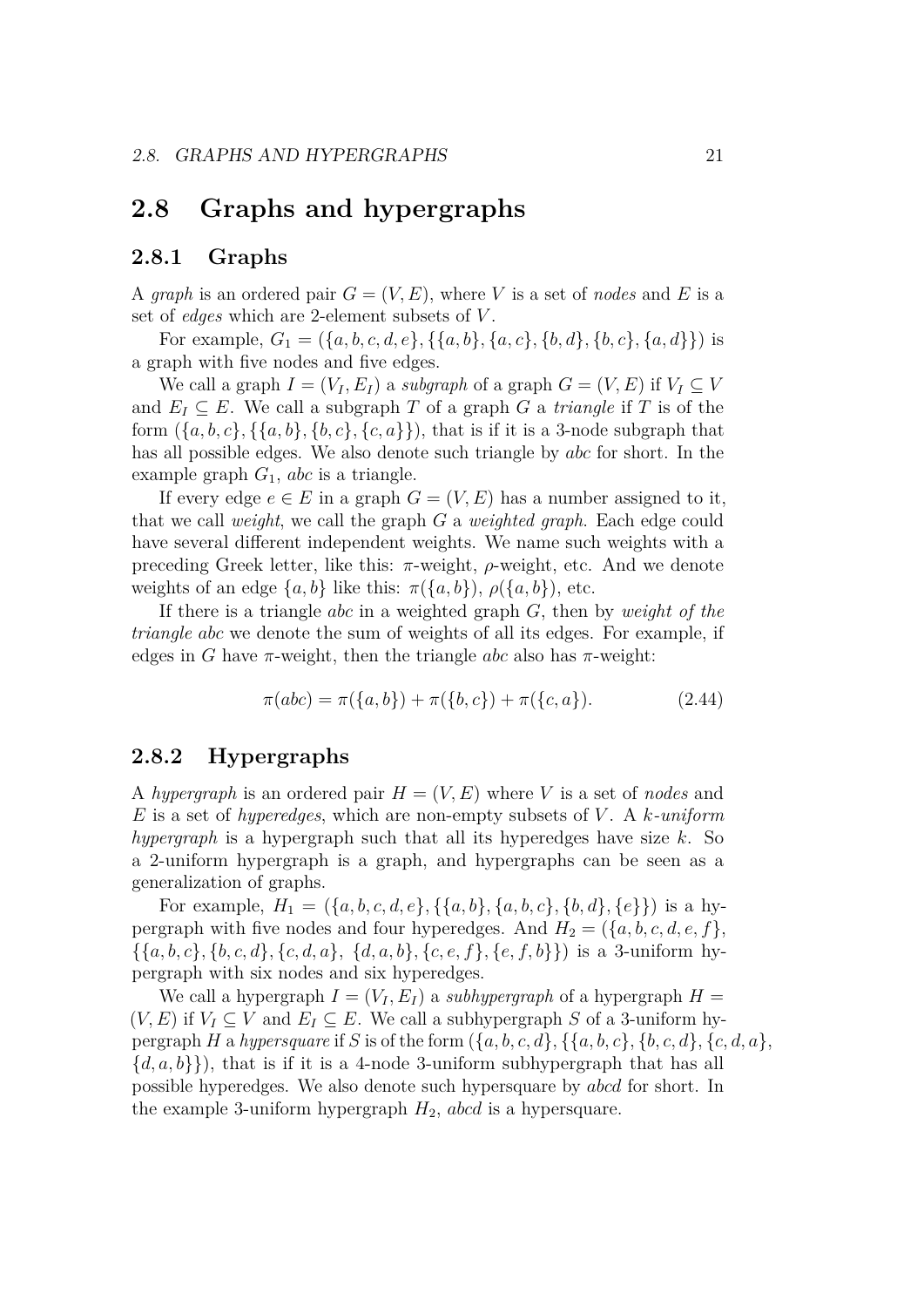If every hyperedge  $e \in E$  in a hypergraph  $H = (V, E)$  has a number assigned to it, that we call *weight*, we call the hypergraph *H* a *weighted hypergraph*. Each hyperedge could have several different independent weights. We name such weights with a preceding Greek letter, like this:  $\pi$ -weight, *ρ*-weight, etc. And we denote weights of a hyperedge  $\{a, b, c\}$  like this: *π*({*a, b, c*}), *ρ*({*a, b, c*}), etc.

If there is a hypersquare *abcd* in a weighted hypergraph *H*, then by *weight of the hyperquare abcd* we denote the sum of weights of all its hyperedges. For example, if hyperedges in *H* have *π*-weight, then the hypersquare *abcd* also has  $\pi$ -weight:

$$
\pi(abcd) = \pi({a, b, c}) + \pi({b, c, d}) + \pi({c, d, a}) + \pi({d, a, b}).
$$
 (2.45)

### <span id="page-27-0"></span>**2.9 The Isolation lemma**

The isolation lemma, proposed and proved by [Mulmuley et al.](#page-70-7) [\[1987\]](#page-70-7) will be useful for us to reduce a problem for which several possible solutions could exist to another problem that has at most one solution with high probability. When we speak about several possible solutions for a decision problem, we mean the following. Consider a max-*k*sat problem. An instance of that problem could have several different truth assignments that satisfy at least k clauses. Then, the reduction succeeds with high probability p in the following sense. If there is a YES-instance of MAX-kSAT then there will be a yes-instance of a reduced problem, and if there is a no-instance of max-*k*sat then there will be a no-instance of a reduced problem. Among all truth assignments that satisfy at least *k* clauses, with the probability *p* there will be a unique truth assignment with the minimum weight.

<span id="page-27-1"></span>**Lemma 3.** *Let n and N be positive integers, and let* F *be an arbitrary family of subsets of the set*  $S = \{1, \ldots, n\}$ *. Suppose each element*  $x \in \{1, \ldots, n\}$ *in S* receives an integer weight  $\rho(x)$ , each of which is chosen independently *and uniformly at random from*  $\{1, \ldots, N\}$ *. The weight of a set S in*  $\mathcal F$  *is defined as*

$$
\rho(S) = \sum_{x \in S} \rho(x).
$$

*Then, with probability at least*  $1 - \frac{n}{N}$  $\frac{n}{N}$ , there is a unique set in  $\mathcal F$  that has the *minimum ρ-weight among all sets of* F*.*

*Proof.* Suppose we have fixed the weights of all elements except an element *x*. Then *x* has a *threshold* weight  $\alpha$ , such that if the weight  $\rho(x)$  of *x* is greater than  $\alpha$ , then it is not contained in any minimum-weight subset, and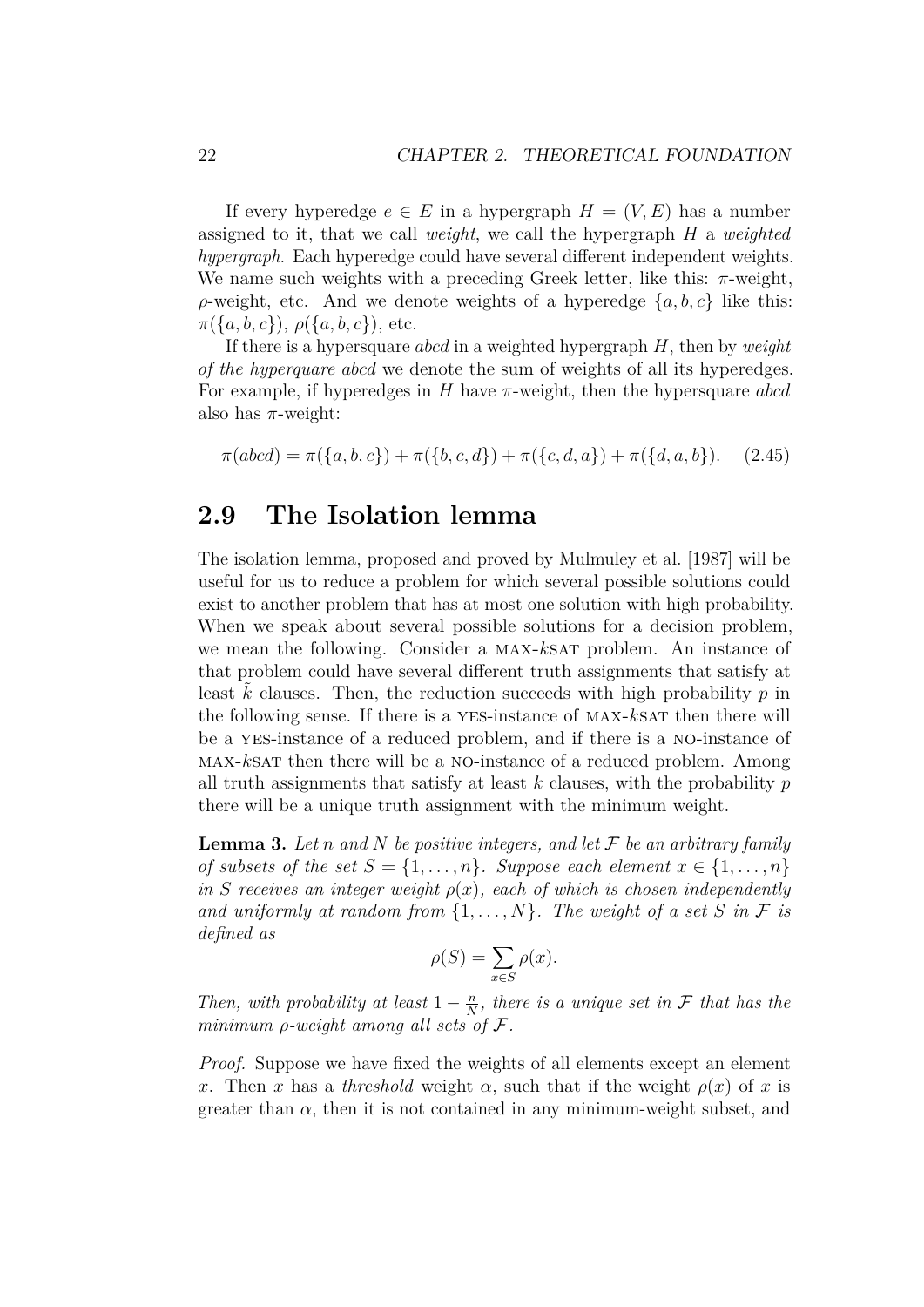#### 2.9. THE ISOLATION LEMMA 23

if  $\rho(x) \leq \alpha$ , then it is contained in some sets of minimum weight. Further, observe that if  $\rho(x) < \alpha$ , then every minimum-weight subset must contain *x* (since, when we decrease  $\rho(x)$  from  $\alpha$ , sets that do not contain *x* do not decrease in weight, while those that contain *x* do). Thus, ambiguity about whether a minimum-weight subset contains  $x$  or not can happen only when its weight is exactly equal to its threshold; in this case we will call *x singular*. Now, as the threshold of *x* was defined only in terms of the weights of the other elements, it is independent of  $\rho(x)$ , and therefore, as  $\rho(x)$  is chosen uniformly from  $\{1, \ldots, N\},\$ 

$$
P[x \text{ is singular}] = P[\rho(x) = \alpha] \le 1/N \tag{2.46}
$$

and the probability that some  $x$  is singular is at most  $n/N$ . As there is a unique minimum-weight subset if no element is singular, the lemma follows. $\Box$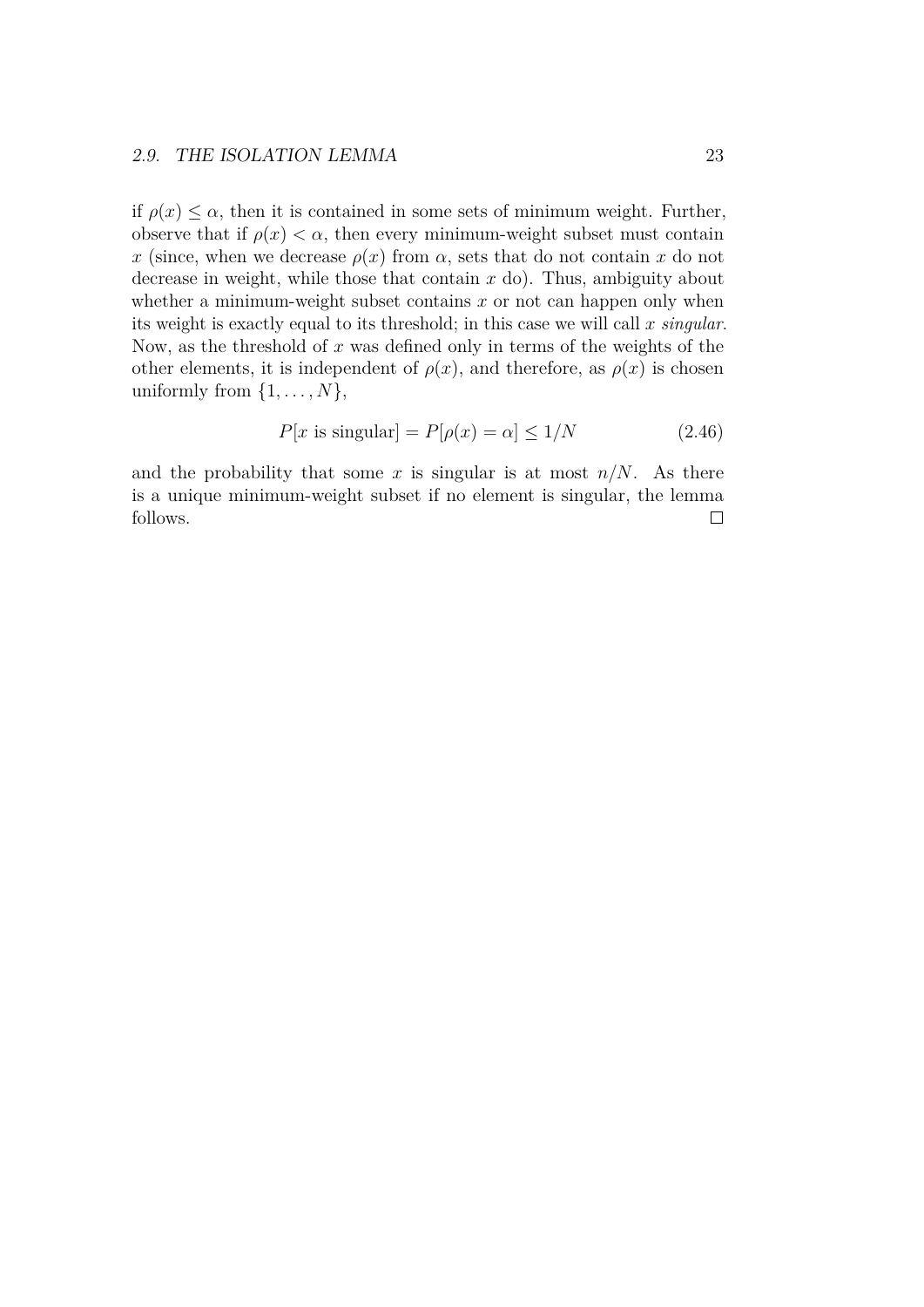## <span id="page-29-0"></span>**Chapter 3**

# **MAX-***k***SAT algorithms**

We know that max-*k*sat problems are NP-complete. For all of them there exists a naive algorithm with running time  $O<sup>*</sup>(2<sup>n</sup>)$ , that checks all possible truth assignments. Currently, we don't know any faster algorithms for these problems except for the faster max-2sat algorithm discovered by [Williams](#page-70-0) [\[2007\]](#page-70-0).

The algorithm of Williams reduces MAX-2SAT to MATRIX MULTIPLICA-TION in such a way that an  $O(n^{3-\epsilon})$  algorithm for MATRIX MULTIPLICATION implies an  $O^*(2^{n(1-\frac{\epsilon}{3})})$  algorithm for MAX-2SAT. Thus, a naive  $O(n^3)$  algorithm for MATRIX MULTIPLICATION gives an alternative  $O^*(2^n)$  algorithm for MAX-2SAT. Anything faster for MATRIX MULTIPLICATION gives a better than  $O<sup>*</sup>(2<sup>n</sup>)$  algorithm for MAX-2SAT. Applying the best known algorithm for MATRIX MULTIPLICATION by [Gall](#page-69-1) [\[2014\]](#page-69-1)  $(O(n^{2.38}))$  gives an  $O^*(2^{0.80n})$ algorithm for MAX-2SAT. Applying the Strassen's  $O(n^{2.81})$  algorithm for MATRIX MULTIPLICATION gives an  $O^*(2^{0.94n})$  algorithm for MAX-2SAT.

We aim to make a better MAX-3SAT algorithm in a similar manner. We will give a reduction from MAX-3SAT to CUBE MULTIPLICATION based on the same ideas that were used in the MAX-2SAT algorithm by Williams, such that a naive algorithm for CUBE MULTIPLICATION gives us an alternative  $O<sup>*</sup>(2<sup>n</sup>)$  algorithm for MAX-3SAT, and any better algorithm for CUBE multiplication gives us a better algorithm for max-3sat. The algorithm does not, at this point, beat  $O<sup>*</sup>(2<sup>n</sup>)$  for MAX-3SAT but it shows that an algorithm for CUBE MULTIPLICATION with running time  $O(n^{4-\epsilon})$  would imply an algorithm for MAX-3SAT with running time  $O^*(2^{n(1-\frac{\epsilon}{4})})$ .

We discuss only the Williams' algorithm for MAX-2SAT and its generalization for max-3sat in this chapter. It is possible to use the same idea to make generalizations for MAX- $k$ SAT for any  $k$ , which involves a definition of *k*-dimensional arrays and their multiplication, but we won't discuss these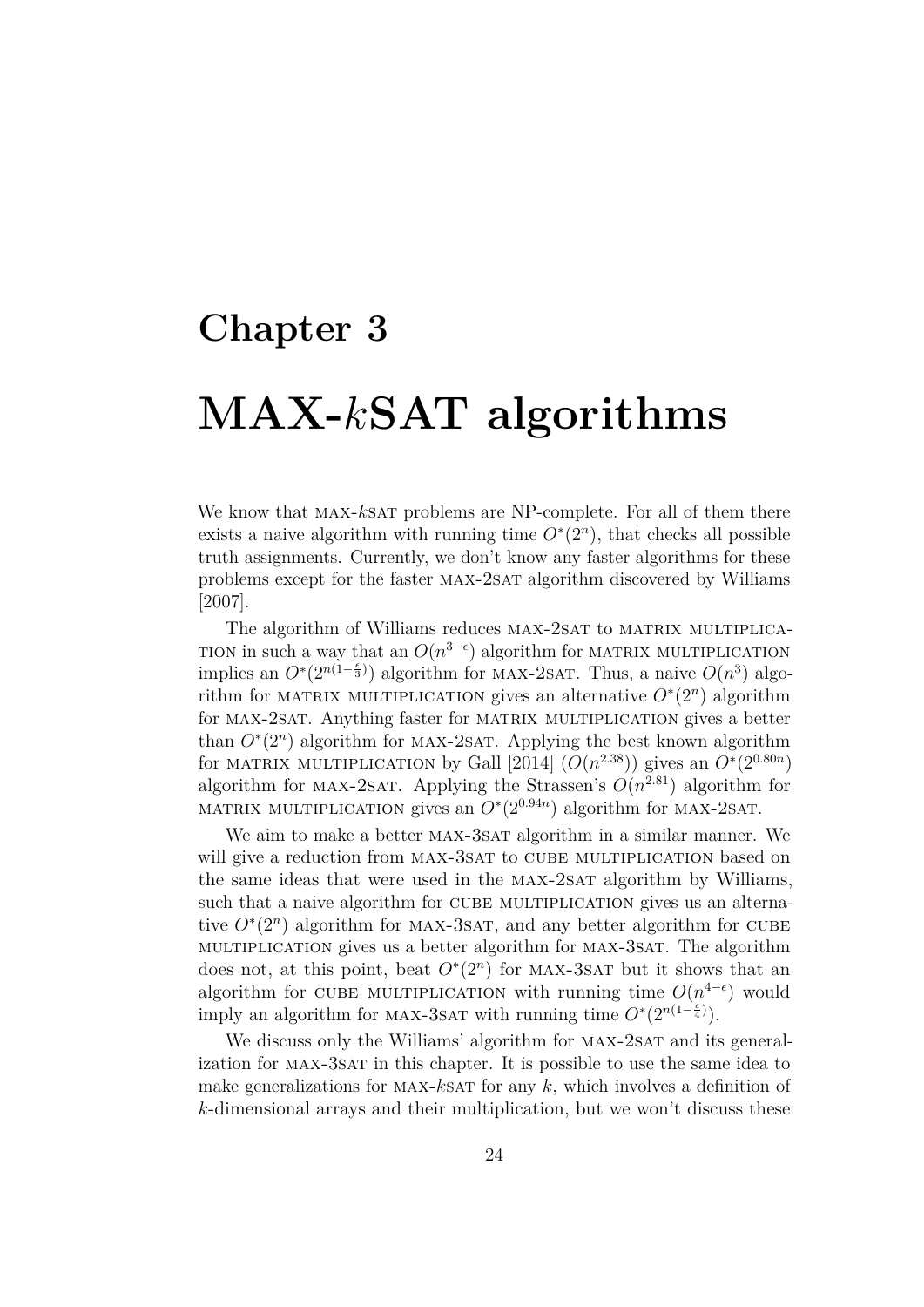generalizations in this thesis.

## <span id="page-30-0"></span>**3.1 The fast MAX-2SAT algorithm**

Recall the MAX-2SAT problem:

**Problem 5** (MAX-2SAT).

**Input:** A 2-CNF formula  $\phi$  having *n* variables and *m* clauses, and integer number  $k$ .

**Task:** Determine whether there exists a truth assignment to the variables of  $\phi$  that satisfies at least  $k$  clauses.

The MAX-2SAT problem is NP-complete. A naive algorithm for the max-2sat problem would try all truth assignments to the variables of *φ* and for each assignment count the number of satisfied clauses. Thus such naive algorithm has time complexity  $O<sup>*</sup>(2<sup>n</sup>)$ . Now we will describe the fast exact exponential time algorithm for MAX-2SAT that was proposed by Williams.

<span id="page-30-1"></span>**Algorithm 1** (Fast max-2sat algorithm)**.** Assume without loss of generality that every clause in  $\phi$  has exactly two literals. Otherwise we duplicate literals in clauses that contain just one literal. This does not change the solution, and could increase the size of the formula only by a constant factor.

Assume without loss of generality that the number of variables is divisible by 3. Otherwise, we could add one or two dummy variables without modifying  $\phi$ , and the solution won't change.

We split the set of all the variables in 3 equal parts of size  $\frac{n}{3}$ , and denote these parts by  $P^i$ ,  $i = 0, \ldots, 2$ . This division also splits all the clauses of  $\phi$ into classes  $C_{\{i,j\}}$ , where a clause *c* containing variables *u* and *v* is in class  $C_{\{i,j\}}$  if  $u \in P^i$  and  $v \in P^j$ ,  $i, j \in \{0, 1, 2\}$ .

There are 6 such classes, and we denote by  $\mathcal C$  the family of all these classes:

$$
\mathcal{C} = \{C_{\{0,0\}}, C_{\{0,1\}}, C_{\{1,1\}}, C_{\{1,2\}}, C_{\{2,2\}}, C_{\{2,0\}}\}.
$$
\n(3.1)

 $\mathcal C$  could be partitioned into three subfamilies:

$$
\mathcal{C} = \mathcal{C}_{\{0,1\}} \cup \mathcal{C}_{\{1,2\}} \cup \mathcal{C}_{\{2,0\}},
$$
\n(3.2)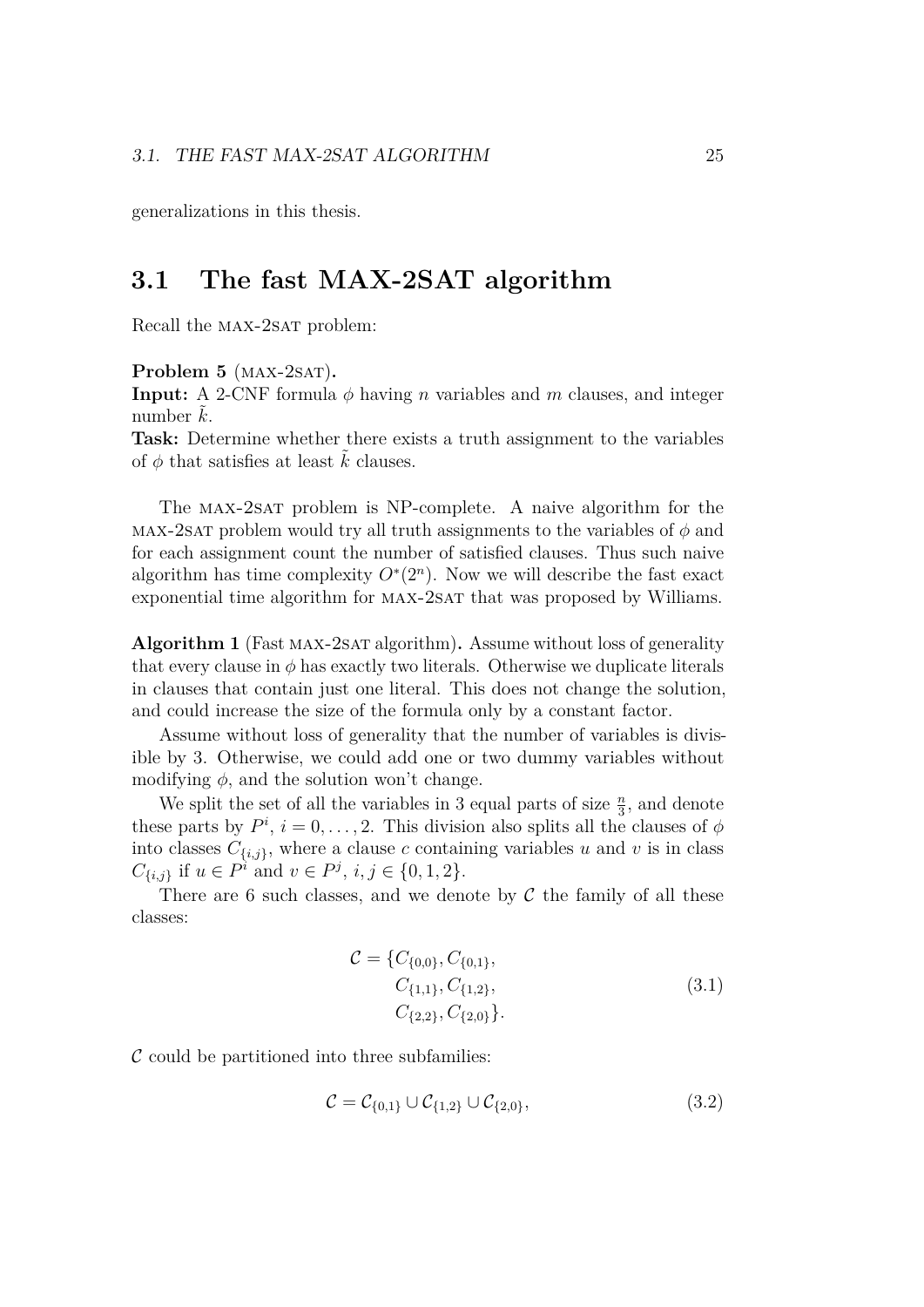where

$$
\mathcal{C}_{\{0,1\}} = \{C_{\{0,0\}}, C_{\{0,1\}}\}, \n\mathcal{C}_{\{1,2\}} = \{C_{\{1,1\}}, C_{\{1,2\}}\}, \n\mathcal{C}_{\{2,0\}} = \{C_{\{2,2\}}, C_{\{2,0\}}\}.
$$
\n(3.3)

By  $\psi(\alpha, C)$  we define the number of clauses in a class C that are satisfied by a truth assignment (or a partial truth assignment)  $\alpha$  to the variables in  $\phi$ .

We build an auxiliary weighted graph  $G = (V, E)$  in the following way. For each truth assignment to the variables in  $P^i$  the graph  $G$  has a node. We denote by  $V^i$  the set of all nodes that correspond to truth assignments to the variables in  $P^i$ . Then the number of nodes in *G* is equal to  $3 \cdot 2^{\frac{n}{3}}$ .

For each of three  $V^i$  parts of  $A(G, \Sigma)$  we enumerate all nodes of this part from 1 to  $d = 2^{\frac{n}{3}}$ , so that we can denote a node by  $v_l^i$  (the node number *l* in  $V^i$ ,  $1 \leq l \leq d$ ).

Edges of *G* are all possible 2-element sets  $\{x, y\}$  where  $x \in V^i$ , and  $y \in V^{i+1 \pmod{3}}$ . So *G* has  $3 \cdot 2^{\frac{2n}{3}}$  edges.

We note that each node of *G* corresponds to a partial truth assignment to the variables in *φ*. And any set of nodes, with no two nodes from the same set  $V^i$ , — such as an edge, or three nodes of a triangle — corresponds to a truth assignment (or a partial truth assignment) to the variables in  $\phi$ . We denote by  $\alpha^B$  a truth assignment that corresponds to a set of nodes *B* in *G*.

For any edge  $\{x, y\}$ ,  $x \in V^i$ ,  $y \in V^j$ , we define its  $\sigma$ -weight:

$$
\sigma(\lbrace x, y \rbrace) = \sum_{C \in \mathcal{C}_{\lbrace i,j \rbrace}} \psi(\alpha^{\lbrace x,y \rbrace}, C). \tag{3.4}
$$

From the construction of *G* follows that there is a bijection between triangles in *G* and truth assignments to the variables of  $\phi$ . A triangle in *G* has three nodes  $x_i$  such that  $x_i \in V^i$ ,  $i = 0...2$ , and the set  $\{x_0, x_1, x_2\}$ corresponds to a truth assignment to the variables in  $\phi$ . Any truth assignment to the variables in  $\phi$  corresponds to a set of three nodes in *G*, and these nodes also form a triangle in *G* by construction.

<span id="page-31-0"></span>**Lemma 4.** The  $\sigma$ -weight of a triangle  $x_0x_1x_2$  in G is equal to the number *of clauses satisfied by*  $\alpha^{\{x_0, x_1, x_2\}}$ .

*Proof.* Consider a triangle  $x_0x_1x_2$  whose  $\sigma$ -weight is equal to *t*. Without loss of generality we number its nodes in such a way that  $x_0 \in V_0$ ,  $x_1 \in V_1$ , and  $x_2 \in V_2$ . Let's calculate the number of clauses in  $\phi$  that are satisfied by the corresponding truth assignment  $\alpha^{\{x_0, x_1, x_2\}}$ .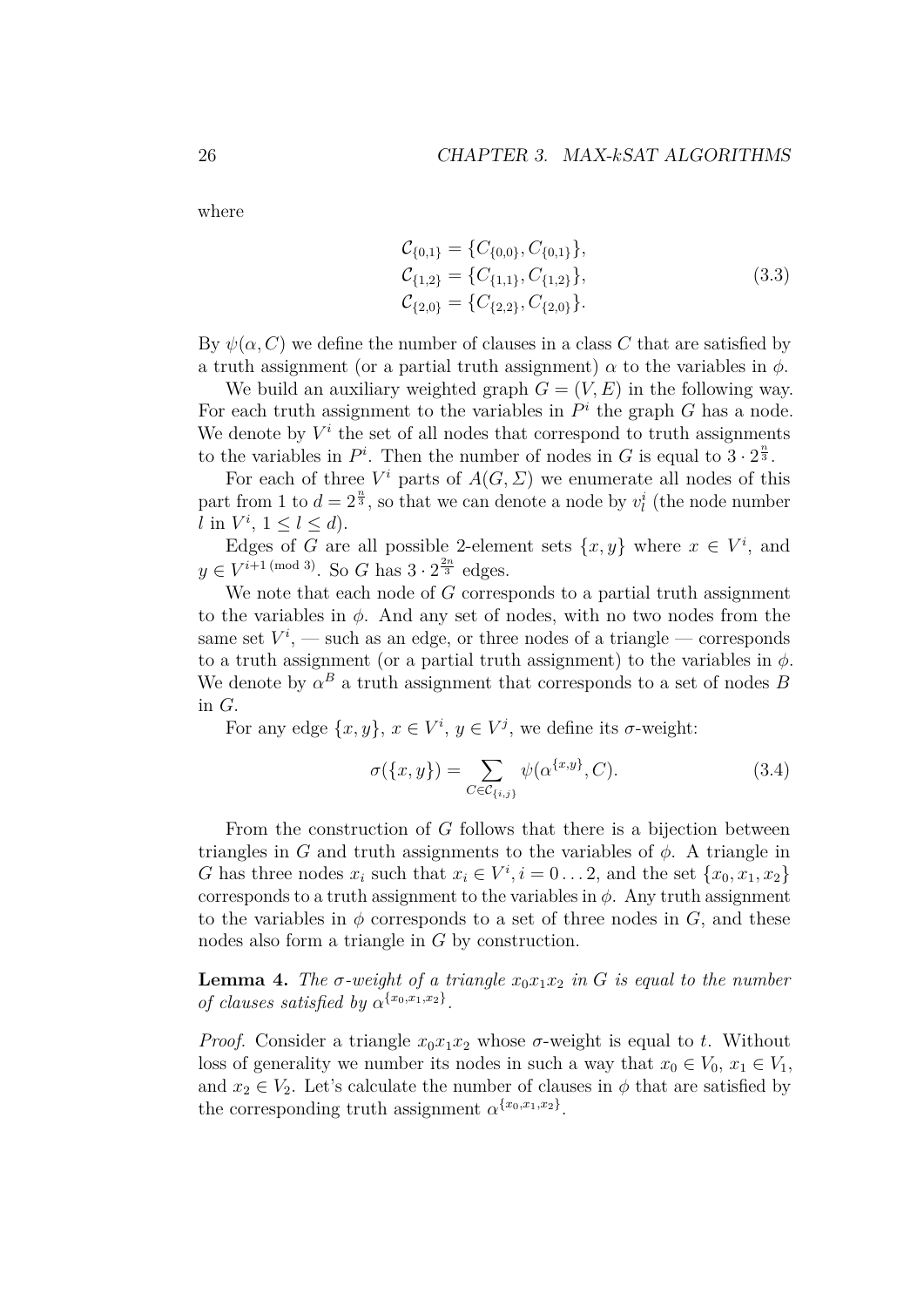#### 3.1. THE FAST MAX-2SAT ALGORITHM 27

Each clause *c* can be in exactly one of the 6 classes in C. The total number of satisfied clauses in  $\phi$  by  $\alpha^{\{x_0, x_1, x_2\}}$  is equal to

$$
\sum_{C \in \mathcal{C}} \psi(\alpha^{\{x_0, x_1, x_2\}}, C) =
$$
\n
$$
\sum_{i=0}^{2} \sum_{C \in \mathcal{C}_{\{i, i+1 \text{ (mod 3)}\}}} \psi(\alpha^{\{x_0, x_1, x_2\}}, C) =
$$
\n
$$
\sum_{i=0}^{2} \sum_{C \in \mathcal{C}_{\{i, i+1 \text{ (mod 3)}\}}} \psi(\alpha^{\{x_i, x_{i+1} \text{ (mod 3)}\}}, C) =
$$
\n
$$
\sum_{i=0}^{2} \sigma(\{x_i, x_{i+1 \text{ (mod 3)}}\}),
$$
\n(3.5)

which is the  $\sigma$ -weight of the triangle, which is equal to  $t$ .

For all values of *t*,  $\tilde{k} \le t \le m$  we can try all possible partitions  $\Sigma =$  $(\sigma_{01}, \sigma_{12}, \sigma_{20})$  of *t* into 3 terms (that is  $t = \sigma_{01} + \sigma_{12} + \sigma_{20}$ ). For each such partition we build a subgraph  $A(G, \Sigma)$  with the following property. An edge  ${v_i^p}$  $\{v_i^p, v_j^q\}$  from *G* remains in  $A(G, \Sigma)$  only if  $\sigma({v_i^p})$  $\{\sigma_p^p, v_j^q\}$ ) =  $\sigma_{pq}, p, q = 0, \ldots, 2,$  $q = p + 1 \pmod{3}$ ,  $i, j = 1, \ldots, d$ . For every value of *t* the number of such partitions is at most  $t^3$ . The subgraph  $A(G, \Sigma)$  can be constructed in time  $O<sup>*</sup>(2<sup>\frac{2n}{3}</sup>)$  by going through all edges of *G*. From this construction follows that there exists a triangle in  $A(G, \Sigma)$  if and only if there exists a triangle of *σ*-weight *t* in *G*. It follows that there exists a truth assignment to the variables of  $\phi$  that satisfies exactly t clauses if and only if there exists a partition *Σ* of *t* such that there exists a triangle in  $A(G, \Sigma)$ .

Now we explain how to determine whether  $A(G, \Sigma)$  contains a triangle by using matrix multiplication. We build three  $d \times d$  matrices,  $A^{12}$ ,  $A^{10}$ ,  $A^{02}$ , such that an element  $A^{pq}_{ij}$  is equal to 1 if there is an edge  $\{v_i^p\}$  $v_j^p, v_j^q\}$  in *A*(*G*, *Σ*), and is equal to 0 otherwise, for  $(p, q) \in \{(1, 2), (1, 0), (0, 2)\}$  and  $i, j = 1, \ldots, d.$ 

<span id="page-32-1"></span>**Lemma 5.** *The value of*  $A_{ij}^{12} \cdot (A^{10}A^{02})_{ij}$  *is equal to the number of triangles in*  $A(G, W)$  *that contain nodes*  $v_i^1$  *and*  $v_j^2$ ,  $1 \le i \le d$ ,  $1 \le j \le d$ .

*Proof.* Consider a multiplication

<span id="page-32-0"></span>
$$
A_{ij}^{12} A_{ik}^{10} A_{kj}^{02} \tag{3.6}
$$

for some fixed  $i, j, k, 1 \leq k \leq d, 1 \leq i \leq d, 1 \leq j \leq d$ . It is equal to 1 if all the multipliers are equal to 1, which means that all three edges  $\{v_i^1, v_j^2\}$ ,  $\{v_i^1, v_k^0\}$ , and  $\{v_k^0, v_j^2\}$  are in  $A(G, W)$ . So the multiplication [\(3.6\)](#page-32-0) is equal

 $\Box$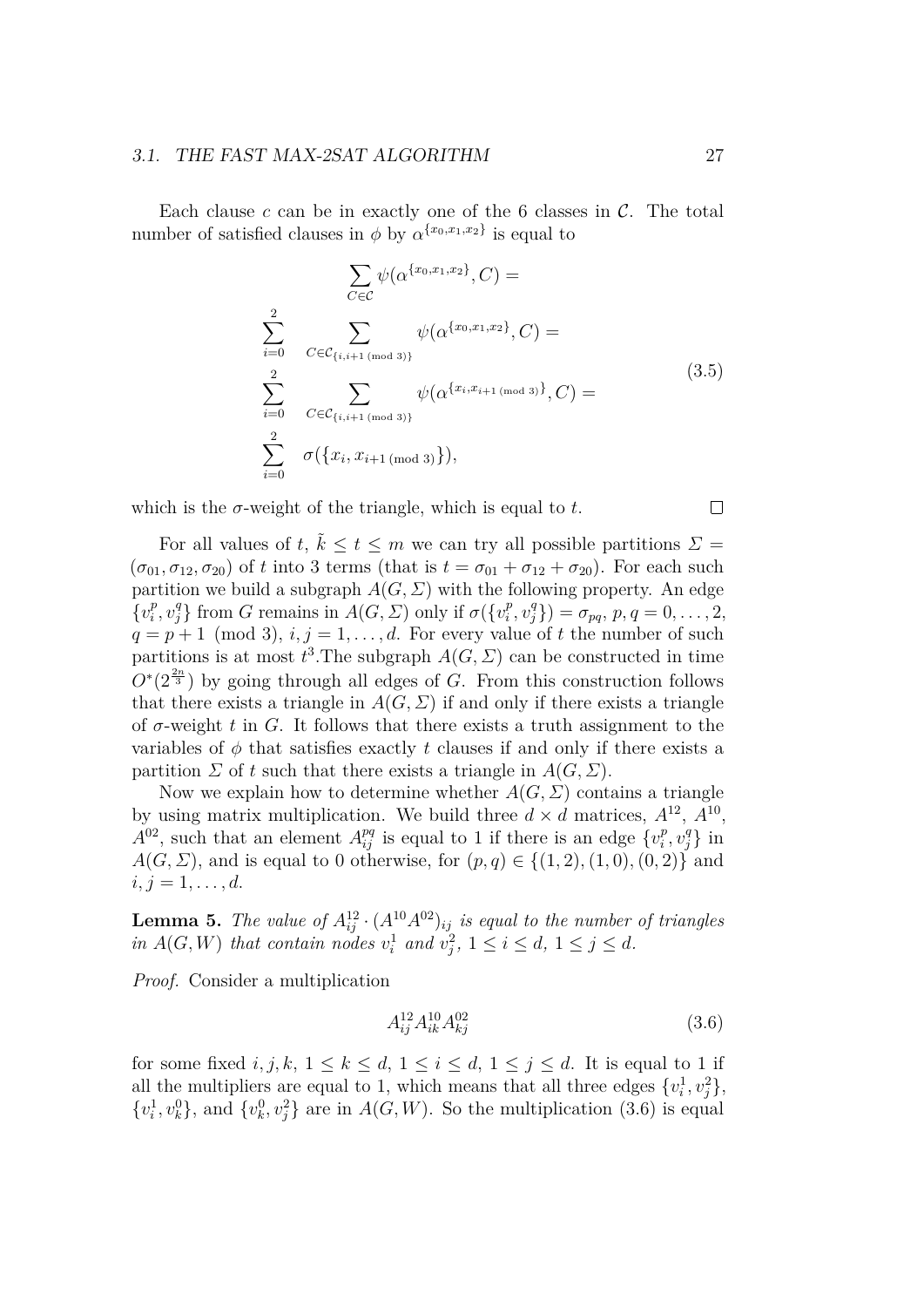to 1 if  $A(G, W)$  contains a triangle  $v_k^0 v_i^1 v_j^2$ , and 0 otherwise. By definition of matrix multiplication each element of the matrix  $(A^{10}A^{02})$  is the sum of multiplications:

<span id="page-33-2"></span><span id="page-33-1"></span>
$$
(A^{10}A^{02})_{ij} = \sum_{k=1}^{d} A^{10}_{ik} A^{02}_{kj}.
$$
 (3.7)

If we multiply  $(3.7)$  by  $A_{ij}^{12}$  we get

$$
A_{ij}^{12} \cdot (A^{10} A^{02})_{ij} = A_{ij}^{12} \sum_{k=1}^{d} A_{ik}^{10} A_{kj}^{02} = \sum_{k=1}^{d} A_{ij}^{12} A_{ik}^{10} A_{kj}^{02},
$$
\n(3.8)

which is the sum of the multiplications [\(3.6\)](#page-32-0) for all  $k, 1 \leq k \leq d$ . Different values of  $k$  correspond to different nodes in  $V_0$ , and thus the summation [\(3.8\)](#page-33-2) counts all triangles in  $A(G, W)$  that contain the nodes  $v_i^1$ , and  $v_j^2$ .

The multiplication of two  $d \times d$  matrices can be computed in  $O(d^{\omega})$  time. Therefore every  $A(G, \Sigma)$  can be tested for having at least one triangle in time  $O^*(2^{\frac{\omega n}{3}})$ .

Finally, we have the following algorithm. We construct the auxiliary graph *G* for the formula  $\phi$ . Then, for every *t*,  $\tilde{k} \le t \le m$ , we try all possible partitions *Σ*. For each such partition we construct the graph  $A(G, \Sigma)$ . Then  $A(G, \Sigma)$  is tested for triangles using matrix multiplication as shown in lemma [5.](#page-32-1) If there exists a triangle in  $A(G, \Sigma)$ , then there exists a truth assignment which satisfies *t* clauses, following from lemma [4.](#page-31-0)

The total running time of the algorithm is  $O^*(m \cdot m^3(2^{\frac{\omega n}{3}} + 2^{\frac{2n}{3}}))$  =  $O^*(2^{\frac{\omega n}{3}})$ . If  $\omega = 3$  then the running time of the algorithm is  $O^*(2^n)$ . If we use a faster algorithm for MATRIX MULTIPLICATION, with  $\omega = 3 - \epsilon$ , then the running time of this algorithm is  $O^*(2^{n(1-\frac{\epsilon}{3})})$ , where  $\epsilon > 0$ .

## <span id="page-33-0"></span>**3.2 MAX-3SAT: a promising algorithm**

Recall the MAX-3SAT problem:

#### **Problem 6** (MAX-3SAT).

**Input:** A 3-CNF formula *φ* having *n* variables and *m* clauses, and integer number  $k$ .

**Task:** Determine whether there exists a truth assignment to the variables of  $\phi$  that satisfies at least k clauses.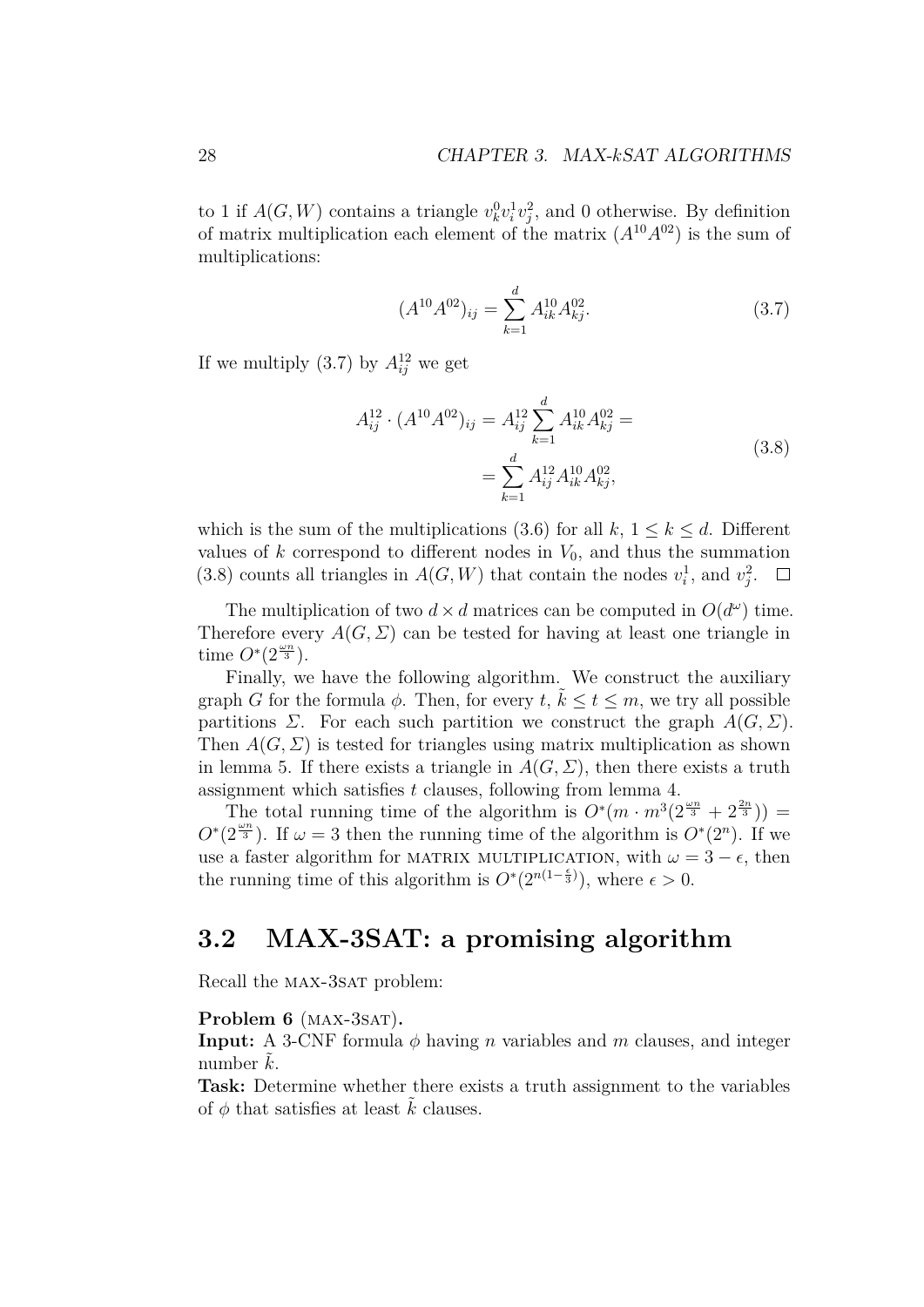The max-3sat problem is NP-complete, and a naive algorithm for it has time complexity  $O<sup>*</sup>(2<sup>n</sup>)$ , the same as for MAX-2SAT. There are no known faster algorithms to date. The approach that was described before for max-2sat could possibly be applied to the max-3sat problem in a similar way. In the rest of this section we will show how to do such generalization.

As we noted before, at this point such generalization gives an alternative  $O^*(2^n)$  algorithm for MAX-3SAT and could lead to an  $O^*(2^{n(1-\frac{\epsilon}{4})})$  algorithm, provided that there exists an  $O(n^{4-\epsilon})$  algorithm for CUBE MULTIPLICATION.

The algorithm for MAX-3SAT will follow the ideas from algorithm [1](#page-30-1) for max-2sat. In that algorithm variables were divided in 3 sets, but now we will divide them into 4 sets. Every edge of the graph in algorithm [1](#page-30-1) was representing clauses from classes in a subfamily with a partial truth assignment to the variables. Since clauses now contain 3 literals, instead of the auxiliary graph we build an auxiliary 3-uniform hypergraph, and then every edge is a set of 3 nodes. Instead of triangles we search for hypersquares, that correspond to truth assignments. And to find the number of hypersquares we use cube multiplication instead of matrix multiplication.

#### <span id="page-34-0"></span>**3.2.1 The algorithm description**

<span id="page-34-1"></span>**Algorithm 2** (Split and list MAX-3SAT algorithm). Assume without loss of generality that every clause in  $\phi$  has exactly three literals. Otherwise we duplicate literals in clauses that contain one or two literals. This does not change the solution, and could increase the size of the formula only by a constant factor.

Assume without loss of generality that the number of variables is divisible by 4. Otherwise, we could add one, two or three dummy variables without modifying  $\phi$ , and the solution won't change.

We split the set of all the variables in 4 equal parts of size  $\frac{n}{4}$ , and denote these parts by  $P^i$ ,  $i = 0, \ldots, 3$ . This division also splits all the clauses of  $\phi$ into classes  $C_{\{i,j,k\}}$ , where a clause *c* containing variables *u*, *v*, and *w* is in class  $C_{\{i,j,k\}}$  if  $u \in P^i$ ,  $v \in P^j$  and  $w \in P^k$ ,  $i,j,k \in \{0,1,2,3\}$ . There are 20 such classes, and we denote by  $\mathcal C$  the family of all these classes:

$$
\mathcal{C} = \{C_{\{0,0,0\}}, C_{\{0,0,1\}}, C_{\{0,1,1\}}, C_{\{0,0,2\}}, C_{\{0,1,2\}}, C_{\{1,1,1\}}, C_{\{1,1,2\}}, C_{\{1,2,2\}}, C_{\{1,1,3\}}, C_{\{1,2,3\}}, C_{\{2,2,2\}}, C_{\{2,2,3\}}, C_{\{2,3,3\}}, C_{\{2,2,0\}}, C_{\{2,3,0\}}, C_{\{3,3,3\}}, C_{\{3,3,0\}}, C_{\{3,0,0\}}, C_{\{3,3,1\}}, C_{\{3,0,1\}}\}.
$$
\n(3.9)

 $\mathcal C$  could be partitioned into four subfamilies:

$$
\mathcal{C} = \mathcal{C}_{\{0,1,2\}} \cup \mathcal{C}_{\{1,2,3\}} \cup \mathcal{C}_{\{2,3,0\}} \cup \mathcal{C}_{\{3,0,1\}},
$$
\n(3.10)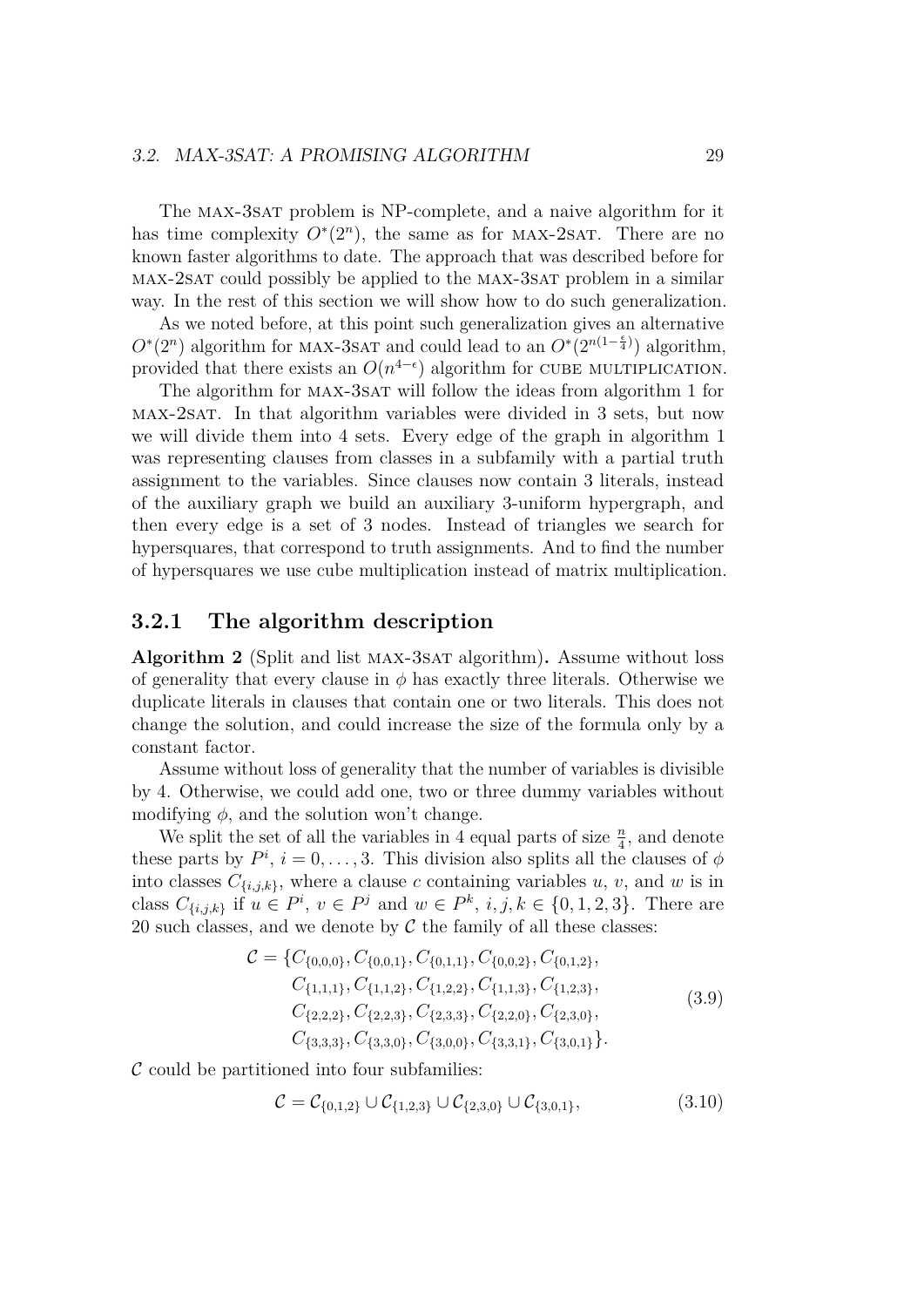where

$$
C_{\{0,1,2\}} = \{C_{\{0,0,0\}}, C_{\{0,0,1\}}, C_{\{0,1,1\}}, C_{\{0,0,2\}}, C_{\{0,1,2\}}\},
$$
  
\n
$$
C_{\{1,2,3\}} = \{C_{\{1,1,1\}}, C_{\{1,1,2\}}, C_{\{1,2,2\}}, C_{\{1,1,3\}}, C_{\{1,2,3\}}\},
$$
  
\n
$$
C_{\{2,3,0\}} = \{C_{\{2,2,2\}}, C_{\{2,2,3\}}, C_{\{2,3,3\}}, C_{\{2,2,0\}}, C_{\{2,3,0\}}\},
$$
  
\n
$$
C_{\{3,0,1\}} = \{C_{\{3,3,3\}}, C_{\{3,3,0\}}, C_{\{3,0,0\}}, C_{\{3,3,1\}}, C_{\{3,0,1\}}\}.
$$
\n
$$
(3.11)
$$

By  $\psi(\alpha, C)$  we define the number of clauses in a class *C* that are satisfied by a truth assignment (or a partial truth assignment)  $\alpha$  to the variables in  $\phi$ .

We build an auxiliary weighted 3-uniform hypergraph  $H = (V, E)$  in the following way. For each truth assignment to the variables in  $P<sup>i</sup>$  the hypergraph  $H$  has a node. We denote by  $V^i$  the set of all nodes that correspond to truth assignments to the variables in  $P<sup>i</sup>$ . Then the number of nodes in *H* is equal to  $4 \cdot 2^{\frac{n}{4}}$ .

For each of four  $V^i$  parts of  $A(H, \Sigma)$  we enumerate all nodes of this part from 1 to  $d = 2^{\frac{n}{4}}$ , so that we can denote a node by  $v_l^i$  (the node number *l* in  $V^i$ ,  $1 \leq l \leq d$ ).

Hyperedges of *H* are all possible triples of the form  $\{x, y, z\}$ , where  $x \in V^i$ ,  $y \in V^{i+1 \pmod{4}}$ , and  $z \in V^{i+2 \pmod{4}}$ . So *H* has  $4 \cdot 2^{\frac{3n}{4}}$  hyperedges.

We note that each node of *H* corresponds to a partial truth assignment to the variables in *φ*. And any set of nodes, with no two nodes from the same set  $V^i$ , — such as a hyperedge, or four nodes of a hypersquare corresponds to a truth assignment (or a partial truth assignment) to the variables in  $\phi$ . We denote by  $\alpha^B$  a truth assignment that corresponds to a set of nodes *B* in *H*.

For any hyperedge  $\{x, y, z\}, x \in V^i, y \in V^j, z \in V^k$ , we define its *σ*-weight:

$$
\sigma(\{x, y, z\}) = \sum_{C \in \mathcal{C}_{\{i, j, k\}}} \psi(\alpha^{\{x, y, z\}}, C). \tag{3.12}
$$

From the construction of *H* follows that there is a bijection between hypersquares in *H* and truth assignments to the variables of  $\phi$ . A hypersquare in *H* has four nodes  $x_i$  such that  $x_i \in V^i$ ,  $i = 0 \ldots 3$ , and a set  $\{x_0, x_1, x_2, x_3\}$ corresponds to a truth assignment to the variables in  $\phi$ . Any truth assignment to the variables in  $\phi$  corresponds to a set of four nodes in *H*, and these nodes also form a hypersquare in *H* by construction.

<span id="page-35-0"></span>**Lemma 6.** The  $\sigma$ -weight of a hypersquare  $x_0x_1x_2x_3$  in H is equal to the *number of clauses satisfied by*  $\alpha^{\{x_0, x_1, x_2, x_3\}}$ .

*Proof.* Consider a hypersquare  $x_0x_1x_2x_3$  whose  $\sigma$ -weight is equal to *t*. Without loss of generality we number its nodes in such a way that  $x_0 \in V_0$ ,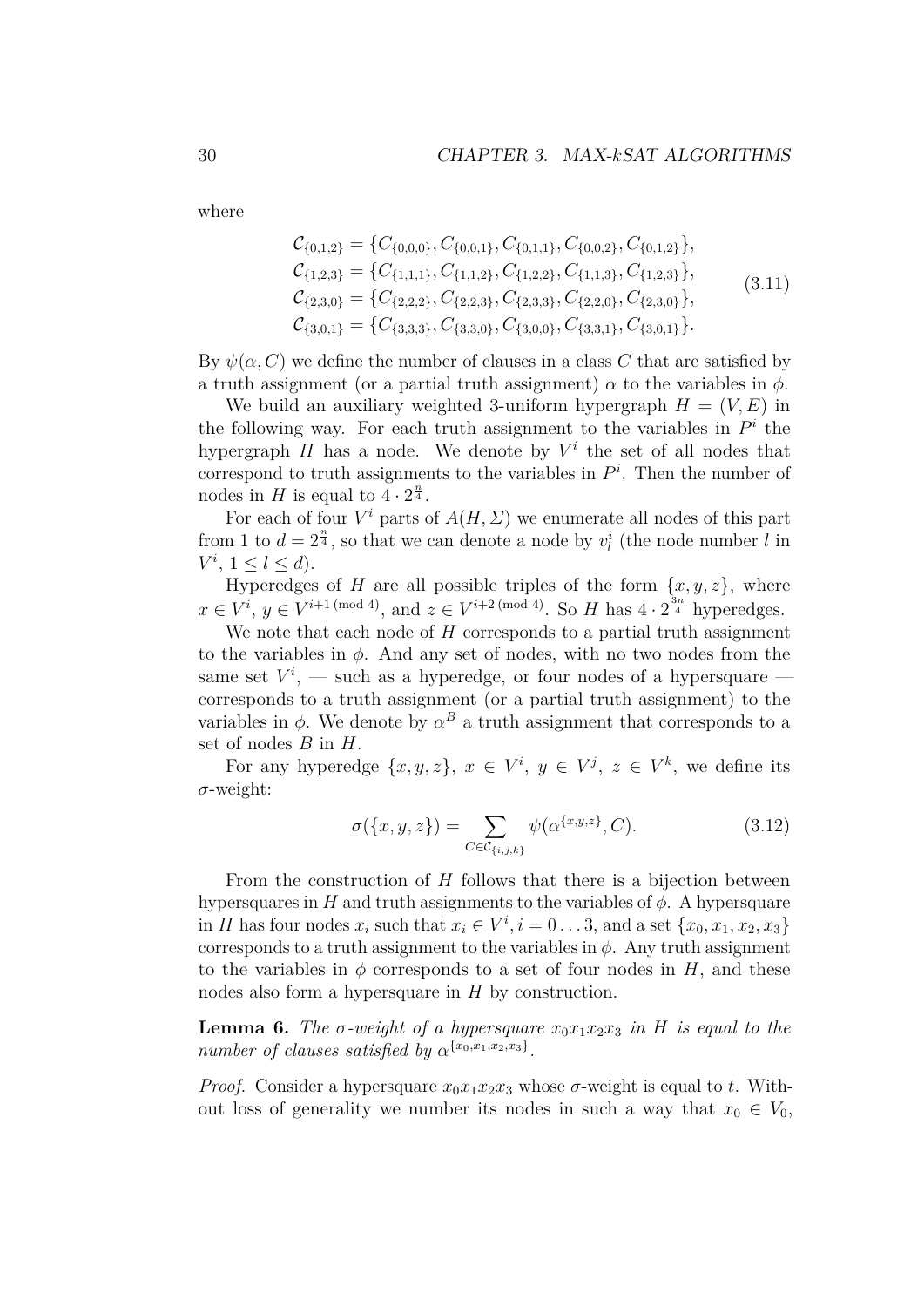$x_1 \in V_1$ ,  $x_2 \in V_2$ , and  $x_3 \in V_3$ . Let's calculate the number of clauses in  $\phi$ that are satisfied by the corresponding truth assignment  $\alpha^{\{x_0, x_1, x_2, x_3\}}$ .

Each clause  $c$  can be in exactly one of the 20 classes in  $C$ . The total number of satisfied clauses in  $\phi$  by  $\alpha^{\{x_0, x_1, x_2, x_3\}}$  is equal to

$$
\sum_{C \in \mathcal{C}} \psi(\alpha^{\{x_0, x_1, x_2, x_3\}}, C) =
$$
\n
$$
\sum_{i=0}^{3} \sum_{C \in \mathcal{C}_{\{i, i+1 \text{ (mod } 4), i+2 \text{ (mod } 4)\}}} \psi(\alpha^{\{x_0, x_1, x_2, x_3\}}, C) =
$$
\n
$$
\sum_{i=0}^{3} \sum_{C \in \mathcal{C}_{\{i, i+1 \text{ (mod } 4), i+2 \text{ (mod } 4)\}}} \psi(\alpha^{\{x_i, x_{i+1 \text{ (mod } 4), x_{i+2 \text{ (mod } 4)}\}}, C) =
$$
\n
$$
\sum_{i=0}^{3} \sigma(\{x_i, x_{i+1 \text{ (mod } 4)}, x_{i+2 \text{ (mod } 4)}\}),
$$
\n(3.13)

which is the  $\sigma$ -weight of the hypersquare, which is equal to  $t$ .

For all values of *t*,  $\tilde{k} \le t \le m$  we can try all possible partitions  $\Sigma =$  $(\sigma_{012}, \sigma_{123}, \sigma_{230}, \sigma_{301})$  of *t* into 4 terms (that is  $t = \sigma_{012} + \sigma_{123} + \sigma_{230} + \sigma_{301}$ ). For each such partition we build a subhypergraph  $A(H, \Sigma)$  with the following property. A hyperedge  $\{v_i^p\}$  $\frac{p}{i}$ ,  $v_j^q$  $f_j^q, v_k^r$  from *H* remains in *A*(*H*, *Σ*) only if  $\sigma(\{v_i^p\})$  $\frac{p}{i}, v_j^q$  $\sigma_j^q$ ,  $v_k^r$ }) =  $\sigma_{pqr}$ ,  $p, q, r = 0, \ldots, 3, r = q + 1 \pmod{4} = p + 2 \pmod{4}$ ,  $i, j, k = 1, \ldots, d$ . For every value of t the number of such partitions is at most  $t^4$ . The subhypergraph  $A(H, \Sigma)$  can be constructed in time  $O^*(2^{\frac{3n}{4}})$  by going through all hyperedges of *H*. From this construction follows that there exists a hypersquare in  $A(H, \Sigma)$  if and only if there exists a hypersquare of *σ*-weight *t* in *H*. It follows that there exists a truth assignment to the variables of  $\phi$  that satisfies exactly t clauses if and only if there exists a partition *Σ* of *t* such that there exists a hypersquare in  $A(H, \Sigma)$ .

Now we explain how to determine whether  $A(H, \Sigma)$  contains a hypersquare by using cube multiplication. We build 4  $d$ -cubes,  $A^{123}$ ,  $A^{023}$ ,  $A^{103}$ ,  $A^{120}$ , such that an element  $A^{pqr}_{ijk}$  is equal to 1 if there is a hyperedge  $\{v_i^p\}$  $\frac{p}{i}$ ,  $v_j^q$  $\{g, v_k^q\}$  in  $A(H, \Sigma)$ , and is equal to 0 otherwise, for  $(p, q, r) \in$  $\{(1, 2, 3), (0, 2, 3), (1, 0, 3), (1, 2, 0)\}$  and  $i, j, k = 1, \ldots, d$ .

<span id="page-36-1"></span>**Lemma 7.** *The value of*  $A^{123}_{ijk} \cdot (A^{023} A^{103} A^{120})_{ijk}$  *is equal to the number of hypersquares in*  $A(H, W)$  *that contain nodes*  $v_i^1$ ,  $v_j^2$  *and*  $v_k^3$ ,  $1 \le i \le d$ ,  $1 \leq j \leq d, 1 \leq k \leq d.$ 

*Proof.* Consider a multiplication

<span id="page-36-0"></span>
$$
A_{ijk}^{123} A_{ljk}^{023} A_{ilk}^{103} A_{ijl}^{120} \tag{3.14}
$$

 $\Box$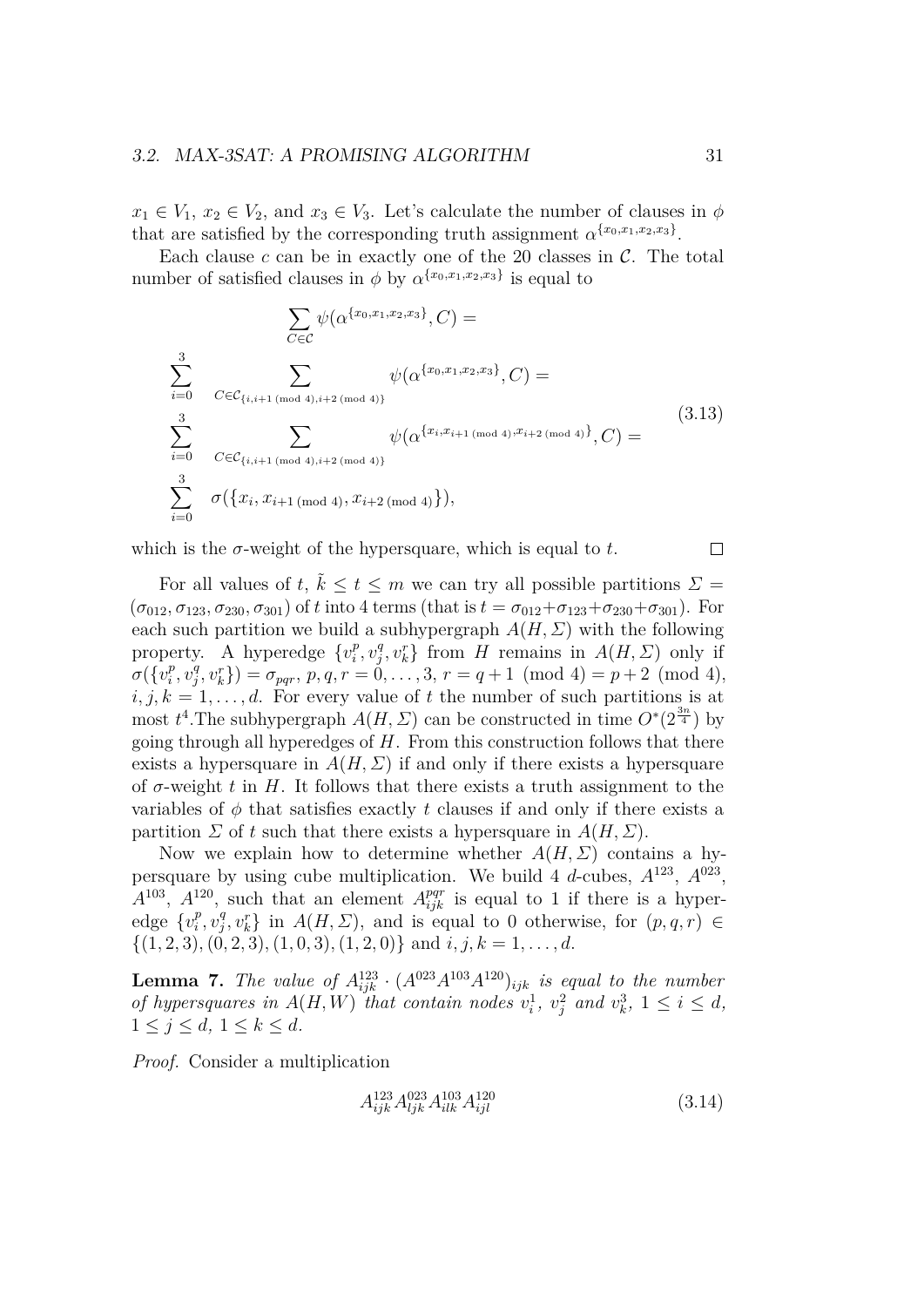for some fixed *l, i, j, k,*  $1 \leq l \leq d$ ,  $1 \leq i \leq d$ ,  $1 \leq j \leq d$ ,  $1 \leq k \leq d$ . It is equal to 1 if all the multipliers are equal to 1, which means that all four hyperedges  $\{v_i^1, v_j^2, v_k^3\}$ ,  $\{v_l^0, v_j^2, v_k^3\}$ ,  $\{v_i^1, v_l^0, v_k^3\}$  and  $\{v_i^1, v_j^2, v_l^0\}$  are in  $A(H, W)$ . So the multiplication [\(3.14\)](#page-36-0) is equal to 1 if  $A(H, W)$  contains a hypersquare  $v_l^0 v_i^1 v_j^2 v_k^3$ , and 0 otherwise. By definition of cube multiplication each element of the cube  $(A^{023}A^{103}A^{120})$  is the sum of multiplications:

<span id="page-37-2"></span><span id="page-37-1"></span>
$$
(A^{023}A^{103}A^{120})_{ijk} = \sum_{l=1}^{d} A_{ljk}^{023}A_{ilk}^{103}A_{ijl}^{120}.
$$
 (3.15)

If we multiply  $(3.15)$  by  $A_{ijk}^{123}$  we get

$$
A_{ijk}^{123} \cdot (A^{023} A^{103} A^{120})_{ijk} = A_{ijk}^{123} \sum_{l=1}^{d} A_{ljk}^{023} A_{ilk}^{103} A_{ijl}^{120} = \sum_{l=1}^{d} A_{ijk}^{123} A_{ljk}^{023} A_{ilk}^{103} A_{ijl}^{120},
$$
\n(3.16)

which is the sum of the multiplications  $(3.14)$  for all  $l, 1 \leq l \leq d$ . Different values of *l* correspond to different nodes in  $V_0$ , and thus the summation [\(3.16\)](#page-37-2) counts all hypersquares in  $A(H, W)$  that contain the nodes  $v_i^1, v_j^2$  and  $v_k^3$ . П

Assuming the multiplication of three *d*-cubes can be computed in  $O(d^{\xi})$ time, every  $A(H, \Sigma)$  can be tested for having at least one hypersquare in time  $O^*(2^{\frac{\xi n}{4}})$ .

Finally, we have the following algorithm. We construct the auxiliary hypergraph *H* for the formula  $\phi$ . Then, for every *t*,  $\tilde{k} \leq t \leq m$ , we try all possible partitions *Σ*. For each such partition we construct the subhypergraph  $A(H, \Sigma)$ . Then  $A(H, \Sigma)$  is tested for hypersquares using cube multiplication as shown in lemma [7.](#page-36-1) If there exists a hypersquare in  $A(H, \Sigma)$ , then there exists a truth assignment which satisfies *t* clauses. following from lemma [6.](#page-35-0)

The total running time of the algorithm is  $O^*(m \cdot m^4(2^{\frac{\xi n}{4}} + 2^{\frac{3n}{4}}))$  $O^*(2^{\frac{\xi n}{4}})$ . If  $\xi = 4$  then the running time of the algorithm is  $O^*(2^n)$ . If there exists a faster algorithm for CUBE MULTIPLICATION, with  $\xi = 4 - \epsilon$ , then the running time of this algorithm is  $O^*(2^{n(1-\frac{\epsilon}{4})})$ .

#### <span id="page-37-0"></span>**3.2.2 A change to GF(2)**

In algorithm [1](#page-30-1) we could directly apply any of better than naive algorithms for matrix multiplication that are known already, to get an algorithm for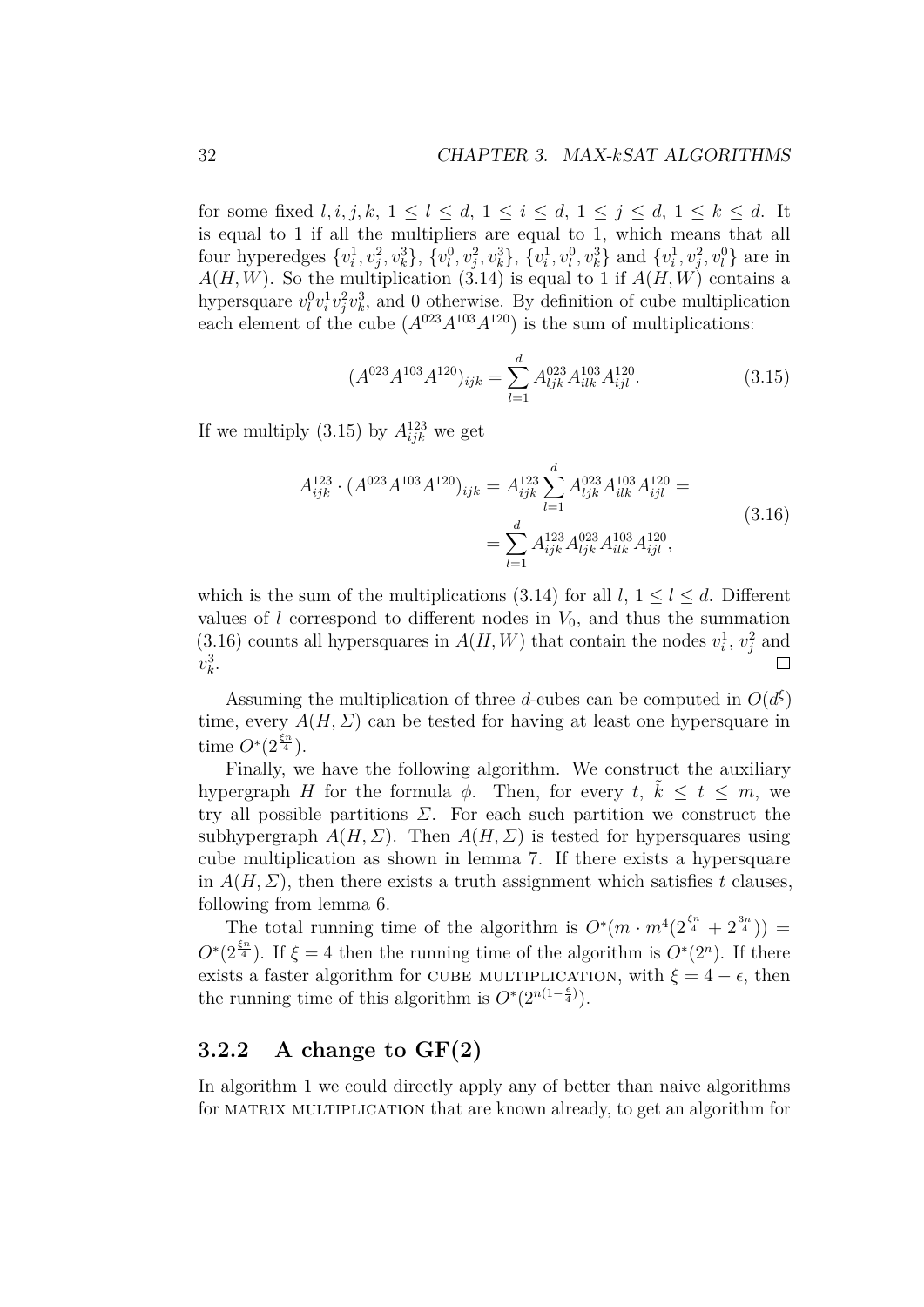max-2sat with improved running time. In algorithm [2](#page-34-1) we could apply only a naive algorithm for cube multiplication, because there is no known better algorithm for cube multiplication. One of the main purposes of this thesis is to try to find a better algorithm for CUBE MULTIPLICATION.

For the reasons that will become apparent later it is easier to search for a faster algorithm for CUBE MULTIPLICATION over  $GF(2)$  than for CUBE multiplication with integer elements. But then we need to ensure that if we find a better algorithm for CUBE MULTIPLICATION over  $GF(2)$  that would still help us to find a better algorithm for MAX-3SAT.

Suppose we do cube multiplication only over  $GF(2)$  in algorithm [2.](#page-34-1) The cubes  $A^{123}$ ,  $A^{023}$ ,  $A^{103}$ ,  $A^{120}$ , that we have defined in the algorithm, have elements equal only to 0 or 1 initially, so we can consider them as cubes over GF(2). If we compute a cube multiplication of these cubes, lemma [7](#page-36-1) would imply that we are able to count the number of hypersquares containing nodes  $v_i^1$ ,  $v_j^2$  and  $v_k^3$ ,  $1 \le i \le d$ ,  $1 \le j \le d$ ,  $1 \le k \le d$ , modulo 2. Thus, if the number of such hypersquares is even, which means there are two truth assignments to the variables of *φ* that are different only for 1*/*4 of the variables and satisfy at least  $k$  clauses, the algorithm [2](#page-34-1) could end up yielding incorrect NO solution for a YES instance of MAX-3SAT, because it may happen that other truth assignments do not satisfy at least  $k$  clauses.

To resolve this problem we will reduce MAX-3SAT to a problem that has a unique optimal solution. Notice that if there is a unique optimal solution for the problem instance, we can use cube multiplication over  $GF(2)$  to get a correct answer with the algorithm [2.](#page-34-1) To reduce max-3sat to the problem that has a unique optimal solution we will apply lemma [3](#page-27-1) (the Isolation lemma). The reduction comes at the cost of making the algorithm randomized. This randomized algorithm yields a correct solution with a probability at least  $p, 0 < p < 1$ , where  $p$  can be chosen at the cost of polynomial factor increase in running time.

#### <span id="page-38-0"></span>**3.2.3 A randomized algorithm**

**Algorithm 3** (Randomized max-3sat algorithm)**.** Assume without loss of generality that every clause in  $\phi$  has exactly three literals. Otherwise we duplicate literals in clauses that contain one or two literals. This does not change the solution, and could increase the size of the formula only by a constant factor.

Assume without a loss of generality that the number of variables is divisible by 4. Otherwise, we could add one, two or three dummy variables without modifying  $\phi$ , and the solution won't change.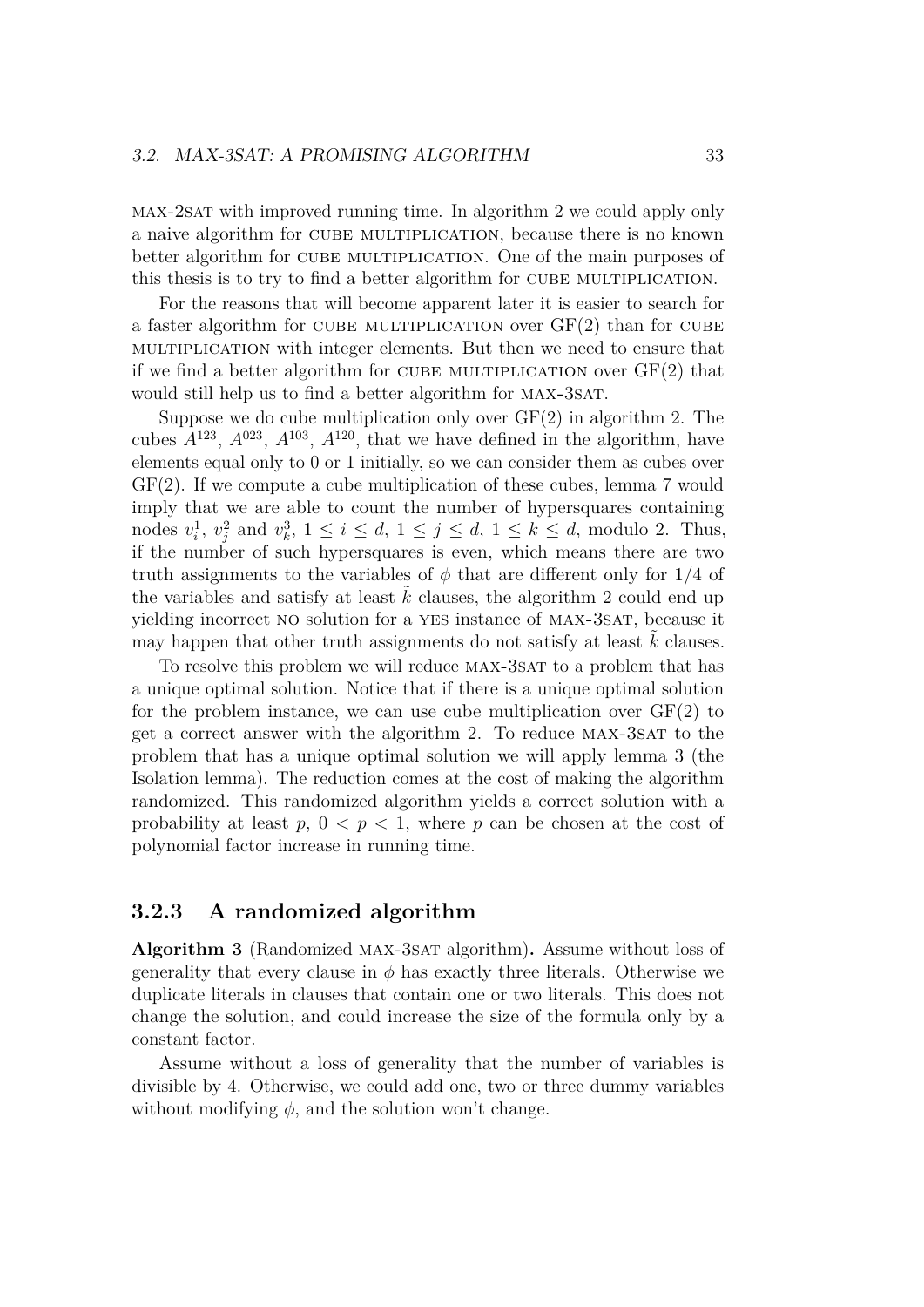We define integer  $\rho$ -weight for each variable in  $\phi$  independently and uniformly at random from  $\{1, \ldots, N\}$ , where *N* is some number greater than *n* that we can choose (for example  $N = 10n$ ). For any assignment or partial assignment to the variables of  $\phi$  we define its  $\rho$ -weight as the sum of *ρ*-weights of variables set to *true*. Let *f* be the maximum number of clauses that could be satisfied in formula  $\phi$ . Let  $\mathcal F$  be a set of truth assignments that satisfy exactly  $f$  clauses. By the Isolation lemma (lemma) [3\)](#page-27-1), with probability at least  $1 - \frac{n}{N}$  $\frac{n}{N}$ , there is a unique solution that satisfies the maximum number of clauses with the minimal *ρ*-weight.

We build the auxiliary hypergraph  $H$  in the same way as in algorithm [2,](#page-34-1) but additionally we define for each edge  $\{x, y, z\}$  its  $\rho$ -weight  $\rho(\{x, y, z\})$ which is equal to the sum of  $\rho$ -weights of partial assignments  $\alpha^x$ ,  $\alpha^y$  and *α*<sup>2</sup>. Note that a *ρ*-weight of a hypersquare is equal to the *ρ*-weight of a corresponding truth assignment multiplied by 3, because weight of each node is contributed trice, by each of three edges that include that node.

The next step is just as in algorithm [2,](#page-34-1) but we try combinations of both *ρ*-weights and *σ*-weights. We try every *t*,  $\tilde{k} \le t \le m$ , every partition  $\Sigma =$  $(\sigma_{012}, \sigma_{123}, \sigma_{230}, \sigma_{301})$  of *t*, every  $s = 3s'$ ,  $0 \le s' \le nN$ , every partition  $P =$  $(\rho_{012}, \rho_{123}, \rho_{230}, \rho_{301})$  of *s* into 4 terms (so that  $s = \rho_{012} + \rho_{123} + \rho_{230} + \rho_{301}$ ). For each such partition combination  $(\Sigma, P)$  we build a subhypergraph  $A(H, \Sigma, P)$ with the following property. A hyperedge  $\{v_i^p\}$  $\binom{p}{i}, \upsilon_j^q$  $y_j^q, v_k^r$  from *H* remains in *A*(*H*, *Σ*, *P*) only if both  $\sigma$ ({*v*<sup>*p*</sup></sup><sup>*i*</sup>  $\binom{p}{i}, \upsilon_j^q$  $(\sigma^q_i, v^r_k)$ ) =  $\sigma_{pqr}$  and  $\rho(\{v^p_i\})$  $\binom{p}{i}, \upsilon_j^q$  $(\rho_{j}^{q}, v_{k}^{r}) = \rho_{pqr},$  $p, q, r = 0, \ldots, 3, r = q + 1 \pmod{4} = p + 2 \pmod{4}, i, j, k = 1, \ldots, d$ . For every value of  $t$  the number of its partitions is at most  $t^4$ , and for every value of *s* the number of its partitions is at most  $s^4$ . The subhypergraph  $A(H, \Sigma, P)$ can be constructed in time  $O^*(2^{\frac{3n}{4}})$  by going through all hyperedges of *H*. From this construction follows that there exists a hypersquare in  $A(H, \Sigma, P)$ if and only if there exists a hypersquare of  $\sigma$ -weight  $t$  and  $\rho$ -weight  $s$  in  $H$ . It follows that there exists a truth assignment to the variables of  $\phi$  that satisfies exactly *t* clauses and has *ρ*-weight *s* if and only if there exist a partition  $\Sigma$  of t and a partition P of s such that there exists a hypersquare in  $A(H, \Sigma, P)$ .

In the same way as in algorithm [2](#page-34-1) we determine whether  $A(H, \Sigma, P)$ contains an odd number of hypersquares with nodes  $v_i^1$ ,  $v_j^2$  and  $v_k^3$ ,  $1 \le i \le d$ ,  $1 \leq j \leq d, 1 \leq k \leq d$ , by using cube multiplication over GF(2) of *d*-cubes,  $A^{123}$ ,  $A^{023}$ ,  $A^{103}$ ,  $A^{120}$ , which are defined in the same way as in algorithm [2.](#page-34-1)

Finally, we have the following algorithm. We construct the auxiliary hypergraph *H* for the formula  $\phi$ . Then, for every *t*,  $\tilde{k} \le t \le m$ , we try all possible partitions  $\Sigma$ , and for every  $s, s = 3s'$ ,  $0 \le s' \le nN$ , we try all possible partitions *P*. For each such partition combination we construct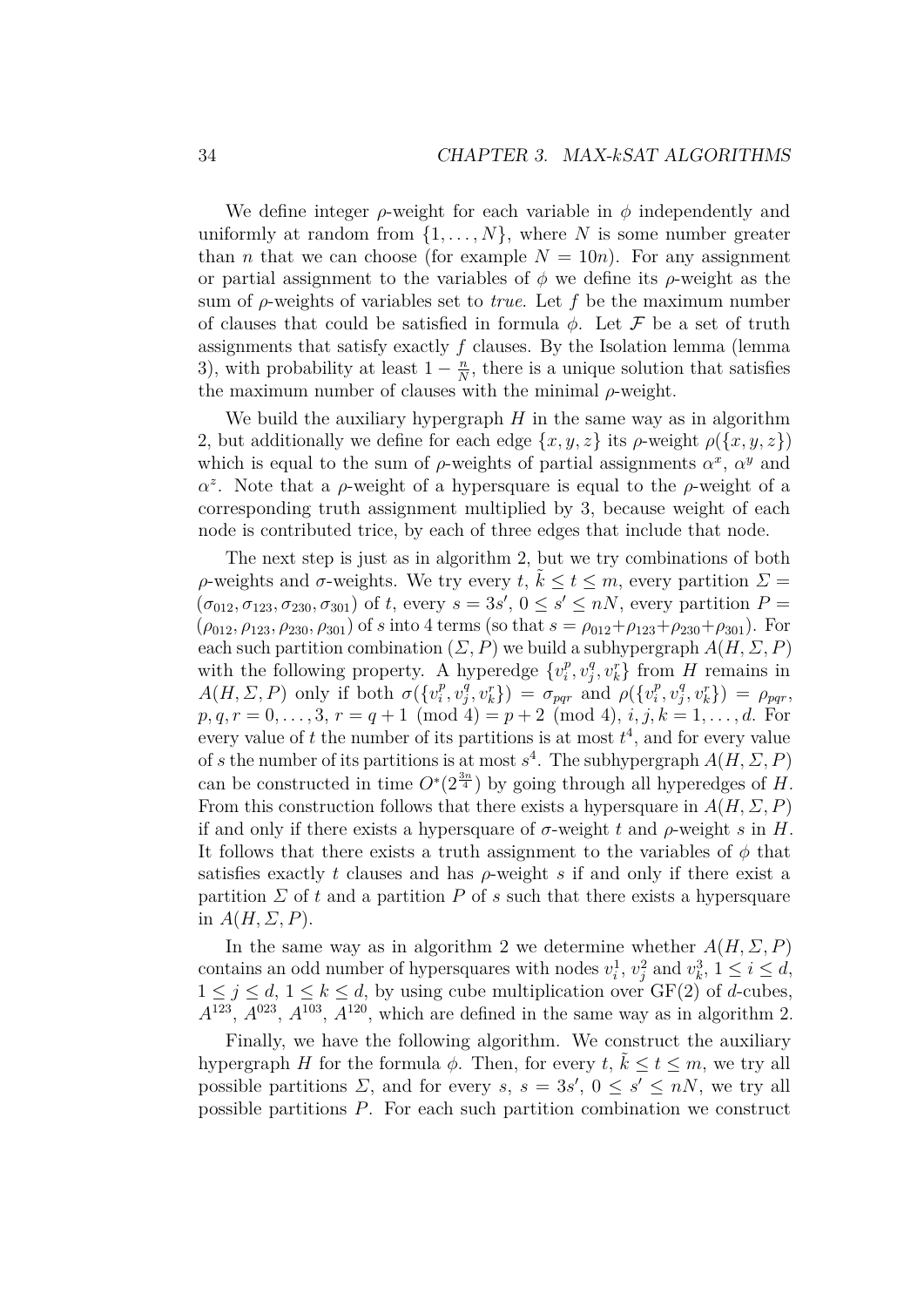the subhypergraph  $A(H, \Sigma, P)$ . Then  $A(H, \Sigma, P)$  is tested for odd number of hypersquares using GF(2) cube multiplication. If there exists an odd number of hypersquares, then there exists an assignment which satisfies *t* clauses, following from lemma [6.](#page-35-0)

With probability at least  $1-\frac{n}{N}$  $\frac{n}{N}$  there is exactly one optimal solution with the minimum *ρ*-weight, thus easily discovered by checking for odd number of hypersquares. Therefore with at least the same probability the algorithm yields a correct solution.

The total running time of the algorithm is  $O^*(m \cdot m^4 \cdot nN \cdot (nN)^4 (2^{\frac{\xi n}{4}} +$  $2^{\frac{3n}{4}}$ )) =  $O^*(2^{\frac{\xi n}{4}})$ . If  $\xi = 4$  then the running time of the algorithm is  $O^*(2^n)$ . If there exists a faster algorithm even for CUBE MULTIPLICATION over  $GF(2)$ , with  $\xi = 4 - \epsilon$ , then the running time of this algorithm is  $O^*(2^{n(1-\frac{\epsilon}{4})})$ .

Note that a choice of *N* affects both the probability of a correct solution and the running time of the algorithm. For example, if we choose  $N = 10n$ , we get an algorithm that yields a correct solution with a probability at least 0*.*9.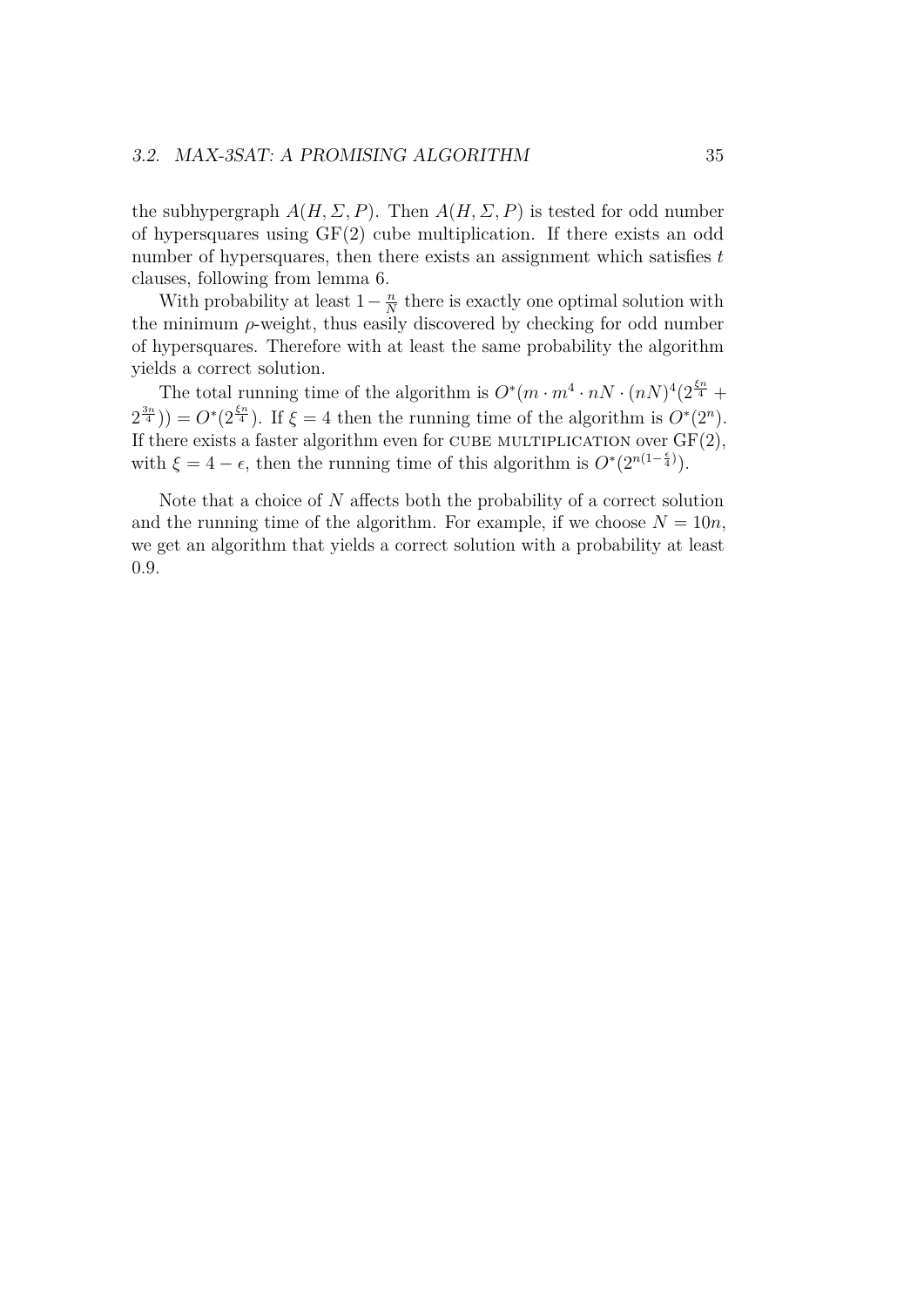## <span id="page-41-0"></span>**Chapter 4**

# **A Cube Multiplication study**

Recall the CUBE MULTIPLICATION problem:

Problem 7 (CUBE MULTIPLICATION). **Input:** Three *n*-cubes *A*, *B* and *C*. **Task:** Compute the cube multiplication (*ABC*).

If we directly apply the definition of cube multiplication we get a naive algorithm for CUBE MULTIPLICATION with a running time  $O(n^4)$ . We are motivated to find a better algorithm because anything faster, like  $O(n^{4-\epsilon})$ , will improve the upper bound for MAX-3SAT.

To the best of our knowledge the CUBE MULTIPLICATION problem has not previously been studied, but we can use its similarity to the MATRIX multiplication problem to find a faster algorithm.

The simplest faster than naive algorithm for MATRIX MULTIPLICATION is the Strassen's algorithm, discovered by [Strassen](#page-70-1) [\[1969\]](#page-70-1), was explained in section [2.5](#page-20-0) on page [15.](#page-20-0) We try to define a variant of Strassen's algorithm for cube multiplication, assuming that such algorithm exists. This also yields a puzzle of discovering whether such algorithm exists. But at first we explain the same approach to find fast recursive algorithm for matrix multiplication, that is, to discover the Strassen's algorithm, assuming we don't know its coefficients. This makes explanations for the cube multiplication algorithm easier to follow. In both cases we arrive to instances of the same problem, namely SET SPAN, which we define in section [4.1](#page-44-0) on page [39.](#page-44-0)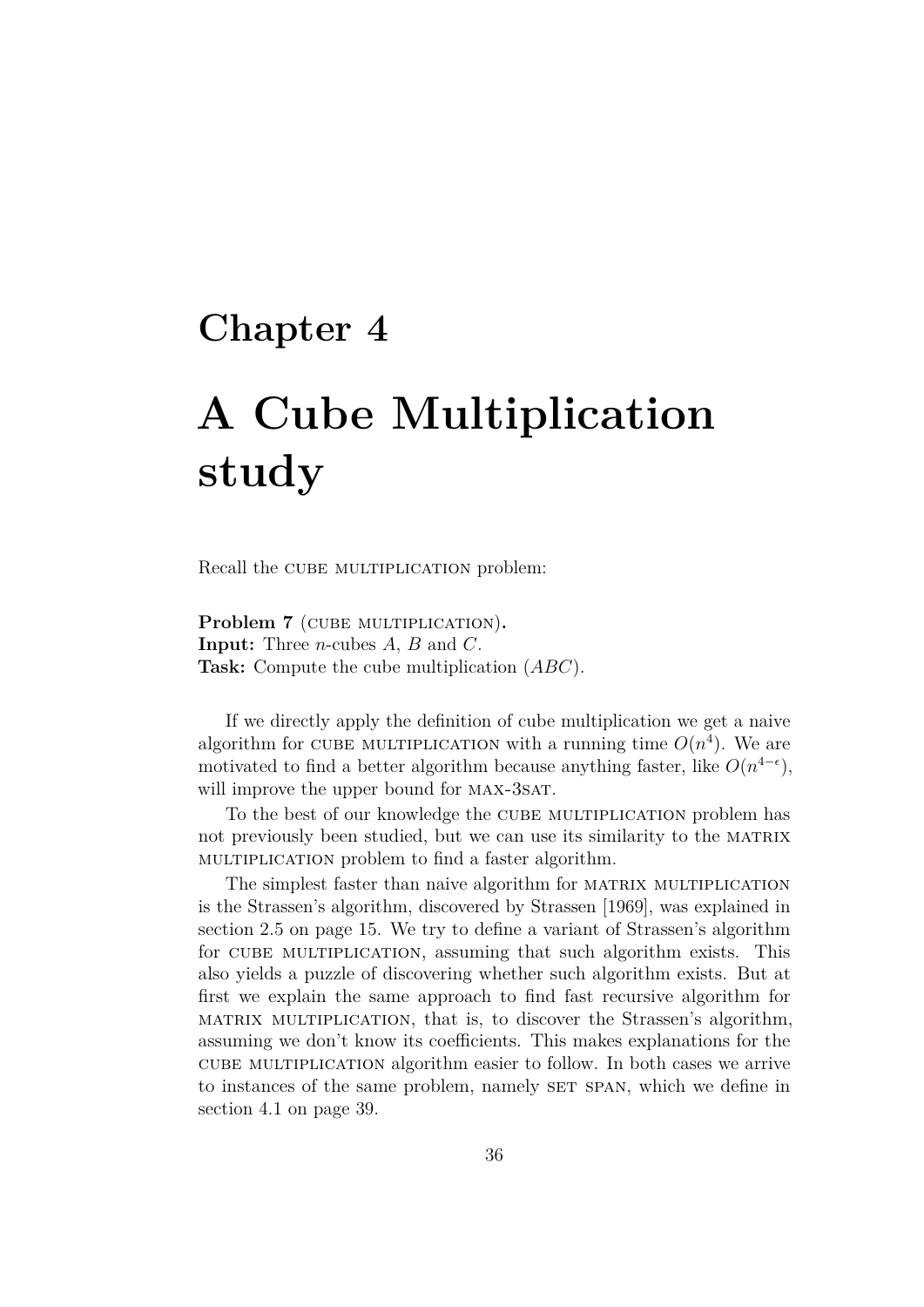## <span id="page-42-0"></span>**4.1 Discovering Strassen algorithm over GF(2)**

Suppose we want to compute the matrix multiplication  $(AB)$  of two  $n \times n$ matrices  $A$  and  $B$  over  $GF(2)$  using the recursive algorithm. In each step we partition *A* and *B* into  $2 \times 2$  block matrices and compute their matrix multiplication treating each block as an element:

$$
\begin{bmatrix} (AB)^{1,1} & (AB)^{1,2} \\ (AB)^{2,1} & (AB)^{2,2} \end{bmatrix} = \begin{bmatrix} A^{1,1} & A^{1,2} \\ A^{2,1} & A^{2,2} \end{bmatrix} \begin{bmatrix} B^{1,1} & B^{1,2} \\ B^{2,1} & B^{2,2} \end{bmatrix} = \begin{bmatrix} A^{1,1}B^{1,1} + A^{1,2}B^{2,1} & A^{1,1}B^{1,2} + A^{1,2}B^{2,2} \\ A^{2,1}B^{1,1} + A^{2,2}B^{2,1} & A^{2,1}B^{1,2} + A^{2,2}B^{2,2} \end{bmatrix}
$$
(4.1)

We want to determine whether it is possible to make only 7 recursive calls to MATRIX MULTIPLICATION instead of 8.

We need to compute four blocks:

<span id="page-42-2"></span><span id="page-42-1"></span>
$$
(AB)^{1,1} = A^{1,1}B^{1,1} + A^{1,2}B^{2,1},(AB)^{1,2} = A^{1,1}B^{1,2} + A^{1,2}B^{2,2},(AB)^{2,1} = A^{2,1}B^{1,1} + A^{2,2}B^{2,1},(AB)^{2,2} = A^{2,1}B^{1,2} + A^{2,2}B^{2,2}.
$$
\n(4.2)

They are expressed as sums of terms, and all of the terms are of the form  $A^{i,j}B^{k,l}, i, j, k, l \in \{1, 2\}$ . Therefore we restrict ourselves to multiplications of the form

$$
(a_{1,1}A^{1,1} + a_{1,2}A^{1,2} + a_{2,1}A^{2,1} + a_{2,2}A^{2,2})(b_{1,1}B^{1,1} + b_{1,2}B^{1,2} + b_{2,1}B^{2,1} + b_{2,2}B^{2,2}),
$$
\n(4.3)

where both multipliers are linear combinations of blocks with  $GF(2)$  coefficients  $a_{i,j}$  and  $b_{k,l}$ ,  $i, j, k, l = 1, 2$ . Notice that working over  $GF(2)$  limits the possibilities we have for choosing multiplications, because there are only 2 possible choices for each coefficient, and thus  $(2^2)^2 = 256$  choices for such a multiplication.

Suppose we perform 7 such multiplications:

$$
M^{x} = \left(\sum_{i=1,j=1}^{2} a_{i,j}^{x} A^{i,j}\right)\left(\sum_{k=1,l=1}^{2} b_{k,l}^{x} B^{k,l}\right) =
$$
  
= 
$$
\sum_{i=1,j=1}^{2} \sum_{k=1,l=1}^{2} a_{i,j}^{x} b_{k,l}^{x} A^{i,j} B^{k,l}, \quad x = 1, ..., 7.
$$
 (4.4)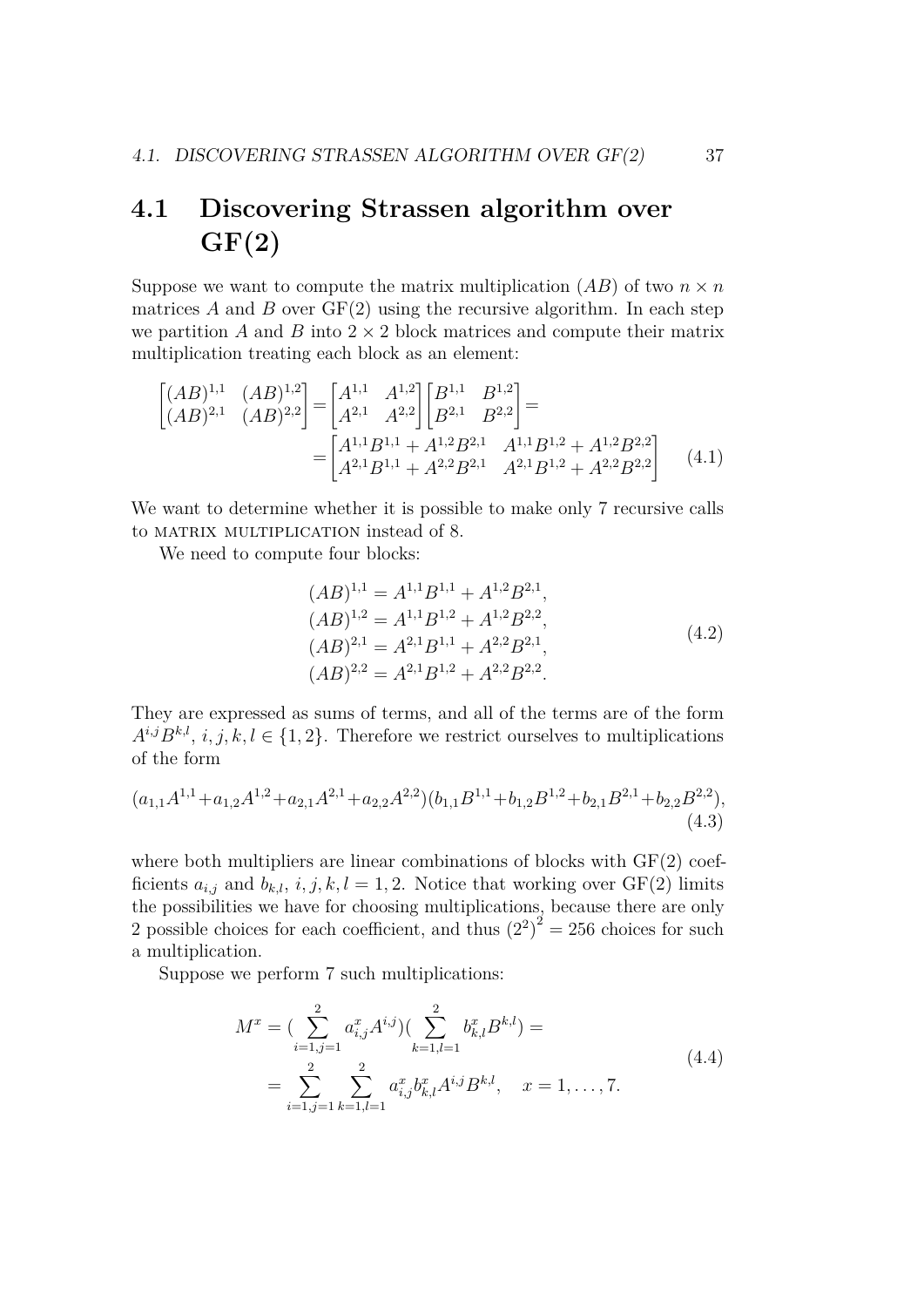We are now interested whether it is possible to write each of the 4 blocks  $(4.2)$  as linear combinations of these 7 multiplications  $M^x$  that we have:

<span id="page-43-0"></span>
$$
(AB)^{i,j} = \sum_{x=1}^{7} q_{i,j}^{x} M^{x}, \quad i, j = 1, 2,
$$
\n(4.5)

where  $q_{i,j}^x$  are GF(2) coefficients.

Both  $M^x$  and  $(AB)^{i,j}$ ,  $x = 1, \ldots, 7, i, j = 1, 2$ , are linear combinations of terms  $A^{i,j}B^{k,l}, i, j, k, l \in \{1, 2\}$ , where there are 16 possible such terms. We can uniquely identify such a linear combination by a 16-dimensional  $GF(2)$  vector in the following way.

Consider the lexicographic ordering  $\overline{(AB)}$  of these 16 terms:

$$
(A^{1,1}B^{1,1},A^{1,1}B^{1,2},A^{1,1}B^{2,1},A^{1,1}B^{2,2},A^{1,2}B^{1,1},A^{1,2}B^{1,2},A^{1,2}B^{2,1},A^{1,2}B^{2,2},A^{2,1}B^{1,1},A^{2,1}B^{1,2},A^{2,1}B^{1,2},A^{2,2}B^{1,1},A^{2,2}B^{1,2},A^{2,2}B^{2,1},A^{2,2}B^{2,2})
$$

In that ordering a term  $A^{i,j}B^{k,l}$  has index  $8(i-1) + 4(j-1) + 2(k-1) + l$ . We call a 16-dimensional GF(2) vector  $h^L$  a *characteristic vector* of a linear combination *L* if

$$
L = \sum_{i=1}^{16} \hbar_i^L \cdot \widetilde{(AB)}_i. \tag{4.6}
$$

That is, each element of  $h^L$  is a coefficient for the corresponding term of the ordering  $(AB)$  in the linear combination *L*.

Then, each of the blocks [\(4.2\)](#page-42-1) could be identified by its characteristic vector:

<span id="page-43-1"></span>
$$
\begin{aligned}\n\hbar^{(AB)^{1,1}} &= [1000001000000000], \\
\hbar^{(AB)^{1,2}} &= [0100000100000000], \\
\hbar^{(AB)^{2,1}} &= [00000000100000010], \\
\hbar^{(AB)^{2,2}} &= [0000000000000001].\n\end{aligned} \tag{4.7}
$$

And similarly each multiplication  $M^x$  could be identified by its characteristic vector  $\hbar^{M^x}$ , where the element of the vector  $\hbar^{M^x}$  corresponding to a term  $A^{i,j}B^{k,l}$  is equal to  $a_{i,j}b_{k,l}$ :

<span id="page-43-2"></span>
$$
\begin{aligned} \hbar_{8(i-1)+4(j-1)+2(k-1)+l}^{M^x} &= a_{i,j}^x b_{k,l}^x, \\ x &= 1, \dots, 7, \quad i, j, k, l = 1, 2. \end{aligned} \tag{4.8}
$$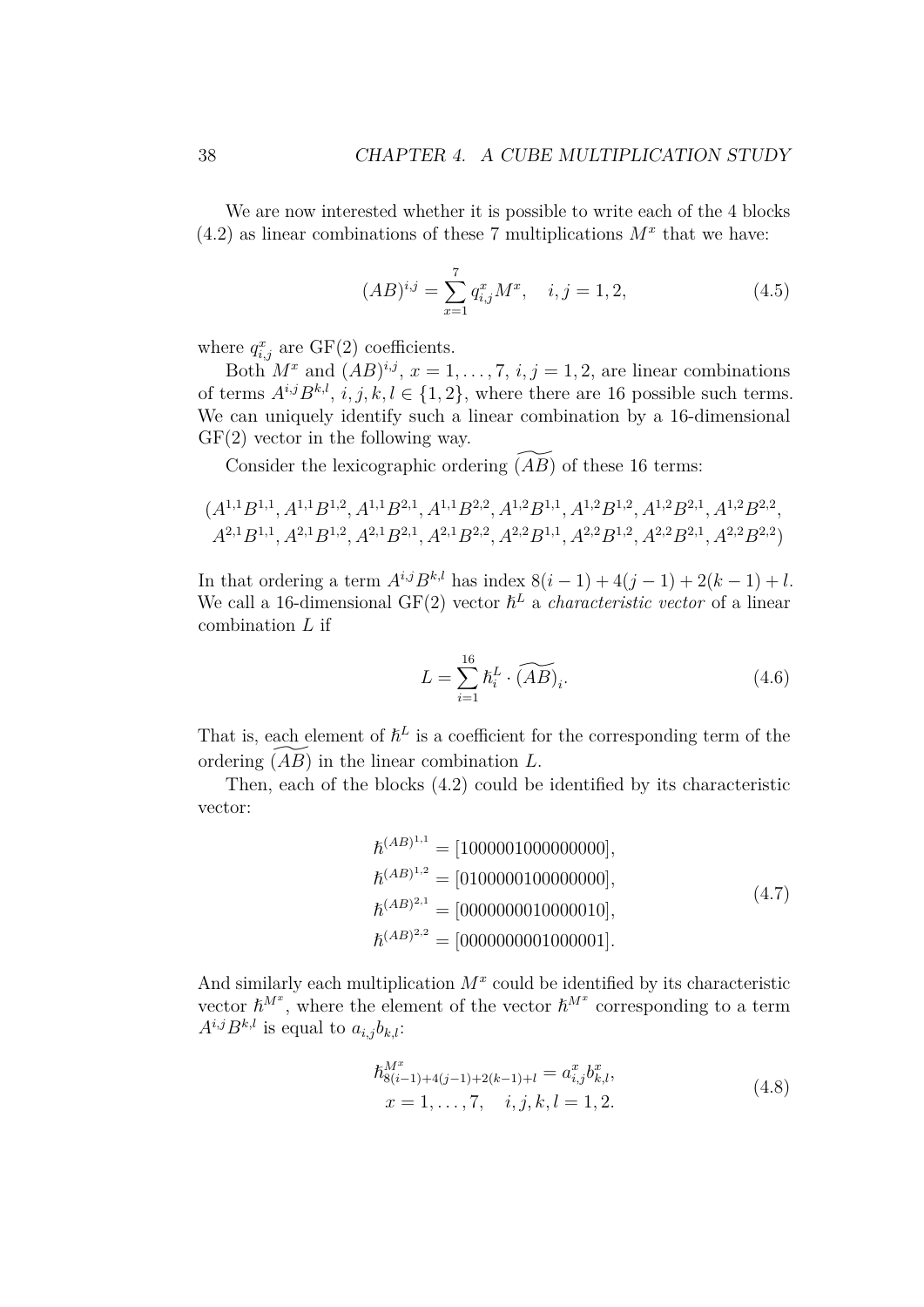Note that for any two linear combinations  $L_1$  and  $L_2$  of terms from  $(AB)$ the following holds:

<span id="page-44-0"></span>
$$
\hbar^{L_1+L_2} = \hbar^{L_1} + \hbar^{L_2}.
$$
\n(4.9)

Therefore we can rewrite equation [\(4.5\)](#page-43-0) in characteristic vector form:

$$
\hbar^{(AB)^{i,j}} = \sum_{x=1}^{7} q_{i,j}^x \hbar^{M^x}, \quad i, j = 1, 2,
$$
\n(4.10)

From the equations [\(4.7\)](#page-43-1), [\(4.8\)](#page-43-2) and [\(4.10\)](#page-44-0) follows a SAT-formulation for the puzzle of finding a Strassen's algorithm for matrix multiplication. Every coefficient and vector element in these equations will have a corresponding boolean variable. We need to rewrite sum and product in terms of boolean operators and connect all the equations in one formula by boolean operators. Such construction is explained in details for the puzzle that corresponds to a faster cube multiplication algorithm in section [4.2.3](#page-51-0) on page [46.](#page-51-0) The construction for the puzzle we consider here is simpler and uses the same approach.

Note that equations [\(4.10\)](#page-44-0) have a solution if and only if

<span id="page-44-1"></span>
$$
(AB)^{i,j} \in span(\{M^1, \dots, M^7\}), \quad i, j = 1, 2. \tag{4.11}
$$

We can calculate characteristic vectors of all 256 possible multiplications of the form [\(4.3\)](#page-42-2), and then what we need is to choose 7 of them, such that [\(4.11\)](#page-44-1) holds. Thus our puzzle could be viewed as an instance of the following problem which we call SET SPAN.

#### <span id="page-44-2"></span>**Problem 8** (SET SPAN).

**Input:** Set *M* and set *R* of *k*-dimensional GF(2) vectors and number  $f$ . **Task:** Determine whether there exists a subset *M* of size at most  $f, M \subset M$ , such that

$$
r \in span(M), \quad \forall r \in R,
$$
\n
$$
(4.12)
$$

that is, determine whether there exists a subset *M* that spans a vector space which contains all vectors from *R*.

Thus, to find the Strassen's algorithm, we need to solve an instance of SET SPAN with  $R = \{h^{(AB)^{1,1}}, h^{(AB)^{1,2}}, h^{(AB)^{2,1}}, h^{(AB)^{2,2}}\}$  and  $\overline{M}$  equal to the set of characteristic vectors of all 256 possible multiplications of the form  $(4.3)$ , and  $f = 7$ .

We denote the puzzle of finding a variant of Straseen algorithm for matrix multiplication that was discussed above by matrix-strassen.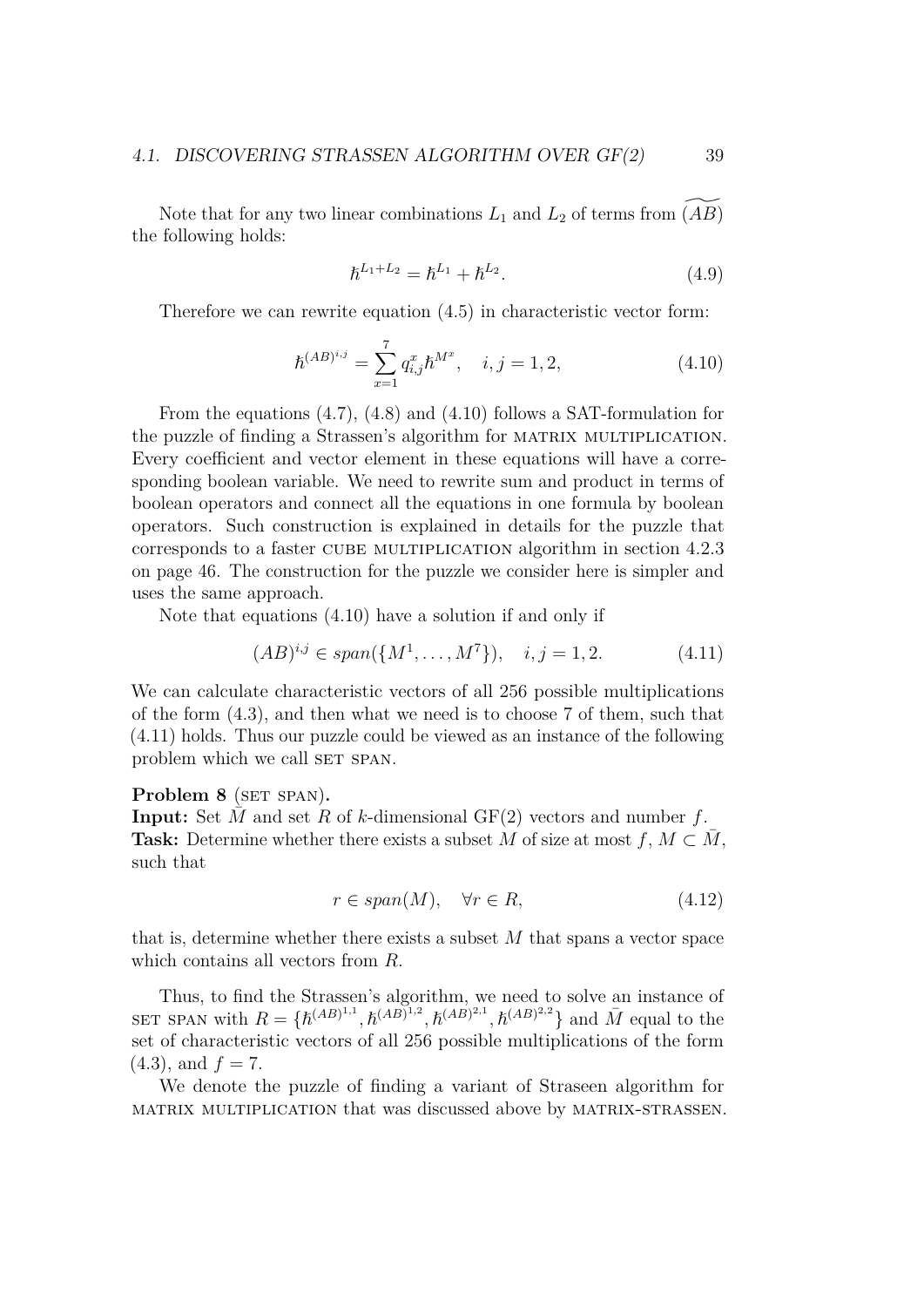## <span id="page-45-0"></span>**4.2 A generalization for cube multiplication**

Let's define now a version of the Strassen's algorithm, generalized for CUBE multiplication. For that we need to prove at first that block cube multiplication works in the same way it works for block matrix multiplication. Then we define a Strassen-like algorithm for CUBE MULTIPLICATION, assuming it exists, which in turn defines a puzzle of determining whether such algorithm exists. We do it in a similar way as in section [4.1.](#page-42-0) We do it for  $2 \times 2 \times 2$ block partitioning, however it is possible to define such algorithm for any  $m \times m \times m$  partitioning, but a size of the corresponding puzzle increases with increase of  $m$ . For the same reason we consider  $GF(2)$  cubes and coefficients. If the coefficients are integers, the number of possible combinations becomes infinite and it becomes even more difficult to determine whether one can choose proper coefficients.

#### <span id="page-45-1"></span>**4.2.1 A recursive algorithm**

<span id="page-45-2"></span>**Lemma 8** (Block cube multiplication)**.** *Let A, B, C and D are n-cubes such that*  $D = (ABC)$ *, and*  $n = mo$ *. We partition* A, B and C *cubes into*  $m \times m \times m$  *block cubes:* 

$$
A = \begin{bmatrix} A^{1,1,1} & \cdots & A^{1,m,1} \\ \vdots & \ddots & \vdots \\ A^{m,1,1} & \cdots & A^{m,m,1} \end{bmatrix}, \cdots, \begin{bmatrix} A^{1,1,m} & \cdots & A^{1,m,m} \\ \vdots & \ddots & \vdots \\ A^{m,1,m} & \cdots & A^{m,m,m} \end{bmatrix}
$$
 (4.13)

$$
B = \begin{bmatrix} B^{1,1,1} & \cdots & B^{1,m,1} \\ \vdots & \ddots & \vdots \\ B^{m,1,1} & \cdots & B^{m,m,1} \end{bmatrix}, \cdots, \begin{bmatrix} B^{1,1,m} & \cdots & B^{1,m,m} \\ \vdots & \ddots & \vdots \\ B^{m,1,m} & \cdots & B^{m,m,m} \end{bmatrix}
$$
 (4.14)  

$$
C = \begin{bmatrix} C^{1,1,1} & \cdots & C^{1,m,1} \\ \vdots & \ddots & \vdots \\ C^{m,1,1} & \cdots & C^{m,m,1} \end{bmatrix}, \cdots, \begin{bmatrix} C^{1,1,m} & \cdots & C^{1,m,m} \\ \vdots & \ddots & \vdots \\ C^{m,1,m} & \cdots & C^{m,m,m} \end{bmatrix}
$$
 (4.15)

*If we think of them as of m-cubes, we can calculate block cube E,*

$$
E = \begin{bmatrix} E^{1,1,1} & \cdots & E^{1,m,1} \\ \vdots & \ddots & \vdots \\ E^{m,1,1} & \cdots & E^{m,m,1} \end{bmatrix}, \cdots, \begin{bmatrix} E^{1,1,m} & \cdots & E^{1,m,m} \\ \vdots & \ddots & \vdots \\ E^{m,1,m} & \cdots & E^{m,m,m} \end{bmatrix}
$$
 (4.16)

*as cube multiplication of A, B and C, where we treat each block as element in cube multiplication , that is*

$$
E^{p,q,r} = (ABC)^{p,q,r} = \sum_{h=1}^{m} A^{h,q,r} B^{p,h,r} C^{p,q,h}, \quad p,q,r = 1 \dots m. \tag{4.17}
$$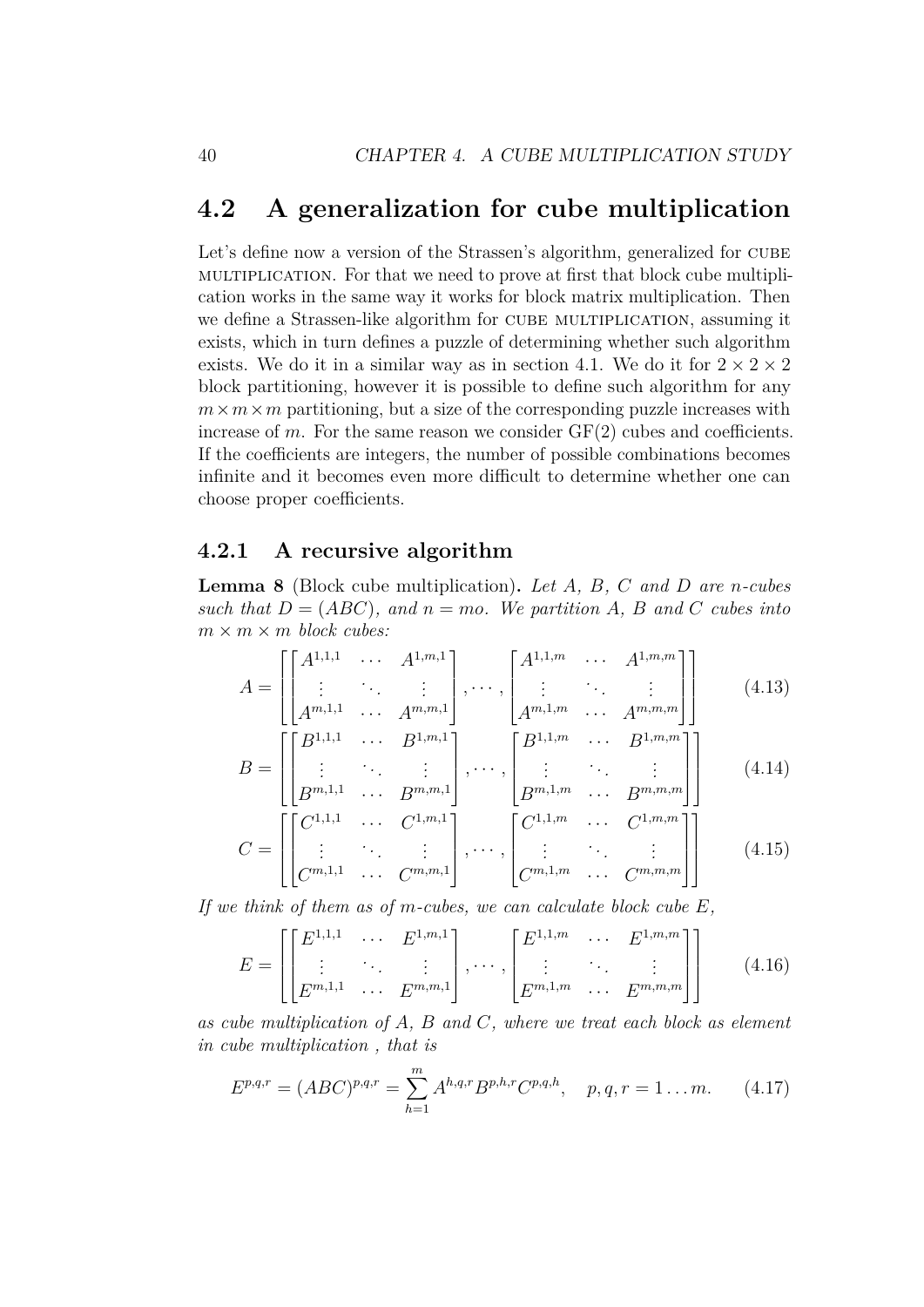*Then elements of E will be the same as the corresponding elements of D, that is the block-wise cube multiplication yields the same result as the direct cube multiplication.*

*Proof.* Let's show that for any choice of *i*, *j* and *k* an element  $D_{i,j,k}$  is equal to the corresponding element of  $E$ ,  $i, j, k = 1, \ldots, n$ . For each choice of  $i, j$ and  $k$ ,  $i, j, k = 1, \ldots, n$ , there exist values  $p, q, r, s, t, u$  such that

<span id="page-46-0"></span>
$$
i = (p - 1)o + s, \quad 1 \le p \le m, \quad 1 \le s \le o,j = (q - 1)o + t, \quad 1 \le q \le m, \quad 1 \le t \le o,k = (r - 1)o + u, \quad 1 \le r \le m, \quad 1 \le u \le o.
$$
 (4.18)

Then an element  $M_{i,j,k}$  of a cube  $M$  (where  $M$  can be any of the considered *n*-cubes) could be also referred by  $M_{s,t,u}^{p,q,r}$  in the corresponding  $m \times m \times m$ block cube. We need to show that  $E_{s,t,u}^{p,q,r} = D_{i,j,k}$ .

$$
E_{s,t,u}^{p,q,r} = (ABC)_{s,t,u}^{p,q,r} \stackrel{(a)}{=} \frac{(\sum_{h=1}^{m} A^{h,q,r} B^{p,h,r} C^{p,q,h})_{s,t,u}}{(\sum_{h=1}^{m} (A^{h,q,r} B^{p,h,r} C^{p,q,h})_{s,t,u} \stackrel{(b)}{=}}
$$
  
\n
$$
= \sum_{h=1}^{m} (A^{h,q,r} B^{p,h,r} C^{p,q,h} )_{s,t,u} \stackrel{(c)}{=} \frac{(\sum_{h=1}^{m} \sum_{g=1}^{o} A^{h,q,r}_{g,t,u} B^{p,h,r}_{s,g,u} C^{p,q,h}_{s,t,g} \stackrel{(c)}{=} (4.19)
$$
  
\n
$$
\stackrel{(c)}{=} \sum_{h=1}^{m} \sum_{g=1}^{o} A_{(h-1)o+g,j,k} B_{i,(h-1)o+g,k} C_{i,j,(h-1)o+g} \stackrel{(d)}{=} \frac{(\sum_{l=1}^{n} A_{l,j,k} B_{i,l,k} C_{i,j,l} = (ABC)_{i,j,k}
$$
  
\n
$$
= D_{i,j,k}
$$
 (4.10)

In transition (*a*) we rewrite (*ABC*) using cube multiplication definition, in this case for blocks. In transition (*b*) we rewrite each cube multiplication of blocks using cube multiplication definition. In transition (*c*) we change indexing of elements of cubes *A*, *B* and *C* from block cube notation to cube notation. In transition (*d*) we change the indices *h* and *g* to *l*,  $l = (h-1)o+g$ , in the same way as in formulas [\(4.18\)](#page-46-0).  $\Box$ 

This gives us a recursive algorithm for CUBE MULTIPLICATION where in order to compute the multiplication of three  $n \times n$  cubes we compute  $m<sup>3</sup>$ cube multiplications of three  $\frac{n}{m}$ -cubes. Assume without loss of generality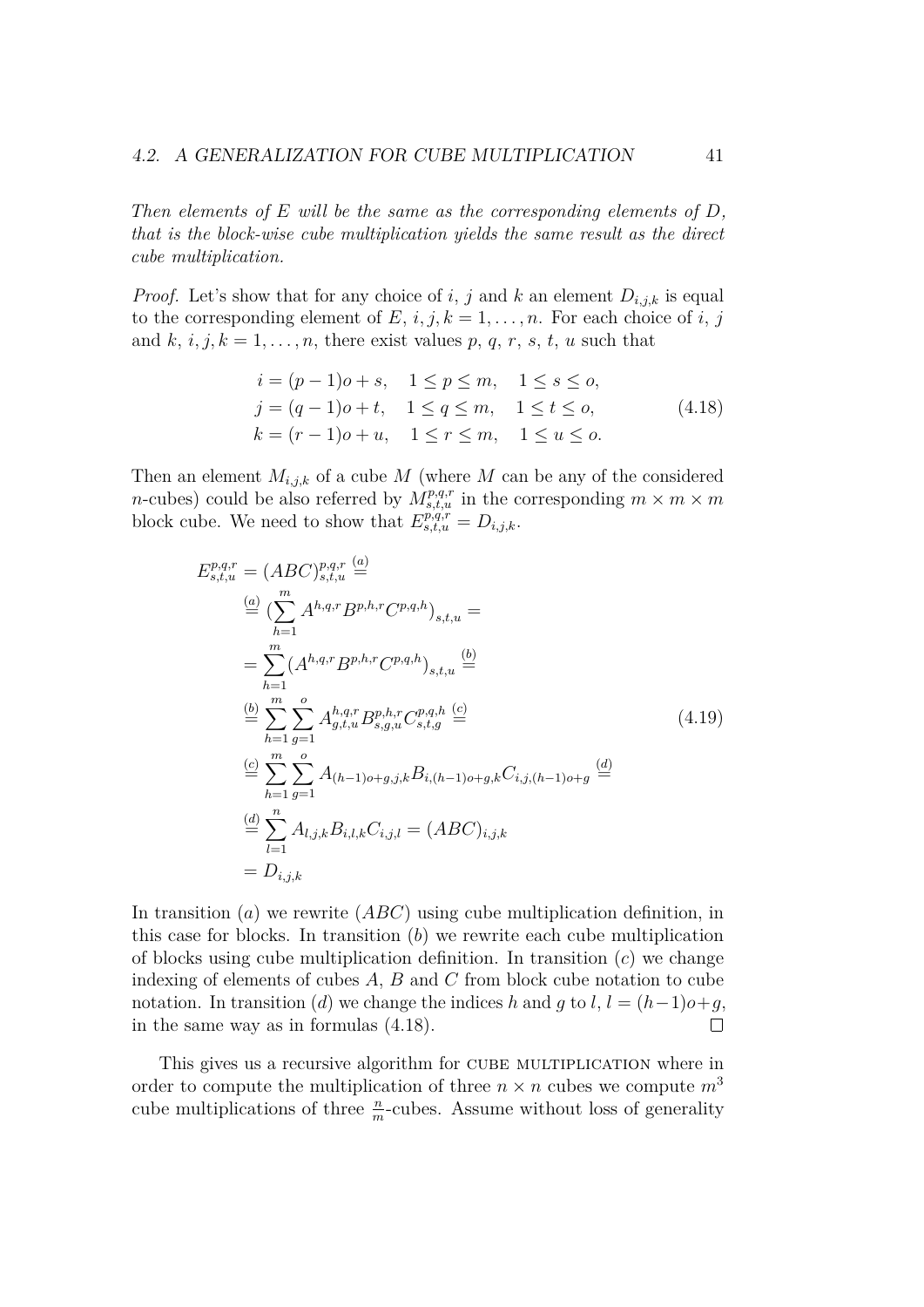that  $n = m<sup>d</sup>$  for some *d*. Otherwise, we could add at most  $(m - 1)n$  rows,  $(m-1)n$  columns and  $(m-1)n$  planes filled with zeros to make *n* a power of *m*. If *m* is a constant that will increase the input size only by a constant factor.

<span id="page-47-2"></span>**Algorithm 4** (Recursive cube multiplication). If  $n > 1$ , then partition cubes *A*, *B* and *C* into equally-sized block cubes, each cube into  $m \times m \times m$  blocks. Calculate  $(ABC)$  block-wise recursively. If  $n = 1$ , return  $A^{1,1,1}B^{1,1,1}C^{1,1,1}$ .

Its running time is upper bounded by the following recurrence relation:

<span id="page-47-1"></span>
$$
T(1) = O(1), \t\t(4.20)
$$

$$
T(n) = m^4 T(n/m) + mO(n^3),
$$
\n(4.21)

where  $m<sup>4</sup>$  recursive calls to CUBE MULTIPLICATION of blocks are accounted in the first term of the right side in the formula [\(4.21\)](#page-47-1), and summation of them element-wise in the second term of the formula. Considering *m* as a constant, application of the master theorem shows that this recurrence give us an  $O(n^{\log_m^{(m^4)}}) = O(n^4)$  algorithm, whose complexity is the same as of a naive algorithm. If we let  $m = 2$ , we need to make 16 recursive cube multiplications in that algorithm each time. Can we make 15 recursive cube multiplications, just like in Strassen's algorithm we do 7 recursive matrix multiplications instead of 8? In that case, the complexity of such algorithm would be  $O(n^{\log_2^{(15)}}) = O(n^{3.91}).$ 

#### <span id="page-47-0"></span>**4.2.2 Discovering algorithm over GF(2)**

If  $m = 2$ , we need to make 16 recursive calls in algorithm [4.](#page-47-2) We want to determine whether it is possible to make only 15 recursive calls.

We need to compute eight blocks:

<span id="page-47-4"></span><span id="page-47-3"></span>
$$
(ABC)^{i,j,k} = A^{1,j,k} B^{i,1,k} C^{i,j,1} + A^{2,j,k} B^{i,2,k} C^{i,j,2},
$$
  

$$
i, j, k = 0, 1.
$$
 (4.22)

They are expressed as sums of terms, and all of the terms are of the form  $A^{i,j,k}B^{p,q,r}C^{s,t,u}, i, j, k, p, q, r, s, t, u \in \{1,2\}$ . Therefore we restrict ourselves to multiplications of the form

$$
\left(\sum_{i,j,k=1}^{2} a_{i,j,k} A^{i,j,k}\right) \left(\sum_{p,q,r=1}^{2} b_{p,q,r} B^{p,q,r}\right) \left(\sum_{s,t,u=1}^{2} c_{s,t,u} C^{s,t,u}\right),\tag{4.23}
$$

where all three factors are linear combinations of blocks with  $GF(2)$  coefficients. Notice that working over  $GF(2)$  limits the possibilities we have for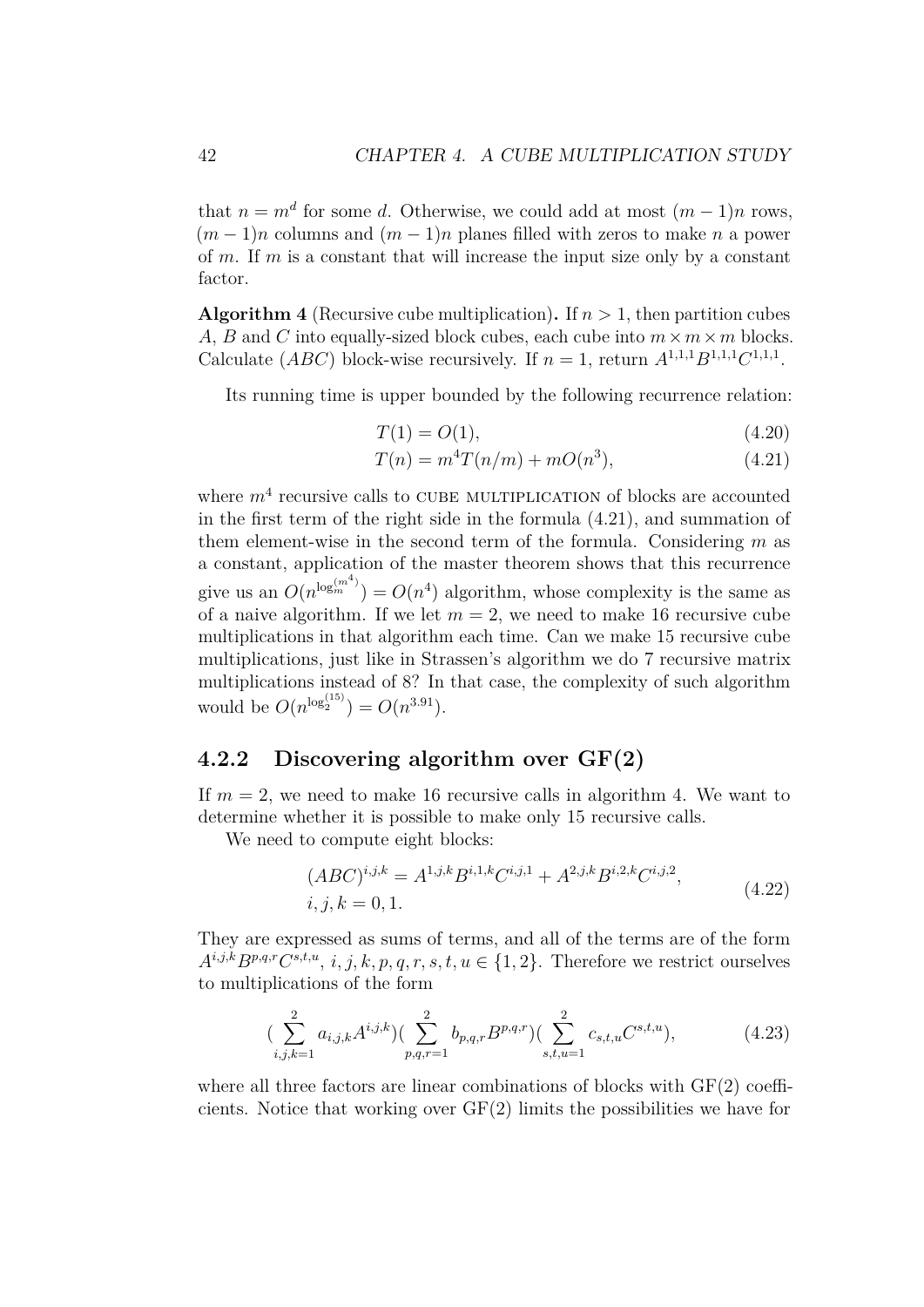choosing multiplications, because there are only 2 possible choices for each coefficient, and thus  $2^{24} = 16777216$  choices for such a multiplication.

Suppose we perform 15 such multiplications:

$$
M_x = \left(\sum_{i,j,k=1}^2 a_{i,j,k}^x A^{i,j,k}\right) \left(\sum_{i,j,k=1}^2 b_{i,j,k}^x B^{i,j,k}\right) \left(\sum_{i,j,k=1}^2 c_{i,j,k}^x C^{i,j,k}\right) =
$$
  
= 
$$
\sum_{i,j,k=1}^2 \sum_{p,q,r=1}^2 \sum_{s,t,u=1}^2 a_{i,j,k}^x b_{p,q,r}^x c_{s,t,u}^x A^{i,j,k} B^{p,q,r} C^{s,t,u},
$$
  
 $x = 1, ..., 15.$  (4.24)

We are now interested whether it is possible to write each of the 8 blocks  $(4.22)$  as linear combinations of these 15 multiplications  $M^x$  that we have:

<span id="page-48-2"></span>
$$
(ABC)^{i,j,k} = \sum_{x=1}^{15} q_{i,j,k}^x M^x, \quad i, j, k = 1, 2,
$$
 (4.25)

where  $q_{i,j,k}^x$  are GF(2) coefficients.

Both  $M^x$  and  $(ABC)^{i,j,k}$ ,  $x = 1, \ldots, 15, i, j, k = 1, 2$ , are linear combinations of terms  $A^{i,j,k}B^{p,q,r}C^{s,t,u}, i, j, k, p, q, r, s, t, u \in \{1,2\}$ , where there are  $(2^3)^3 = 512$  possible such terms. We can uniquely identify such a linear combination by a 512-dimensional GF(2) vector in the following way.

Consider the lexicographic ordering  $(ABC)$  of these 512 terms:

<span id="page-48-1"></span>
$$
(A^{1,1,1}B^{1,1,1}C^{1,1,1},A^{1,1,1}B^{1,1,1}C^{1,1,2},A^{1,1,1}B^{1,1,1}C^{1,2,1},A^{1,1,1}B^{1,1,1}C^{1,2,2},A^{1,1,1}B^{1,1,1}C^{2,1,1},...
$$

$$
A^{2,2,2}B^{2,2,2}C^{1,2,2},A^{2,2,2}B^{2,2,2}C^{2,1,1},A^{2,2,2}B^{2,2,2}C^{2,1,2},A^{2,2,2}B^{2,2,2}C^{2,2,1},A^{2,2,2}B^{2,2,2}C^{2,2,2}
$$

In that ordering a term  $A^{i,j,k}B^{p,q,r}C^{s,t,u}$  has index

<span id="page-48-0"></span>
$$
256(i - 1) + 128(j - 1) + 64(k - 1) + 32(p - 1) ++ 16(q - 1) + 8(r - 1) + 4(s - 1) + 2(t - 1) + u.
$$
\n(4.26)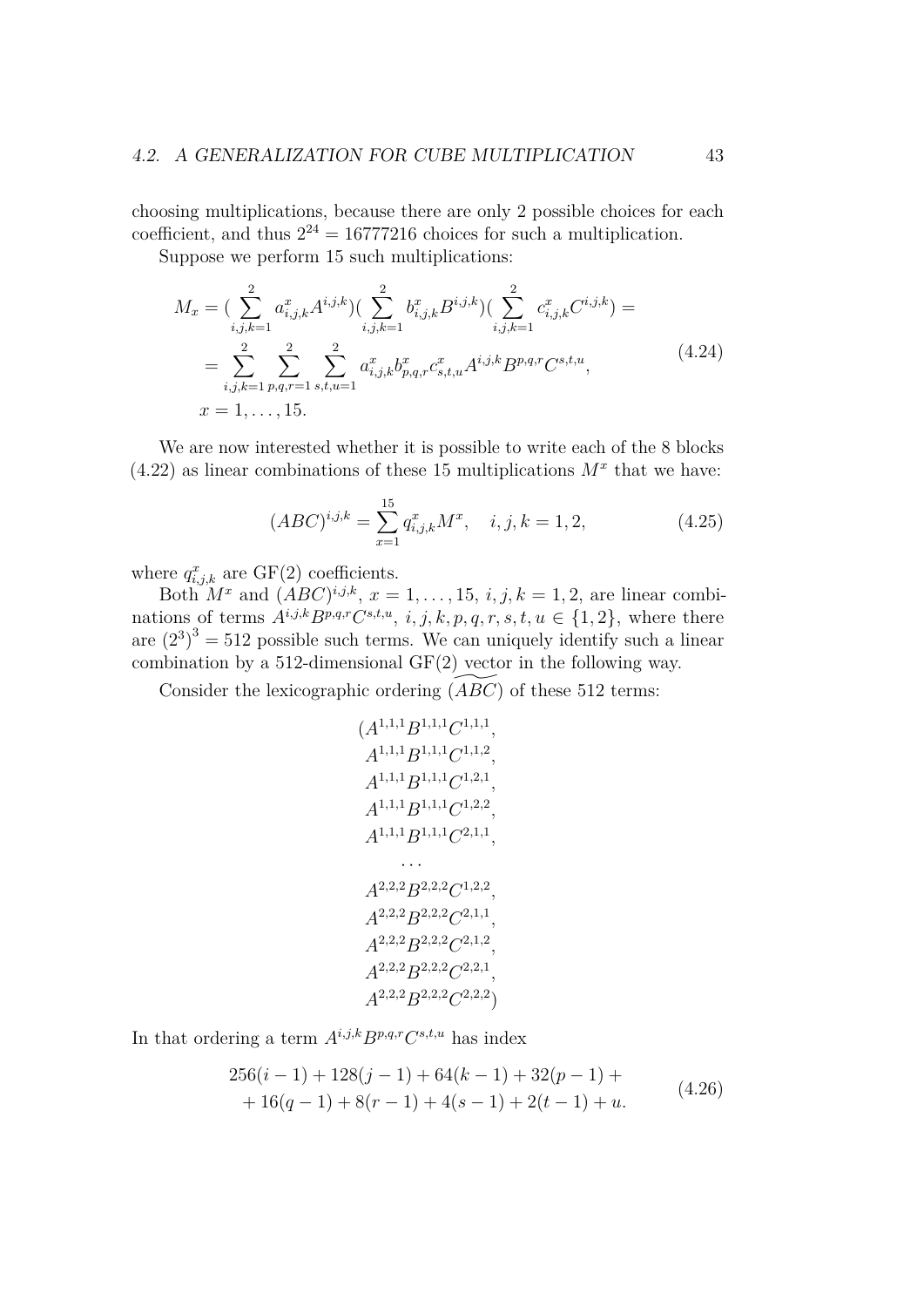We call a 512-dimensional GF(2) vector  $\hbar^L$  a *characteristic vector* of a linear combination *L* if

$$
L = \sum_{i=1}^{512} \hbar_i^L \cdot (\widetilde{ABC})_i.
$$
 (4.27)

That is, each element of  $h^L$  is a coefficient for the corresponding term of the ordering (^*ABC*) in the linear combination *<sup>L</sup>*.

To make notation more concise we introduce the following alias for indices that are related to cube blocks:

$$
(i, j, k) \sim h, h = (i - 1) * 4 + (j - 1) * 2 + k, i, j, k = 1, 2.
$$
 (4.28)

We also introduce the following aliases for the indices [\(4.26\)](#page-48-0) of the ordering  $(ABC)$ :

$$
(i, j, k, p, q, r, s, t, u) \sim g,
$$
  
\n
$$
g = 256(i - 1) + 128(j - 1) + 64(k - 1) + 32(p - 1) +
$$
  
\n
$$
+ 16(q - 1) + 8(r - 1) + 4(s - 1) + 2(t - 1) + u,
$$
  
\n
$$
i, j, k, p, q, r, s, t, u = 1, 2.
$$
\n(4.29)

and

<span id="page-49-1"></span><span id="page-49-0"></span>
$$
(i, j, k) \sim l,\n l = 64(i - 1) + 8(j - 1) + k,\n i, j, k = 1, 8.
$$
\n(4.30)

Thus, an element  $\widetilde{(ABC)}_{i,j,k,p,q,r,s,t,u}$  is a term  $A^{i,j,k}B^{p,q,r}C^{s,t,u}$ .

Then, each of the blocks [\(4.22\)](#page-47-3) could be identified by its characteristic vector  $\hslash^{(ABC)^{v,w,y}}$ :

$$
\hbar_{i,j,k,p,q,r,s,t,u}^{(ABC)^{v,w,y}} = \begin{cases} 1, & \text{if } v = p = s, w = j = t, y = k = r, i = q = u, \\ 0, & \text{otherwise,} \end{cases}
$$
\n
$$
v, w, y, i, j, k, p, q, r, s, t, u = 0, 1,
$$
\n
$$
(4.31)
$$

that has exactly two elements which are equal to 1, and all other elements are equal to 0. Equation [\(4.31\)](#page-49-0) follows directly from equation [\(4.22\)](#page-47-3) and the alias definition [\(4.29\)](#page-49-1), and guarantee that only two terms  $(A^{1,w,y}B^{v,1,y}C^{v,w,1})$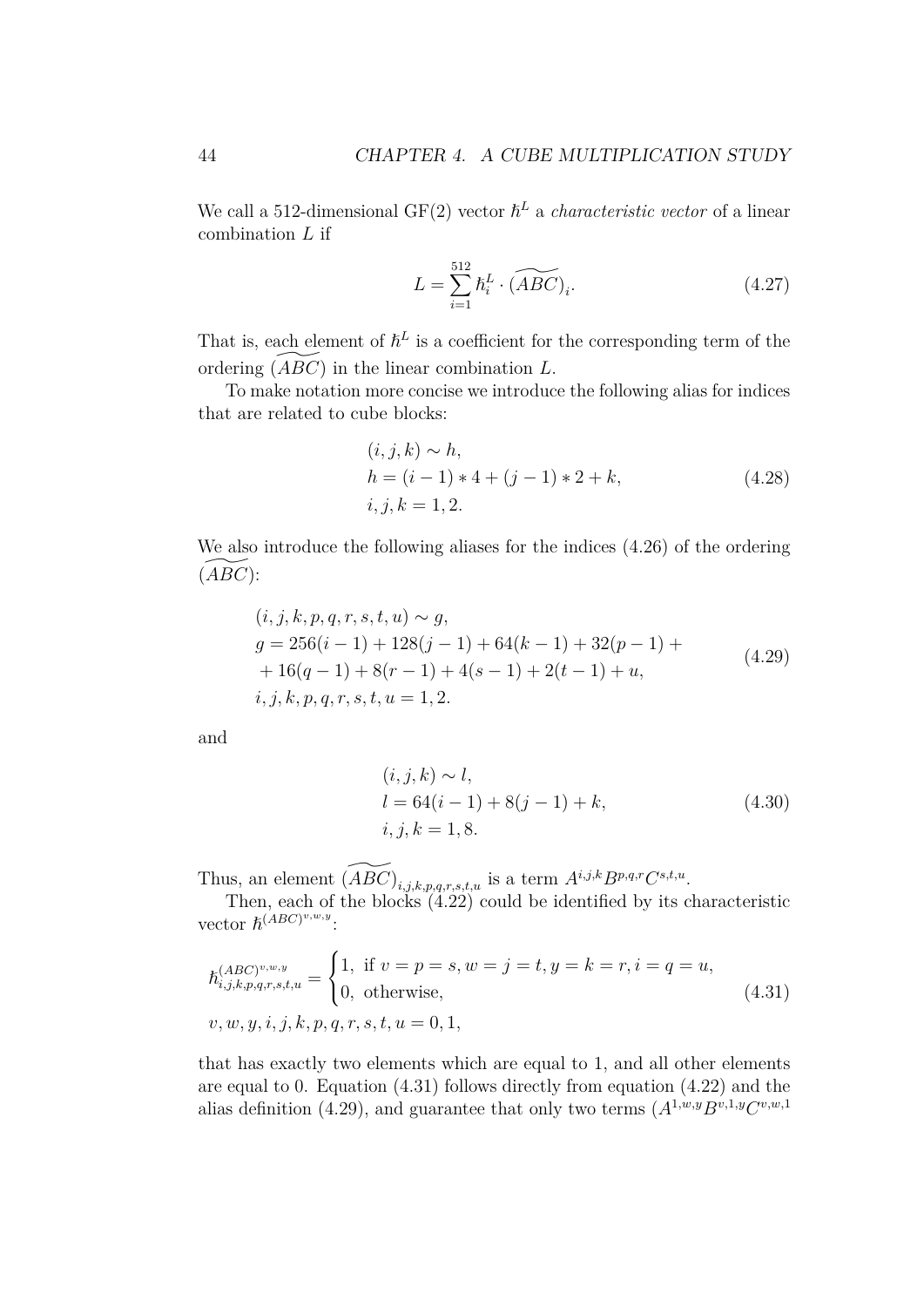and  $A^{2,w,y}B^{v,2,y}C^{v,w,2}$ , from definition of cube multiplication) indexed like  $A^{i,j,k}B^{p,q,r}C^{s,t,u}$  have nonzero coefficient for each block  $(ABC)^{v,w,y}$ .

And similarly each multiplication  $M^x$  could be identified by its characteristic vector  $\hbar^{M^x}$ :

$$
\begin{aligned} \hbar_{i,j,k,p,q,r,s,t,u}^{M^x} &= a_{i,j,k}^x b_{p,q,r}^x c_{s,t,u}^x, \\ x &= 1, \dots, 15, \quad i, j, k, p, q, r, s, t, u = 1, 2. \end{aligned} \tag{4.32}
$$

Note that for any two linear combinations  $L_1$  and  $L_2$  of terms from  $(ABC)$  the following holds:

<span id="page-50-1"></span><span id="page-50-0"></span>
$$
\hbar^{L_1+L_2} = \hbar^{L_1} + \hbar^{L_2}.
$$
\n(4.33)

Therefore we can rewrite equation [\(4.25\)](#page-48-1) in characteristic vector form:

$$
\hbar^{(ABC)^{i,j,k}} = \sum_{x=1}^{15} q_{i,j,k}^x \hbar^{M^x}, \quad i, j, k = 1, 2,
$$
\n(4.34)

From the equations [\(4.31\)](#page-49-0), [\(4.32\)](#page-50-0) and [\(4.34\)](#page-50-1) follows a SAT-formulation for the puzzle of finding a variant of Strassen's algorithm for CUBE MULTIplication. This construction is explained in details in section [4.2.3](#page-51-0) on the following page.

Note that equations [\(4.34\)](#page-50-1) have a solution if and only if

$$
(AB)^{i,j,k} \in span({M^1, \ldots, M^{15}}), \quad i,j,k = 1,2. \tag{4.35}
$$

Our puzzle could be viewed as an instance of the SET SPAN problem (problem [8\)](#page-44-2), as follows:  $R = \bigcup_{i,j,k=1}^{2} \hbar^{(ABC)^{i,j,k}}$  and  $\overline{M}$  is equal to the set of characteristic vectors of all 16777216 possible multiplications of the form [\(4.23\)](#page-47-4), and  $f = 15$ .

We denote the puzzle of finding a variant of the Straseen's algorithm for cube multiplication that was discussed above by cube-strassen.

Assuming there exists a solution to equations [\(4.25\)](#page-48-1) and [\(4.24\)](#page-48-2) and we know it, we get the following Strassen-like algorithm for CUBE MULTIPLICA-TION over  $GF(2)$ .

**Algorithm 5** (Fast cube product). If  $n = 1$ , return  $A^{1,1,1}B^{1,1,1}C^{1,1,1}$ . If  $n > 1$ , then partition cubes *A*, *B* and *C* into equally-sized  $2 \times 2 \times 2$  block cubes

$$
A = \begin{bmatrix} \begin{bmatrix} A^{1,1,1} & A^{1,2,1} \\ A^{2,1,1} & A^{2,2,1} \end{bmatrix}, \begin{bmatrix} A^{1,1,2} & A^{1,2,2} \\ A^{2,1,2} & A^{2,2,2} \end{bmatrix} \end{bmatrix}
$$
(4.36)

$$
B = \begin{bmatrix} B^{1,1,1} & B^{1,2,1} \\ B^{2,1,1} & B^{2,2,1} \end{bmatrix}, \begin{bmatrix} B^{1,1,2} & B^{1,2,2} \\ B^{2,1,2} & B^{2,2,2} \end{bmatrix}
$$
 (4.37)

$$
C = \left[ \begin{bmatrix} C^{1,1,1} & C^{1,2,1} \\ C^{2,1,1} & C^{2,2,1} \end{bmatrix}, \begin{bmatrix} C^{1,1,2} & C^{1,2,2} \\ C^{2,1,2} & C^{2,2,2} \end{bmatrix} \right]
$$
(4.38)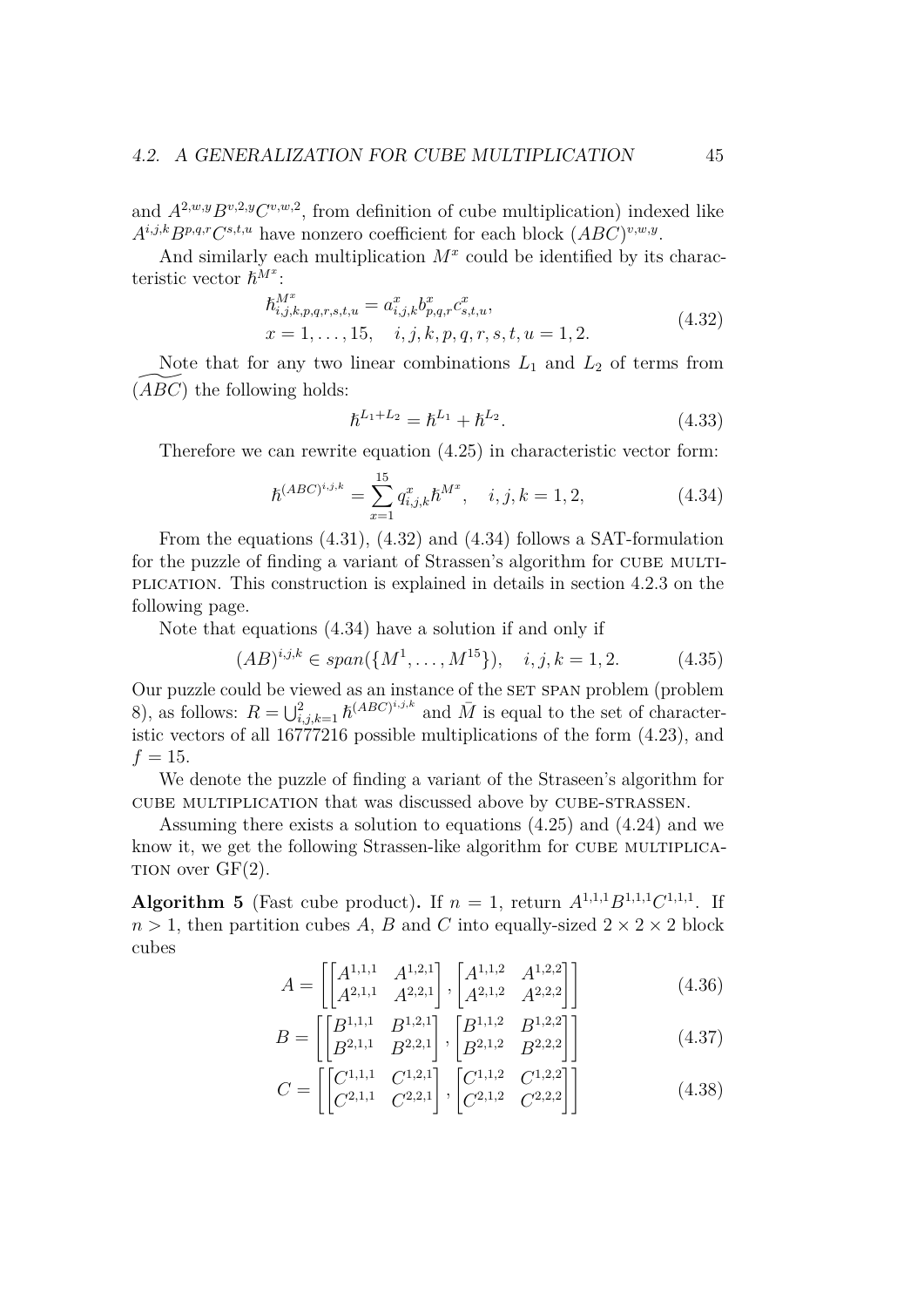Calculate  $D = (ABC)$  in the following way. We compute 15 *n*-cubes  $M_x, \quad x = 1, \ldots, 15$ :

$$
M_x = \left(\sum_{i,j,k=1}^2 a_{i,j,k}^x A^{i,j,k}\right) \left(\sum_{i,j,k=1}^2 b_{i,j,k}^x B^{i,j,k}\right) \left(\sum_{i,j,k=1}^2 c_{i,j,k}^x C^{i,j,k}\right),\tag{4.39}
$$

where  $a_{i,j,k}^x$ ,  $b_{i,j,k}^x$ , and  $c_{i,j,k}^x$  are GF(2) coefficients that we have assumed to know. The cube multiplications of blocks are computed recursively. And then we compute each block of the resulting cube as a linear combination of *Mx*:

$$
D^{i,j,k} = \sum_{x=1}^{15} q_{i,j,k}^x M_x, \quad i, j, k = 1, \dots, 2,
$$
 (4.40)

where  $q_{i,j,k}^x$  are  $GF(2)$  some coefficients that that we have assumed to know.

#### <span id="page-51-0"></span>**4.2.3 Satisfiability formulations**

From the equations [\(4.31\)](#page-49-0), [\(4.32\)](#page-50-0) and [\(4.34\)](#page-50-1) we could construct a boolean formula that is satisfiable if and only if there exists a solution that satisfy these equations. Such formula can be used as input for SAT solvers, which are computer programs that solve the satisfiability problem. Most of the solvers accept only CNF formulas as input, some may accept more general formulas. We explain here how to construct such a formula, both general and its CNF variant.

To do that, we rewrite every vector equation [\(4.34\)](#page-50-1) into 512 equations written in terms of vector elements:

$$
\hbar_l^{(ABC)^{i,j,k}} = \sum_{x=1}^{15} q_{i,j,k}^x \hbar_l^{M^x},\tag{4.41}
$$

$$
l = 1, \dots, 512, \quad i, j, k = 1, 2. \tag{4.42}
$$

Each vector element and each coefficient are GF(2) elements and could be treated as boolean variables. We then replace every multiplication with conjunction, and every addition with exclusive disjunction in all the equations:

<span id="page-51-1"></span>
$$
\hbar_l^{(ABC)^{i,j,k}} = \bigoplus_{x=1}^{15} q_{i,j,k}^x \wedge \hbar_l^{M^x},\tag{4.43}
$$

$$
l = 1, \dots, 512, \quad i, j, k = 1, 2. \tag{4.44}
$$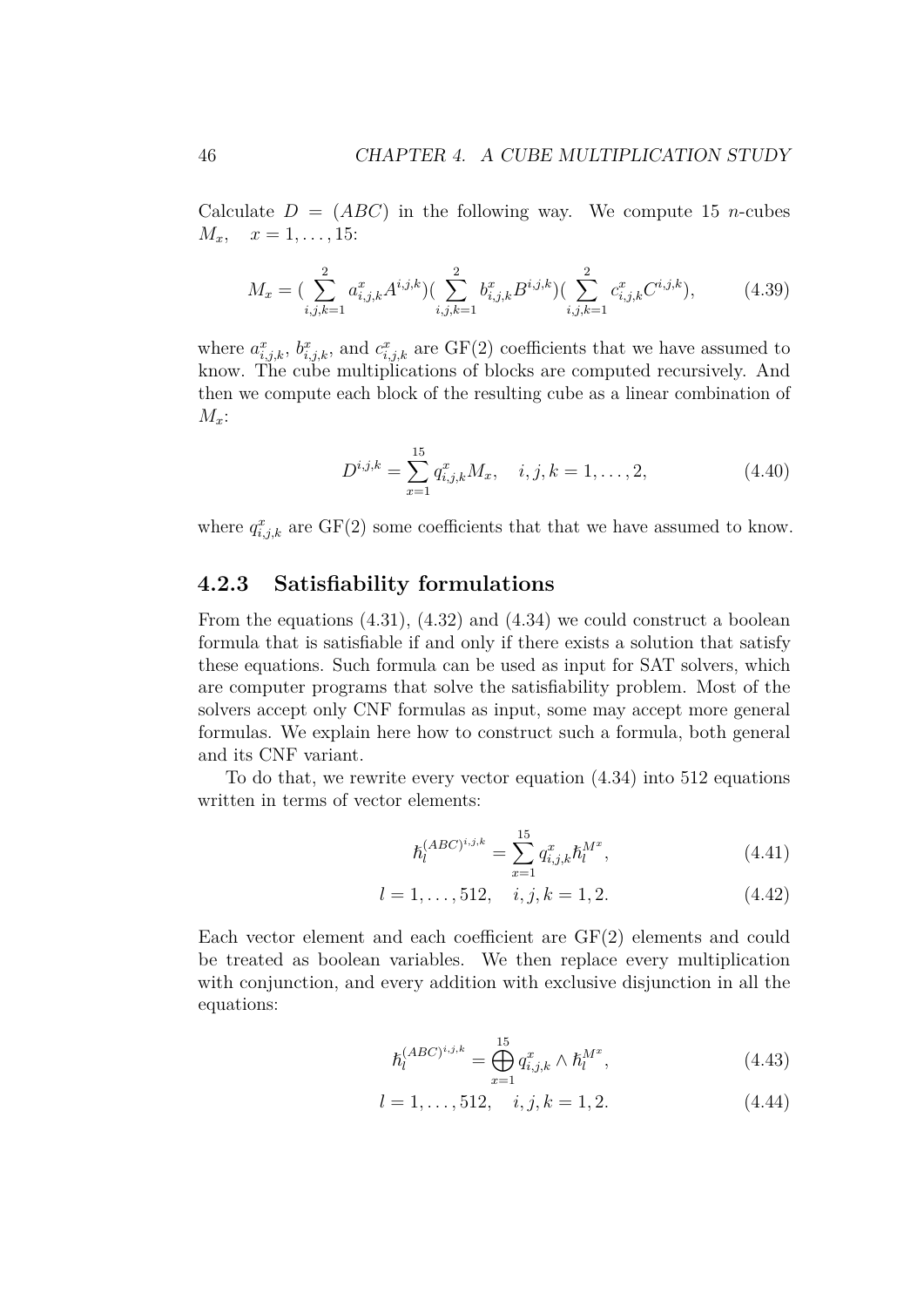The equations [\(4.32\)](#page-50-0) can be rewritten then as

<span id="page-52-1"></span><span id="page-52-0"></span>
$$
\begin{aligned} \hbar_{i,j,k,p,q,r,s,t,u}^{M^x} &= a_{i,j,k}^x \wedge b_{p,q,r}^x \wedge c_{s,t,u}^x, \\ x &= 1, \dots, 15, \quad i, j, k, p, q, r, s, t, u = 1, 2. \end{aligned} \tag{4.45}
$$

By substituting in formulas [\(4.34\)](#page-50-1) elements of characteristic vectors with the corresponding right-hand boolean formulas in equations [\(4.32\)](#page-50-0), and then by connecting all these formulas into one boolean formula by conjunction, considering [\(4.31\)](#page-49-0), we get the following boolean formula:

$$
\varphi = \bigwedge_{i,j,k,l=1}^{8} \psi_{i,j,k,l},
$$
  

$$
\psi_{i,j,k,l} = \begin{cases} \bigoplus_{x=1}^{15} q_i^x \wedge a_i^x \wedge b_j^x \wedge c_k^x, & \text{if } h_{i,j,k}^{(ABC)^l} = 1, \\ \neg (\bigoplus_{x=1}^{15} q_i^x \wedge a_i^x \wedge b_j^x \wedge c_k^x), & \text{otherwise} \end{cases}
$$
(4.46)  

$$
i, j, k, l = 1, ..., 8.
$$

In case we have restrictions for SAT-solver input, we may need to construct a formula in CNF form, or in CNF form with possible exclusive disjunction clauses.

To do this, we can use properties of boolean operators to transform the formula [\(4.46\)](#page-52-0) into a CNF with the same number of variables. However, such formula could be very huge and inconvenient to construct.

Instead of substituting elements of characteristic vectors by formulas we may leave them as boolean variables, and change the equations to CNF formulas, possibly with introducing additional variables (see a paper by [Tseitin](#page-70-8) [\[1983\]](#page-70-8)). Let's consider an example. Each of formulas [\(4.45\)](#page-52-1) is of the form  $d = a \wedge b \wedge c$ . We may change it by the following CNF formula:

$$
(d \lor \neg a \lor \neg b \lor \neg c) \land (\neg d \lor a) \land (\neg d \lor b) \land (\neg d \lor c). \tag{4.47}
$$

Any truth assignment to the variables *a, b, c*, and *d* evaluates both formulas to the same value.

In a similar way we can transform any of the formulas [\(4.43\)](#page-51-1). They are of the form  $c = (q_1 \wedge m_1) \oplus (q_2 \wedge m_2) \oplus \ldots \oplus (q_{15} \wedge m_{15})$ . We note that  $a = b_1 \oplus b_2 \oplus b_3 \oplus b_4 = b_1 \oplus (b_2 \oplus (b_3 \oplus b_4))$ . We can introduce additional variables for the parts in parentheses. Every formula of the form  $c = a \oplus b$ could be replaced by a formula

$$
(\neg a \lor \neg b \lor \neg c) \land (\neg a \lor b \lor c) \land (a \lor \neg b \lor c) \land (a \lor b \lor \neg c). \tag{4.48}
$$

And every formula of the form  $c = a \wedge b$  could be replaced by a formula

$$
(c \lor \neg a \lor \neg b) \land (\neg c \lor a) \land (\neg c \lor b). \tag{4.49}
$$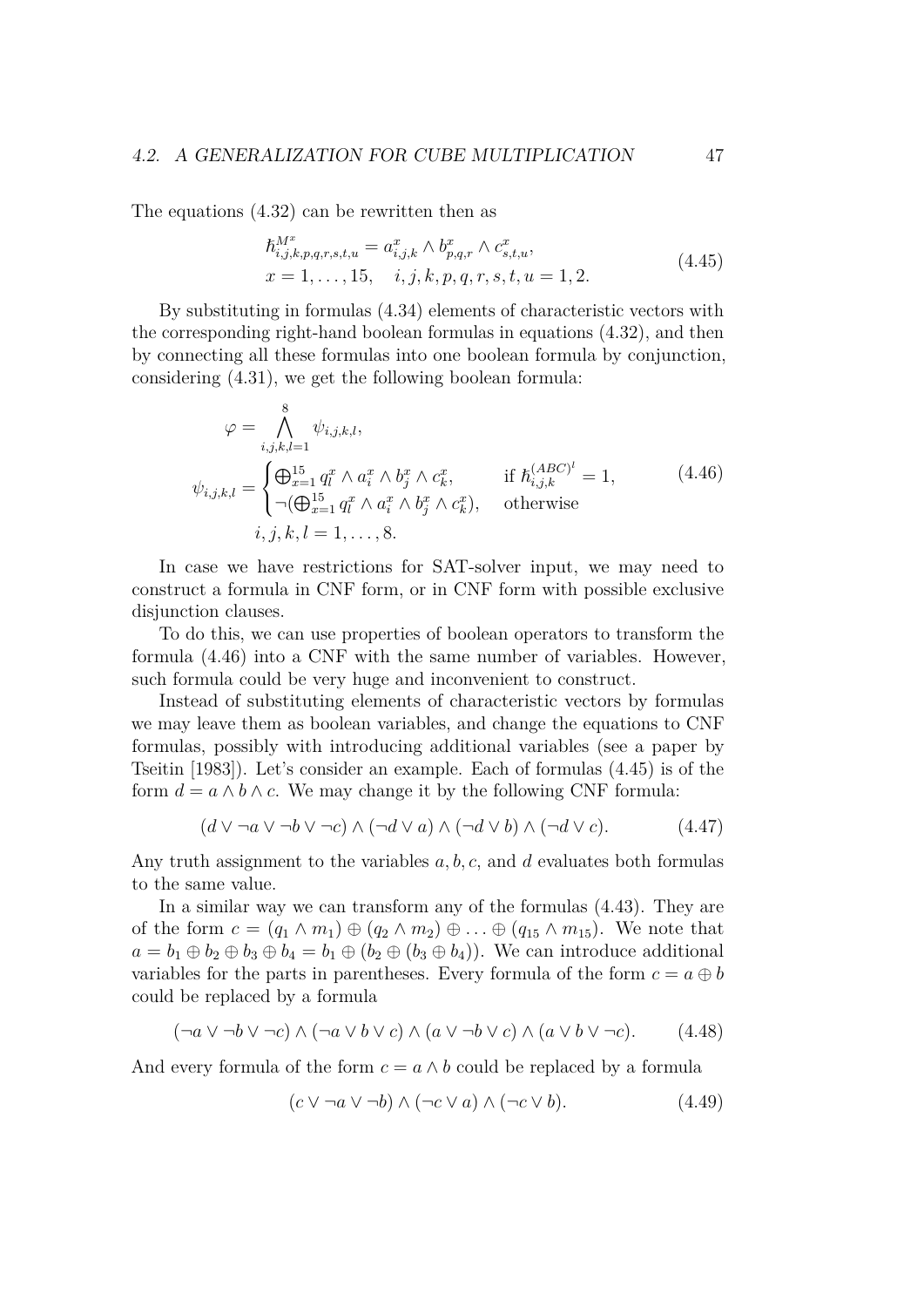Using these two transformations we can replace formulas [\(4.43\)](#page-51-1) by CNF formulas. Note that we can introduce variables for bigger formulas, like  $d = (q_1 \wedge m_1) \oplus (q_2 \wedge m_2)$ , thus introducing fewer variables, but their corresponding CNF formulas may be bigger, having possibly more clauses and clauses of bigger size. There is a tradeoff between number of variables, number of clauses, and size of clauses.

For variables that correspond to values of  $h^{(ABC)^{i,j,k}}$  we get a clause with one literal that is positive if the value of a variable is 1, and negative otherwise.

By connecting with conjunction all CNF clauses we get from the transformations we get a CNF formula that can be used as input for almost any SAT solver.

In the way boolean formula was constructed from the equations [\(4.31\)](#page-49-0),  $(4.32)$  and  $(4.34)$  for CUBE-STRASSEN, it could be constructed from the equations  $(4.7)$ ,  $(4.8)$  and  $(4.10)$  for MATRIX-STRASSEN. It involves fewer transformations, because it is simpler and smaller than the formula for cube-strassen.

#### <span id="page-53-0"></span>**4.2.4 An algorithm for the set span problem**

We have showed that we can determine whether a Strassen-like algorithm for CUBE MULTIPLICATION exists by solving an instance of the SET SPAN problem.

We build our instances of SET SPAN from trying to improve MATRIX MULtiplication and cube multiplication when doing recursive partitioning in blocks of size  $\frac{n}{2}$ . One could try improving them by using partitioning of size  $\frac{n}{m}$ . However the size of the puzzle we are trying to solve becomes significantly bigger with increase of *m*.

For the set span problem we denote by  $n$  the number of vectors in *M*, and by *s* the number of vectors in *R*. We note that to witness that  $r \in span(M)$  it is sufficient to find  $|M|$  coefficients  $q_r^x$  such that

<span id="page-53-1"></span>
$$
\sum_{x=1}^{|M|} q_r^x m^x = r.
$$
\n(4.50)

This is a a system of linear equations. Thus, a fast way to check if a *k*dimensional  $GF(2)$  vector is in the span of *l* vectors is to use the Gaussian elimination (see a book by [Lay](#page-70-6) [\[2012\]](#page-70-6)). The complexity of the Gaussian elimination is  $O(l^2k)$ .

In a naive algorithm that solves the SET SPAN problem we can try all possible subsets  $M$  of size less or equal than  $f$  of the set  $M$  and check if the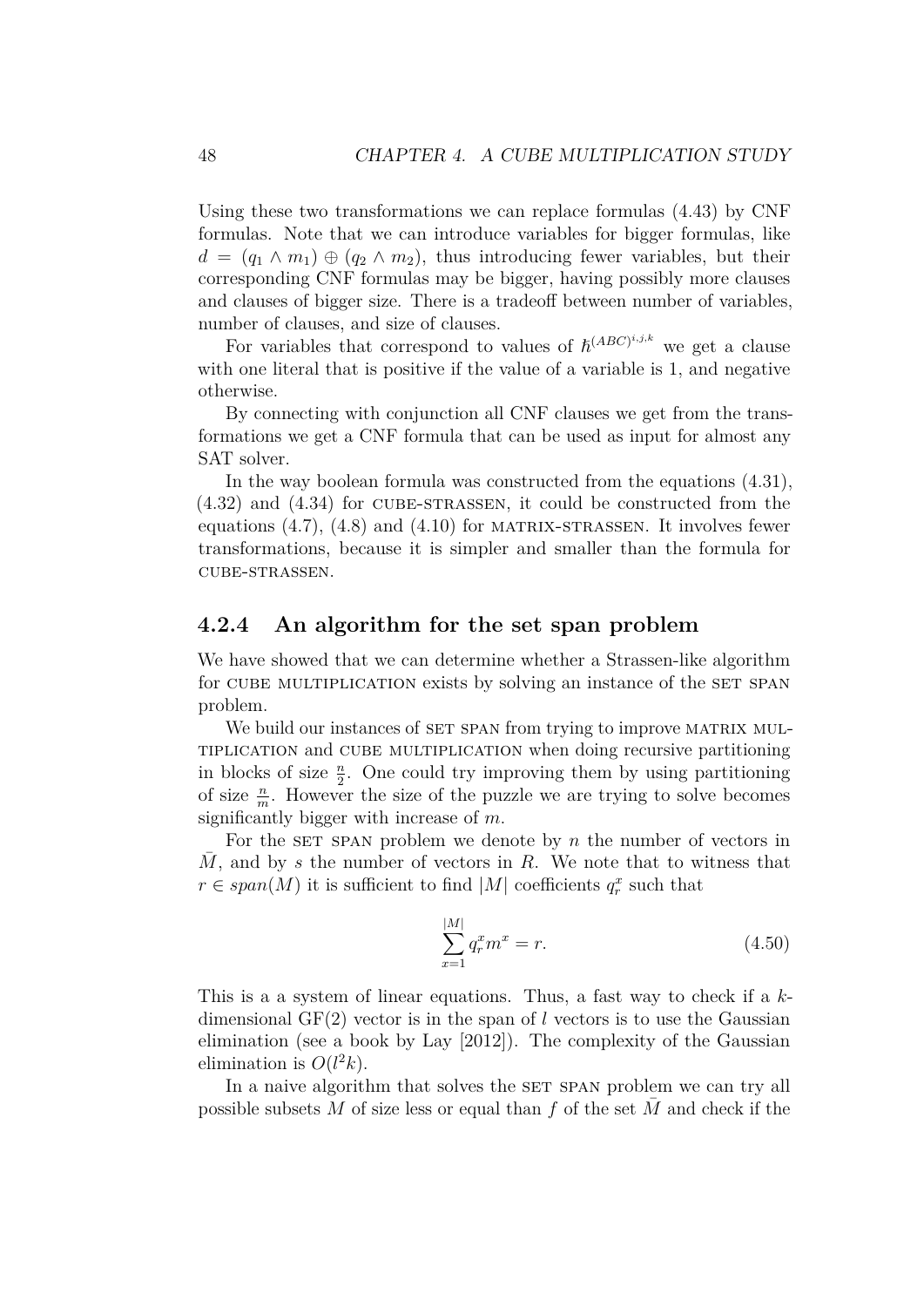vectors from *R* are in the span of *M* by trying all possible coefficients in equation [\(4.50\)](#page-53-1). Number of ways to choose *g* vectors from a set of *n* vectors is  $\binom{n}{a}$ *g*  $=\frac{n!}{g!(n-g)!}$ . To find if vectors from *R* are in span of *M* we can try all possible combinations of values of  $q_r^x$  coefficients and test equation [\(4.50\)](#page-53-1). For every vector  $r \in R$  it takes  $O^*(2^g g k)$  time. The total running time of the naive algorithm is  $O^*(\sum_{i=s}^f {n \choose i}$ *i*  $\int$  ·  $s2^{i}ik)$ ) =  $O^{*}(\binom{n}{f})$ *f*  $\int 2^f s f k$ . Having guessed *M*, the coefficients  $q_r^x$  could be computed using Gaussian elimination in time  $O(f^2k)$ , thus improving the naive algorithm runtime to  $O^*(\binom{n}{k})$ *f*  $\int f^2 k s$ .

The number of possible subsets checked in the naive algorithm is quite huge for CUBE-STRASSEN, it is close to  $2.35 \cdot 10^{108}$ .

Now we prove that there exists a faster algorithm that solves the SET span problem. Instead of trying all subsets of size *f* it tries sets of smaller size (thus decreasing number of possible subsets checked) and does slightly more work for each such set. Overall it has a better running time.

Assume that there exists a solution set *M*. Without loss of generality we assume that *M* is a set of linearly independent vectors. If not, we can remove linearly dependent vectors from it and the resulting set will still be a solution of a smaller size. Because we choose a solution from subsets of size up to *f*, linear independent solutions of smaller size will be rediscovered anyway. Without loss of generality we assume that *R* is a set of linearly independent vectors (note that this is the case for the MATRIX-STRASSEN and cube-strassen instances). If *R* is not a set of linearly independent vectors, we could substitute it by a basis of *R*. That does not change the solution. By lemma [2](#page-25-0) on page [20](#page-25-0) there exists a set  $P, P \subseteq M$ , such that  $P \cup R$  is a basis of *span*(*M*). Instead of trying to find a set *M*, we can try to find a set *P*. A simple way would be to try all possible subsets *P*. For every such *P* we know the span of  $P \cup R$ . We need to find a basis for that span, consisting of vectors from  $\overline{M}$ . We could find a set  $\hat{M}$  of all vectors from  $\overline{M}$  that are in  $span(P \cup R)$ . We know that  $M \subseteq \hat{M}$ , and thus  $span(M) = span(P \cup R) = span(\hat{M})$ . Therefore any basis of  $span(\hat{M})$  that consists of vectors from  $\hat{M}$  is also a basis for  $P \cup R$ , and thus is a solution of SET SPAN.

We can improve the last step by searching for a basis of  $\hat{M}$  directly, without building  $\hat{M}$ . Each time we discover a vector from  $\hat{M}$ , we add it to a set  $\dot{M}$  (initially empty) if this does not make  $\dot{M}$  linearly dependent.

So we have the following algorithm.

<span id="page-54-0"></span>**Algorithm 6** (Check-Span-Fast). For all subsets *P* of size  $t, 0 \le s \le (f - s)$ we do the following procedure. If  $P \cup R$  is linearly dependent, we continue to the next set. Otherwise, we create an empty set of solution vectors  $\dot{M}$ , and for all vectors in *M* do the following. If a vector  $v, v \in M$ , is in the span of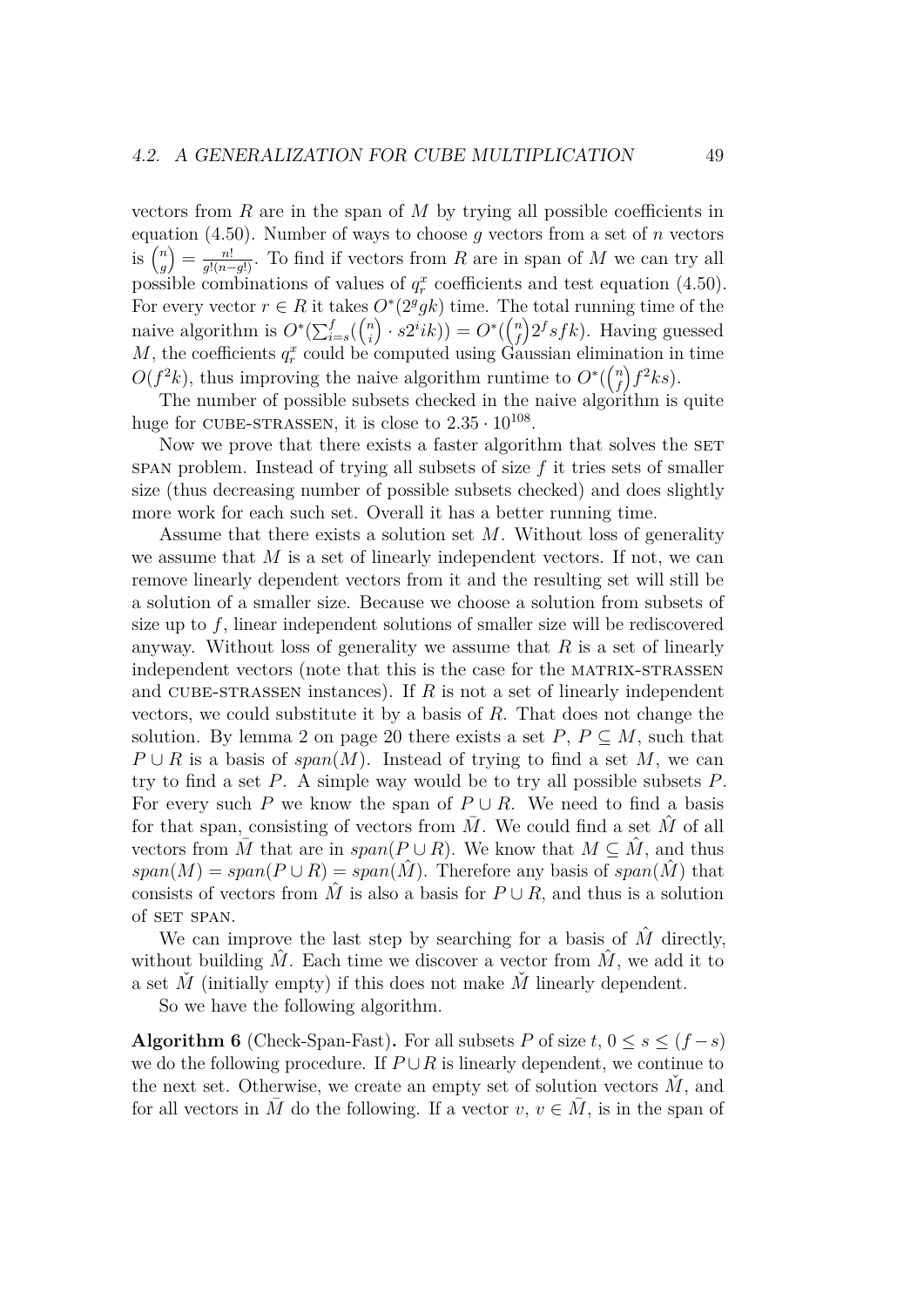$P \cup R$ , then it may be one of solution vectors. We add it to  $\check{M}$  if it does not make  $\check{M}$  linearly dependent, that is if *v* is not in the span of  $\check{M}$ . Span check can be done using Gaussian elimination. If at some point the size of  $\check{M}$  is equal to  $f$ , then we have found a solution. Otherwise, there is no solution that contains *P*. Indeed, if we have a set  $\dot{M}$  of less than  $f$  vectors from  $\dot{M}$ and any other vector from  $\overline{M}$  that lies in the span of  $P \cup R$  can be expressed as a linear combination of vectors from  $\dot{M}$ , then there is no basis of  $P \cup R$ consisting of vectors from  $\overline{M}$ . If we assume such basis does exist, then we can express each of it's vectors as a linear combination of vectors in  $\dot{M}$ , which is a contradiction to our assumption that it's a basis. This algorithm has worst case complexity  $O(\sum_{i=0}^{f-s} \binom{n}{i})$ *i*  $\int \cdot n(f^2k + f^2k) = O(\int_{f}^n)$ *f*−*s*  $\bigg) n \tilde{f}^2 k$ .

Thus, we can conclude from discussion above the following theorem.

**Theorem 1.** *There exists an algorithm for* SET SPAN *with running time*  $O(\left(\frac{n}{f}\right))$ *f*−*s*  $\left( n f^2 k \right)$ .

In fact, it is possible to improve the running time a bit more, getting an  $O(\left(\frac{n}{f}\right))$ *f*−*s*  $n f k$ ) algorithm. We explain how that was done in section [5.2.3](#page-63-0) on page [58.](#page-63-0)

Instances of the SET SPAN problem that correspond to fast CUBE MULTIplication or MATRIX MULTIPLICATION algorithms have numbers  $f, r$  and *k* much smaller than *n*. Indeed,  $r = m^d$ ,  $f < m \cdot m^d$ ,  $k = m^{d^2}$ ,  $n = 2^{dm^d}$  in case of cube multiplication or matrix multiplication, where *d* is a number of array dimensions (2 for matrix, 3 for cube), *m* is a size of block partitioning. In case of CUBE MULTIPLICATION these numbers are:

$$
r = 8,\t\t(4.51)
$$

$$
f = 15,\tag{4.52}
$$

$$
k = 512,\tag{4.53}
$$

$$
n = 16777216.\t(4.54)
$$

The Check-Span-Fast algorithm therefore is substantially faster compared to the naive algorithm. Still, the number of checked subsets is close to  $3.75 \cdot 10^{50}$ , which is a very big number, so it is not realistic to try all possible subsets, and we should rely on future improvements or heuristics.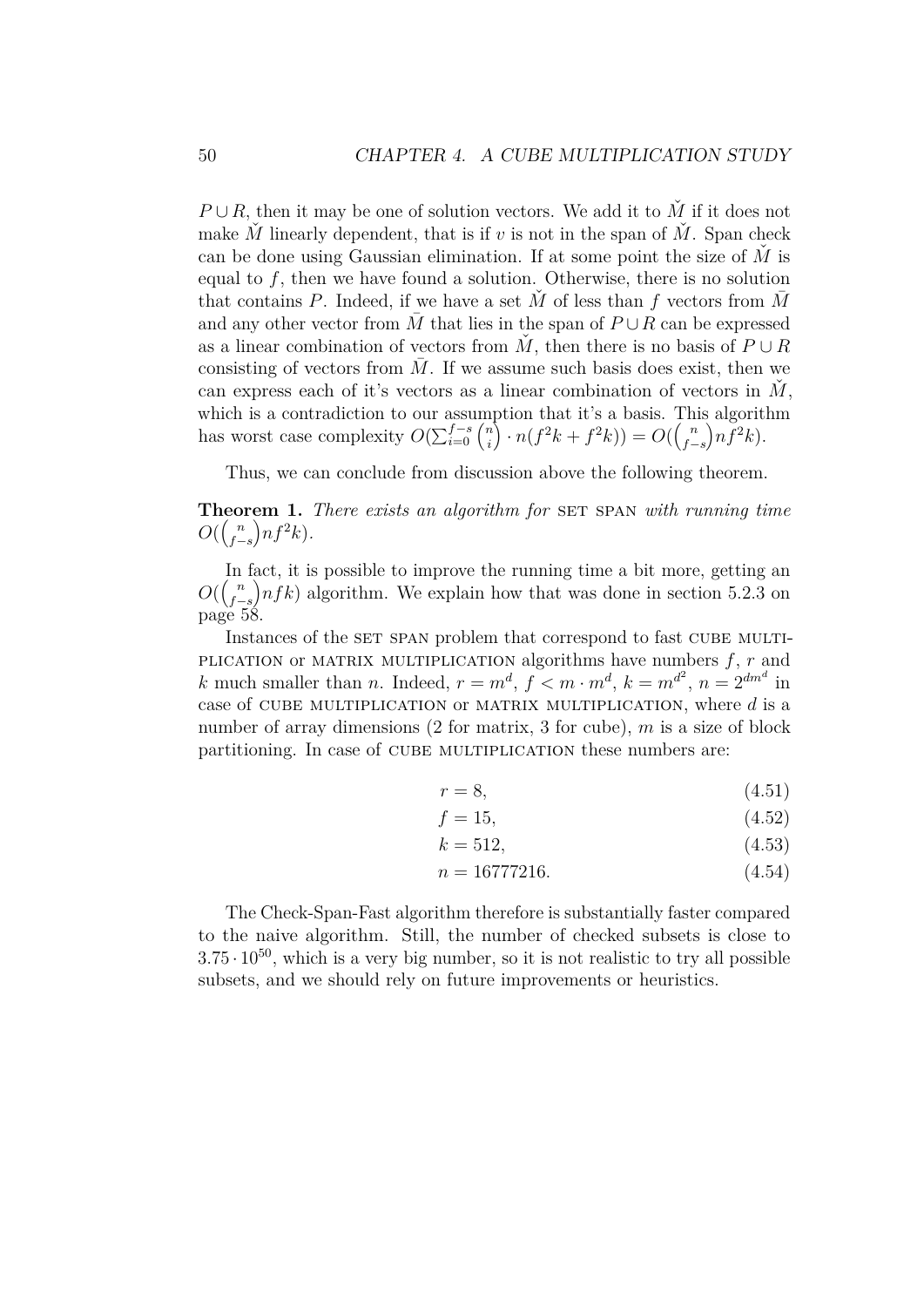## <span id="page-56-0"></span>**Chapter 5**

# **Computational experiments**

Now, when we have formulated the problem of finding fast block multiplication algorithms for matrix multiplication and cube multiplication, the next step is to try to use computers to solve them. For this, we need to prepare input for SAT solvers, or to make a computer program that can solve the instances of SET SPAN that correspond to finding fast MATRIX multiplication and cube multiplication algorithms.

## <span id="page-56-1"></span>**5.1 Using SAT solvers to solve the puzzles**

#### <span id="page-56-2"></span>**5.1.1 Conducted experiments**

The SAT formulations that we discussed in section [4.2.3](#page-51-0) could be used as input in SAT-solvers which are computer programs that solve sat instances. There are many of SAT solvers, and most common input format for SAT solvers is *dimacs* text format that encodes a CNF formula. Some solvers can handle exclusive disjunction clauses in the input formula.

Encoding of a problem into an instance of SAT and then into a CNF formula is itself a problem, because running time of a SAT solver depends on this encoding and for different formulas and sat solvers an efficient encoding could be different for every particular problem and not straightforward, corresponding to the article by [Björk](#page-69-10) [\[2009\]](#page-69-10) about sat encoding. In our thesis we have made three simple and straightforward encodings for cube-strassen and one for matrix-strassen, using techniques we have described in section [4.2.3](#page-51-0) on page [46,](#page-51-0) in hope that one of them may lead to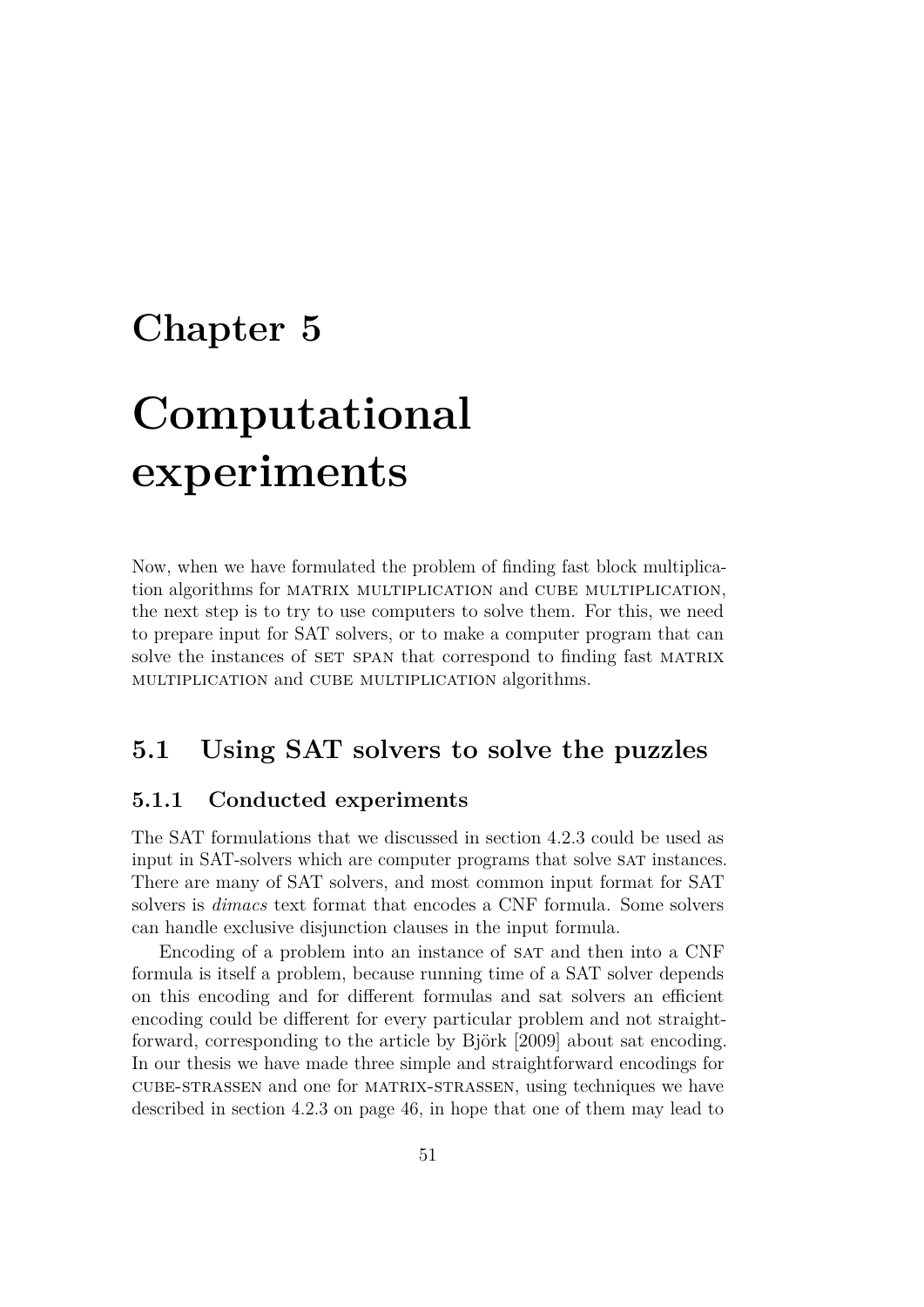a reasonably fast discovery of a solution by a SAT solver.

The encoding for matrix-strassen has 1028 variables, 3280 clauses, and 8592 literals.

For CUBE-STRASSEN we have made one encoding that contains exclusive disjunction clauses and two CNF encodings. In one of the CNF encodings,  $\varphi_1$ , we have introduced many additional variables, so that every clause has most three literals.  $\varphi_2$  has 127904 variables, 443712 clauses, and 1182784 literals. In another CNF encoding we have introduced fewer variables at the cost of having bigger clauses and bigger formula size. It has 65504 variables, 391168 clauses, and 1281024 literals. A formula with exclusive disjunction clauses,  $\varphi_3$ , has 66016 variables, 311296 clauses, and 860160 literals. However, we haven't managed to get a solution for CUBE-STRASSEN in acceptable time with any of the solvers we have used, so we cannot say which of the encodings is better.

To encode the problems and write it in *dimacs* text format we have developed a computer program in Python programming language. It is quite straightforward and builds formulas step by step, by creating variables and making clauses that reflect equations, as described in section [4.2.3](#page-51-0) on page [46.](#page-51-0) We have developed an additional program in Python to test our boolean formula transformations for correctness.

We have used several open source sat-solvers:

- lingeling and its parallel versions plingeling and treengeling (see a paper by [Biere](#page-69-11) [\[2014\]](#page-69-11)), which won in several categories in SAT Competition 2014 and 2013.
- cryptominisat, a parallel sat-solver that can handle exclusive disjunction clauses (see a paper by [Soos](#page-70-9) [\[2014\]](#page-70-9)), which are the case for cube-strassen.

All of these SAT solvers have managed to solve the MATRIX-STRASSEN instance in a matter of seconds on a modern computer.

We have tried to run lingeling, plingeling, treengeling, and cryptominisat on encodings  $\varphi_1$  and  $\varphi_2$ , and cryptominisation encoding  $\varphi_3$  on a modern computer for at least 24 hours of CPU time, but without getting any result, positive or negative. We also have tried to run plingeling, treengeling, and cryptominisat on  $\varphi_1$  and  $\varphi_2$  encodings, and cryptominisat on  $\varphi_3$  encoding on a parallel supercomputer with 80 cores and 130 gb of RAM, each for over 24 CPU hours, but also with no result.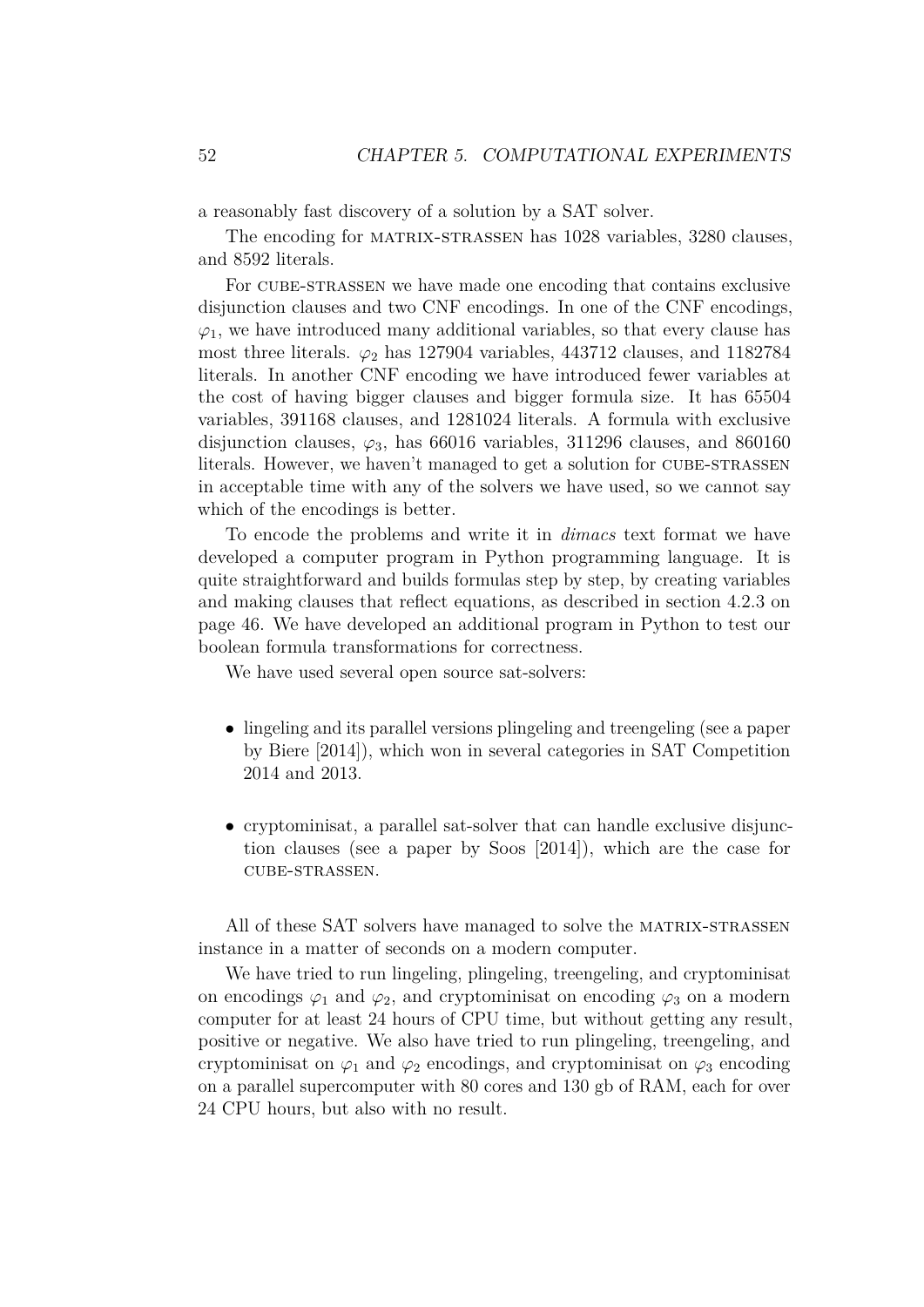#### <span id="page-58-0"></span>**5.1.2 Ideas for possible improvements**

We have got several ideas that could help to find a solution using SAT solvers, but we didn't have time to implement them.

One direction is to make a more efficient encoding for cube-strassen. A good overview of encoding techniques could be found in the article by [Björk](#page-69-10) [\[2009\]](#page-69-10) A possible improvements we see are:

- Add additional clauses that encode redundant constraints. This could speed up a solver, as well as slow it down. For example, we could encode a constraint that  $\prod_{x=1}^{15} q_{i,j,k}^x \neq 0$ , since any result block is non zero.
- In our formulation we didn't take account of ordering, that is several solutions could be permutations of variable indices. One could add additional constraints that restrict solution to be ordered, so we only search for one solution from a set of equivalent solutions.
- One could research whether it is possible to take into account symmetry of cubes.

In general, any additional properties of the instance could be taken into account and possibly encoded as additional constraints. From the other side, an encoding can be seen from perspective of a solver. Thus, by knowing better how a particular solver works, one could modify encoding or add constraints that will help the solver to find a solution in more efficient way. Or one may even change a way the problem is encoded in general.

Another direction is to learn more about SAT solvers and tune parameters of a solver according to the algorithms that the solver uses and a used encoding.

## <span id="page-58-1"></span>**5.2 A solver and heuristics for set span instances**

#### <span id="page-58-2"></span>**5.2.1 The basic algorithm**

We have developed a program that implements the Check-Span-Fast algorithm (algorithm [6\)](#page-54-0) with some optimizations for two instances of set span, matrix-strassen and cube-strassen, using C++ programming language. We will denote this program by Set-Span-Checker. Our choice of programming language is connected to the possibility to use templates in C++ and its fast speed.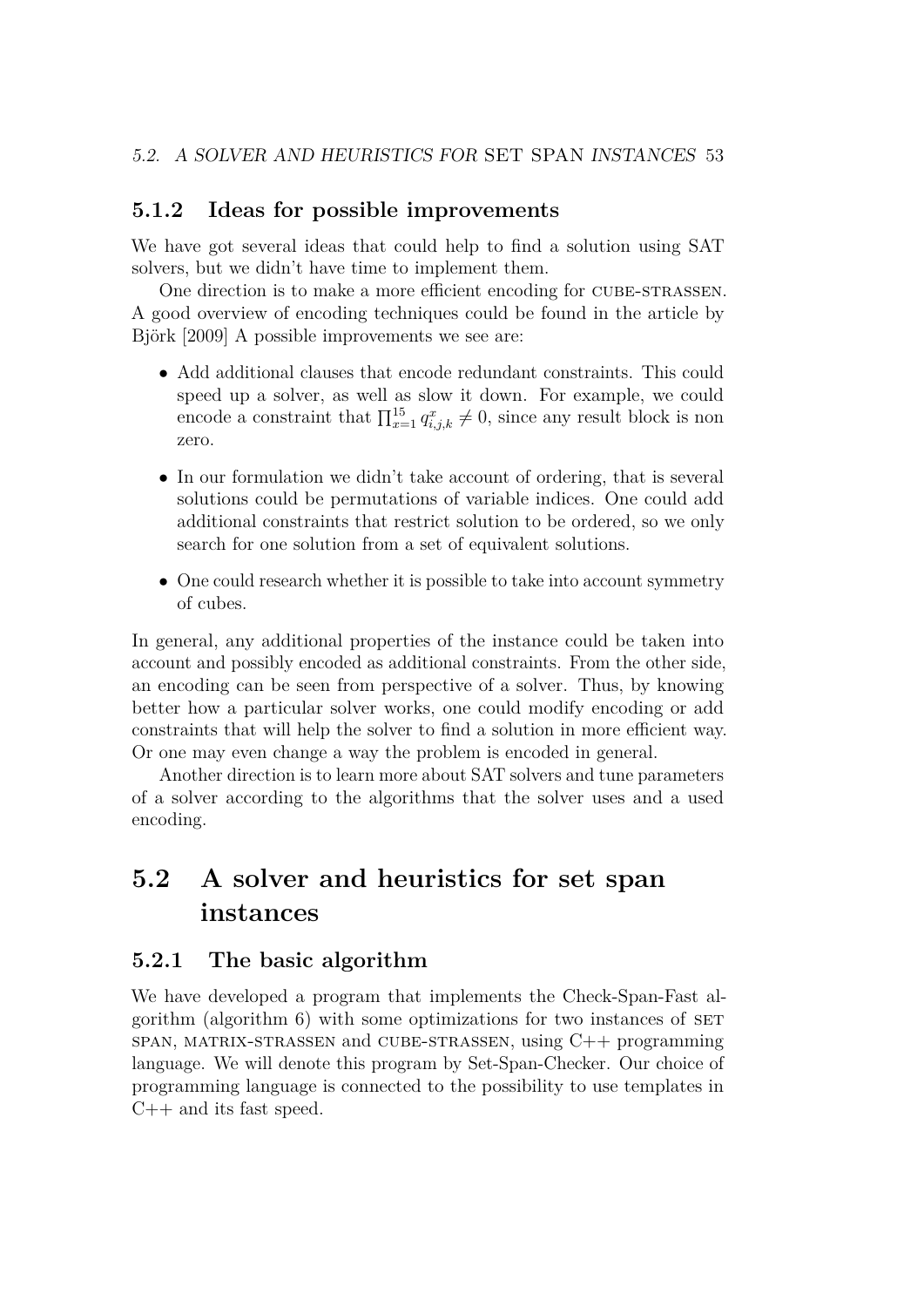The Check-Span-Fast algorithm consists of two parts: selection part and checking part. In the selection part we select a set *P* of at most  $(f - s)$ vectors, and in the checking part we check if *P* leads to a correct solution. By solution space we further mean a set of all such sets  $P$ , and by a candidate solution we mean such a set *P*.

From now on we assume that we consider only sets *P* of size exactly  $(f - s)$ , that is we search for a solution set M<sup>o</sup> of size 15 for CUBE-STRASSEN or size 7 for matrix-strassen. Indeed if there is a solution with smaller number of vectors, we can add a linearly independent vector from *M* to it and it will still be a solution.

The implementation of Check-Span-Fast was done in the following way. In the beginning we calculate all vectors in the set  $\overline{M}$ , that is  $2^{24}$  vectors for CUBE-STRASSEN (or  $2^8$  vectors for MATRIX-STRASSEN), that correspond to an instance we are working with, and a set of result vectors *R*. In the selection part we select all possible sets of  $(f - s)$  vectors, and for each such set we run the checking part. The checking part in general is implemented as explained in algorithm [6](#page-54-0) on page [49.](#page-54-0) Several optimizations improve running time of this part, and they are explained in section [5.2.3](#page-62-0) on page [57.](#page-62-0)

We have tested this algorithm on MATRIX-STRASSEN, and on a modern computer it manages to find a solution (and thus a variant of the Strassen's algorithm), in under one minute, by going through all the solution space.

#### <span id="page-59-0"></span>**5.2.2 Heuristics and parallelization**

In case of CUBE-STRASSEN, the solution space is very big and it is not possible to check it fully in a reasonable time. Thus, we have developed several heuristics for selecting candidate solutions. Unlike in the exact algorithm Check-Span-Fast, we only try some of all possible candidates, in hope to find a solution.

We also have parallelized our program to use the advantage of multi-core computers. We have done it in a trivial way by using OpenMP application programming interface. Several processes run the same heuristic and share a memory, so that the set  $M$  is computed only once and is used by all the processes. When we say further that we run tests on a parallel computer we mean that we use the parallel implementation for that.

At first, we have started with the simplest possible heuristic that selects a random candidate each time. We have tested it on MATRIX-STRASSEN, and it finds a solution after 2500 candidate checks on average (from 1000 runs of the heuristic), spending less than a second of CPU time.

However, it didn't work that well with cube-strassen. Even after searching for several days and trying several hundred thousands of candidates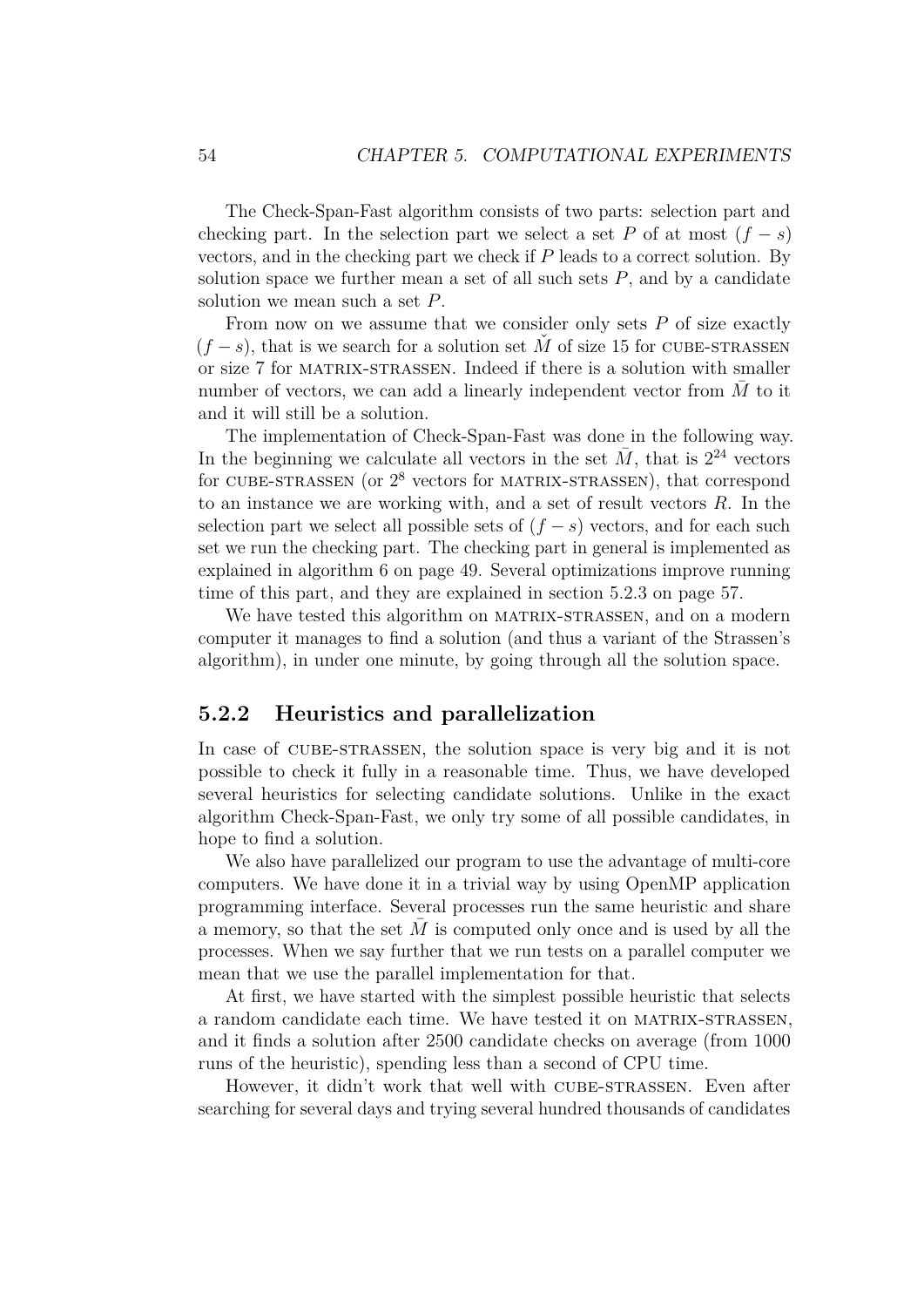it didn't find a solution. An average time to check one candidate was approximately one second by one process.

We have decided to give each candidate a score, which is equal to the number of vectors in  $\check{M}$  in the end of checking part of Check-Span-Fast, that is the rank of  $\hat{M}$ , a set of vectors from  $\overline{M}$  which are in the span of  $P \cup R$ . So the lowest possible score for CUBE-STRASSEN is 7, and the highest possible score is 15. In case of matrix-strassen the lowest possible score is 3 and the highest possible score is 7. So we want to find a candidate that has a highest possible score.

We have defined a neighbourhood relation for candidates as follows. Two candidates  $P_1$  and  $P_2$  are *neighbours* if and only if:

- 1.  $P_1 = P_2 \setminus \hbar_1 \cup \hbar_2$ , that is candidate  $P_1$  has vector  $\hbar_1$  and candidate  $P_2$ has vector  $h_2$ , and the rest is the same for both;
- 2. corresponding block coefficients for  $h_1$  and  $h_2$  are the same except for one.

The second statement means (in case of CUBE-STRASSEN) that if  $\hbar_1$  corresponds to a linear combination

$$
\left(\sum_{i,j,k=1}^{2} a_{i,j,k} A^{i,j,k}\right)\left(\sum_{p,q,r=1}^{2} b_{p,q,r} B^{p,q,r}\right)\left(\sum_{s,t,u=1}^{2} c_{s,t,u} C^{s,t,u}\right),
$$

then changing any of the 24 coefficients  $a_{i,j,k}$ ,  $b_{p,q,r}$  or  $c_{s,t,u}$  in this linear combination will make a linear combination with a such characteristic vector  $h_2$ . A *neighbourhood* of a candidate is a set of candidates that are neighbours of that candidate. Therefore, each candidate can have at most  $7 \cdot 24 = 168$  neighbours in this neighbourhood. By changing candidates to their neighbours we can move from any candidate to any other candidate in the solution space. For MATRIX-STRASSEN there are at most  $3 \cdot 8 = 24$ neighbours for each candidate.

Using our scoring function and neighbourhood relation, we have implemented a *hill climbing metaheuristic*, that is a heuristic that selects a random candidate solution and then moves to the neighbour of that candidate which has the highest score among all neighbours of that candidate (or to random highest scoring neighbour from the set of such highest scoring neighbours, if there are several highest scoring neighbours), and then repeat it again and again, moving in solution space. By *iteration* we mean a change from a current candidate to its neighbour.

So we have the following hill climbing algorithm: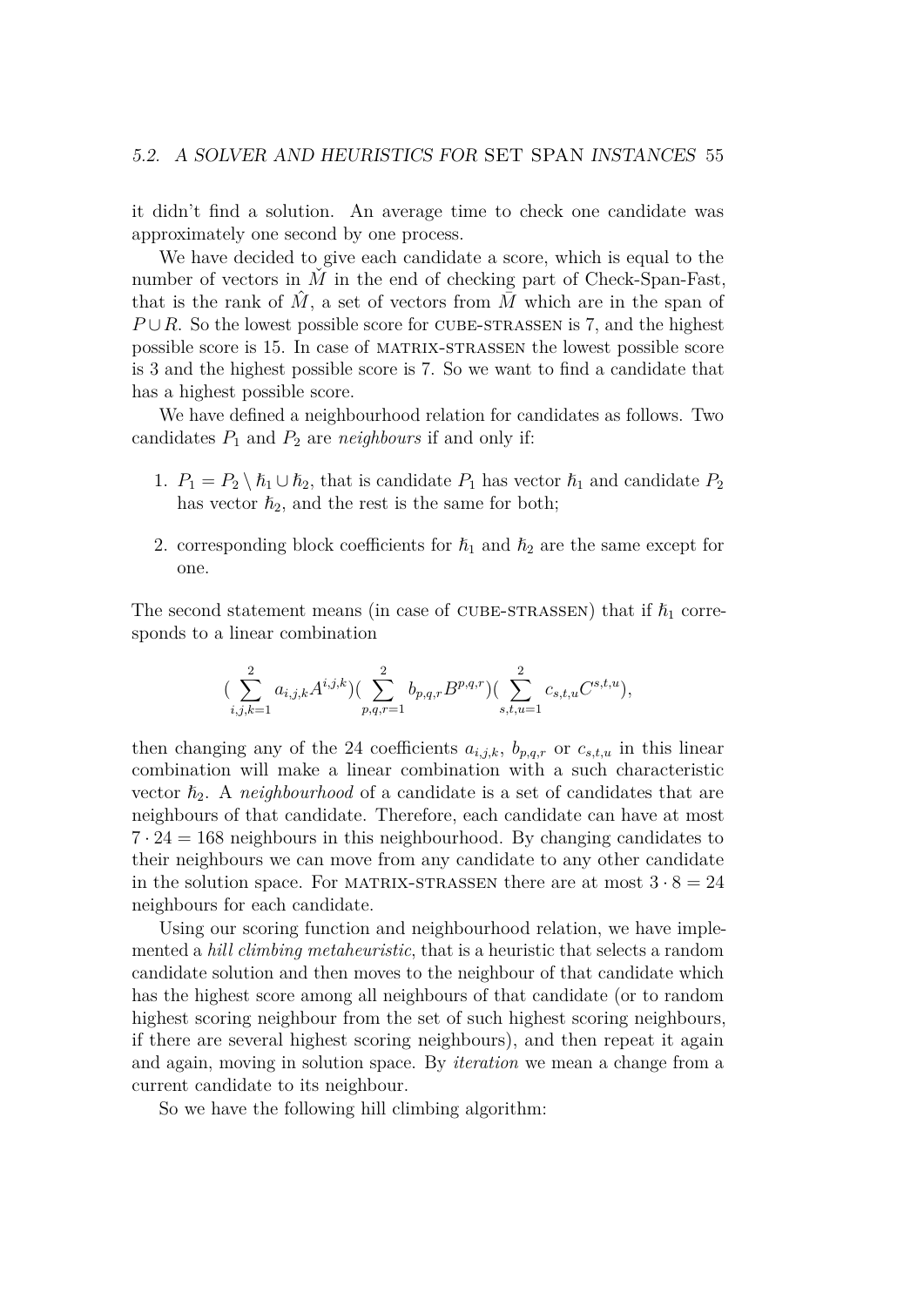**Algorithm 7** (Hill climbing)**.**

**Step 1** Select a random candidate *P* and compute its score.

**Step 2** Make a set *N*[*P*] of all its neighbours.

**Step 3** Compute scores for every candidate in *N*[*P*].

**Step 4** Assign to *P* one of the best scoring neighbours in *N*[*P*] and go to **Step 2**.

If a solution is found during **Step 1** or **Step 3**, than stop and return it.

Because we can stuck in a local optimum (in terms of score) and/or on a plateau (when score is not improving), we do restart after each *γ* consecutive iterations without improving current score, by selecting a new random starting candidate.

In case of matrix-strassen, the hill climbing heuristic with a relatively large  $\gamma$  yields a solution after doing approximately 0.005 restarts. These restarts are probably due to local optimum, because the number of restarts didn't change significantly for the values of *γ* equal to 10000, 100000, and 1000000. After trying different values of  $\gamma$  we have found that  $\gamma = 9$  yields a solution by checking the smallest number of candidates on average. In that case on average 444 candidates are checked, 1 restart is done and 21 iterations are done. This is five times faster than the random search heuristic.

In case of CUBE-STRASSEN, the hill climbing heuristic doesn't work that well either. After running it for several days with a  $\gamma$  equal to 100, 10 and 2, no solution were found, and even the best found score was 7, the minimum possible score.

We have decided to combine the random search heuristic and the hill climbing heuristic in the following way. We ran the random search heuristic on a parallel computer with 80 cores for a week, and have collected all candidates that had a better score than 7. We have found 92 different candidates with a score equal to 8. Then, we have tried to use these 92 candidates as possible starting candidates in the hill climbing heuristic instead of selecting a random candidate. We ran the hill climbing heuristic with  $\gamma = 5$  and number of restarts limited by 5 for each core on a 80-core computer (thus, 400 restarts in total, each of 5 iterations). Unfortunately, this approach also didn't help to find any candidate with a better score than 8, the solver was moving between candidates with score 8, finding hundreds of thousands of such candidates.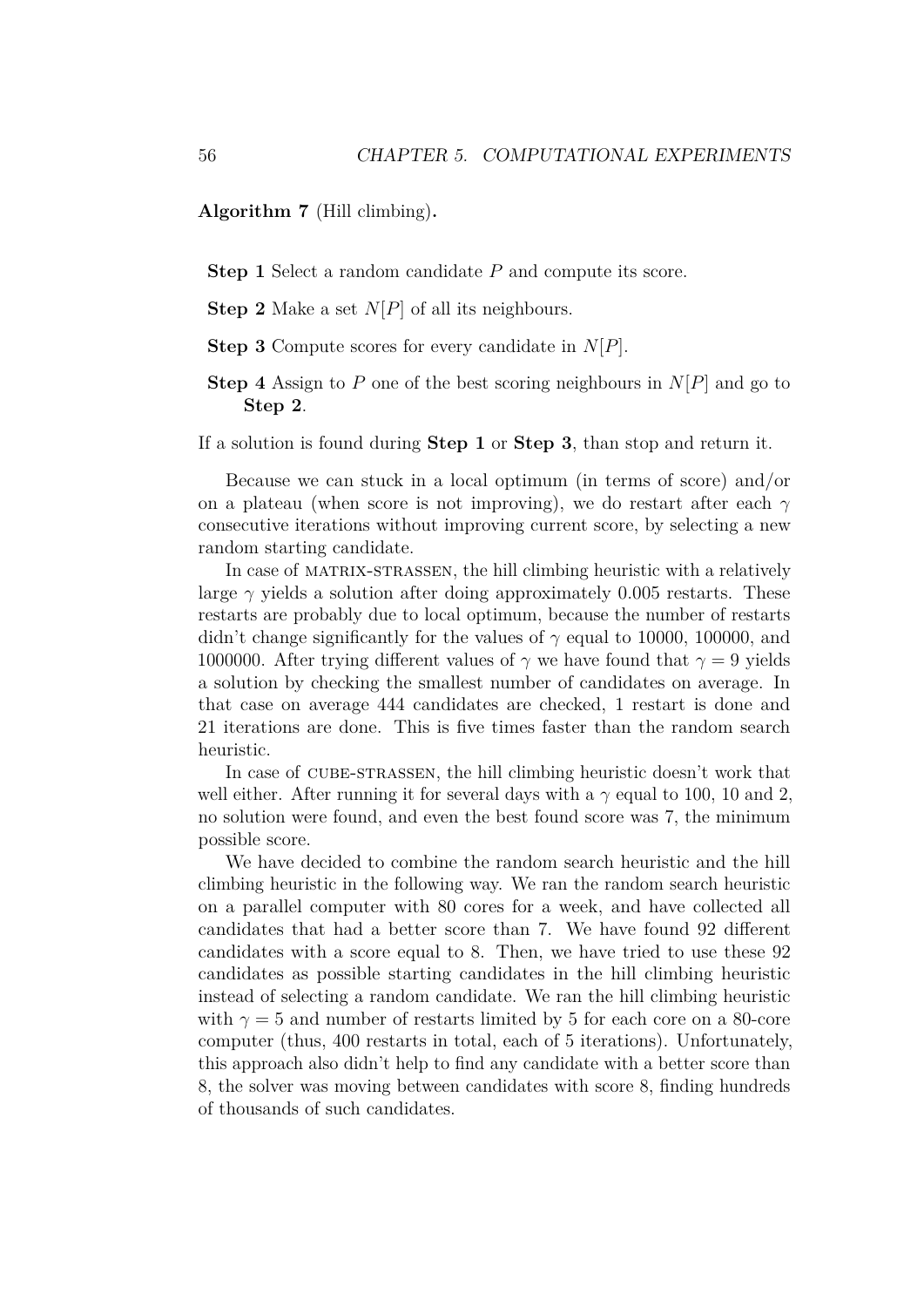#### 5.2. A SOLVER AND HEURISTICS FOR SET SPAN INSTANCES 57

We have gathered some properties of the solution space for MATRIXstrassen. From 1873200 candidates in the solution space 7998 candidates lead to linearly dependent sets  $P \cup R$ . For the other candidates score is distributed as follows:

1. 689640 candidates have score 3

- 2. 800190 candidates have score 4
- 3. 336492 candidates have score 5
- 4. 38160 candidates have score 6
- 5. 720 candidates have score 7

#### <span id="page-62-0"></span>**5.2.3 Optimizations**

The most time-consuming task in Set-Span-Checker is a checking part, which we denote by Check-Vectors. It is executed repeatedly for different candidate sets. So our objective is to optimize Check-Vectors as much as possible.

The Check-Vectors subroutine uses a subroutine to check if a vector is in the span of a set of vectors. In the basic algorithm we have used a Gaussian elimination algorithm to check if a vector is in the span of a set of vectors. To speed up the calculations we have used several optimizations, that are discussed further.

Also we check if a set  $P \cup R$  is linearly independent in the beginning of Check-Vectors. This is combined with a precomputing step that is described further.

Equation  $(4.50)$  that witnesses that vector r is in the span of M can be seen as a system of linear equations written in matrix form,  $Ax = b$ , where  $A = [m^1, \ldots, m^{|M|}], x = [q_r^1, \ldots, q_r^{|M|}],$  and  $b = r$ . In Gaussian elimination we use row operations on the augmented matrix *A*|*b*, that is adding one row to another, or swapping rows, to transform *A* into a row echelon form (while treating *b* as an additional column of *A*). In row echelon form the lower left part of *A* contains only zeros, and all of the zero rows are below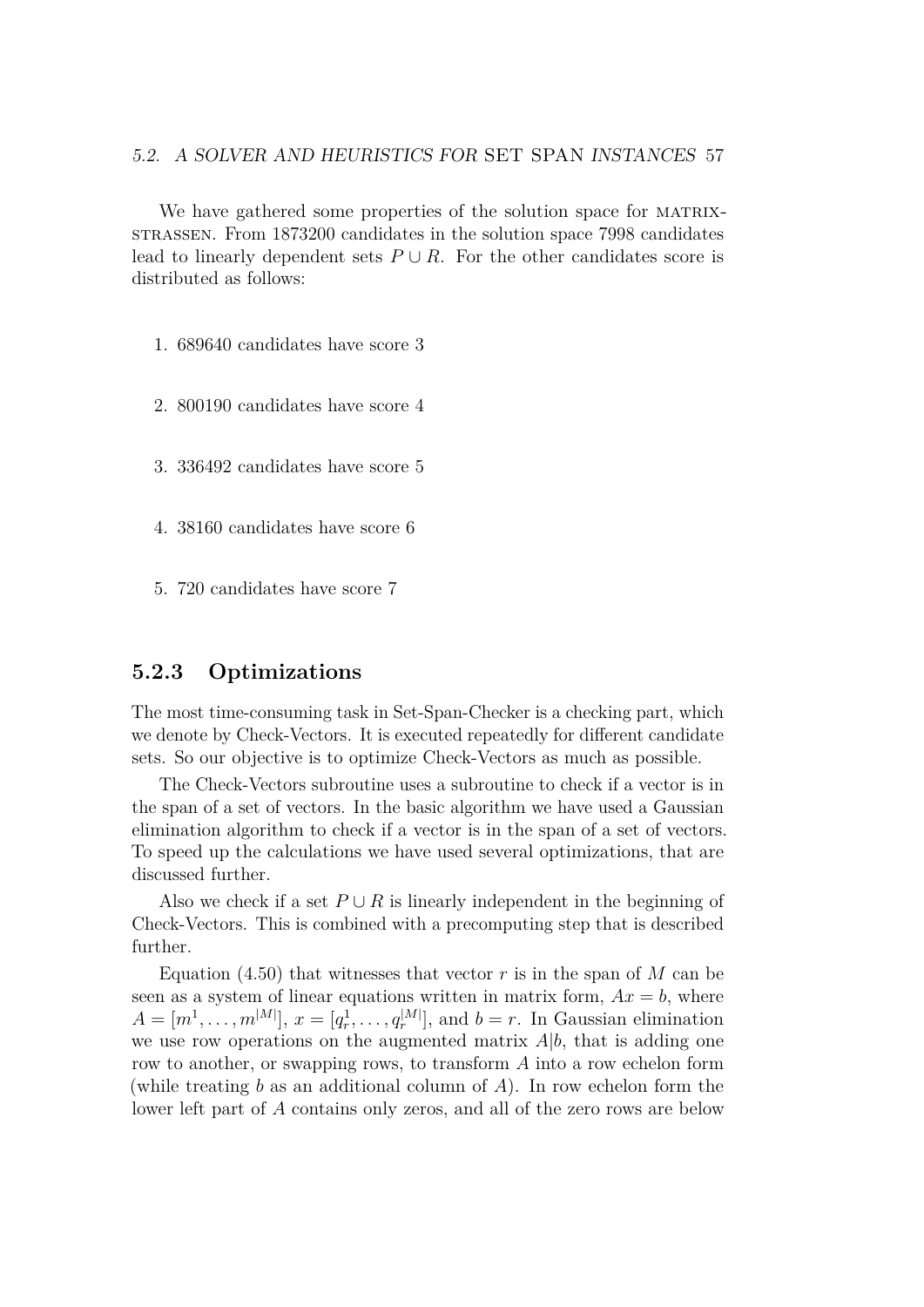the non-zero rows:

| $A_{1,1}$      |   | $A_{1,2}$ $A_{1, M -1}$                    | $A_{1, M }$   |       |
|----------------|---|--------------------------------------------|---------------|-------|
| $\overline{0}$ |   | $A_{2,2}$ $A_{1, M -1}$                    | $A_{1, M }$   |       |
|                |   |                                            |               |       |
|                | 0 | $\ldots$ $A_{ M -1, M -1}$ $A_{ M -1, M }$ |               |       |
|                |   |                                            | $A_{ M , M }$ | (5.1) |
|                |   |                                            |               |       |
|                |   |                                            |               |       |
|                |   |                                            |               |       |
|                |   |                                            |               |       |

To check whether *b* is in span of *M* we need to check if elements of *b* that lie in all-zero rows of A (rows from  $|M| + 1$  to k) are equal to zero.

#### <span id="page-63-0"></span>**Preprocessing**

Because Gaussian elimination is executed a lot of times for each candidate set, we have tried to make it as fast as possible. We need to check if a vector is in the span of a set of vectors in two places in Check-Vectors. The first place is when we check each vector *v* from *M* for being in the span of  $P \cup R$ . The second place is when we check a vector  $v \in span(P \cup R)$  for being in the span of  $\dot{M}$ . In both cases a lot of different vectors can be checked for being in the span of the same set of vectors. Thus, we can try to find which work we can do once for a fixed set of vectors, and thus a fixed matrix *A* (when we consider an equation  $Ax = b$  for different *b*).

At first, we have decided to precompute the steps of Gaussian elimination, that is to remember each row operation properties, such as row indices, in a data structure. Since row operations do not depend on a vector *b* it is possible to do it once for a matrix *A* and then apply the recorded operations on each of different vectors *b*. That gave us a substantial speedup.

Then, we have tried another algorithm to determine whether a vector *r* is in the span of M. If we consider the corresponding matrix equation  $Ax = b$ , we note that column operations (that is adding one column to another, or swapping them) change the corresponding set of vectors, but such set will be a basis of the  $span(M)$  (otherwise the original set would be linearly dependent, which is a contradiction). So we can use column operations to transform  $A$  into  $A'$  in a way that make  $|M|$  rows in  $A'$  having all elements equal to 0 except for one, such that every column has a corresponding row with 1 at this column's index. That is

<span id="page-63-1"></span>
$$
\forall j = 1, ..., |M|, \exists i_j, 1 \le i_j \le k : \n A'_{i_j, j} = 1, A'_{i_j, l} = 0, l = 1, ..., |M|, l \ne j.
$$
\n(5.2)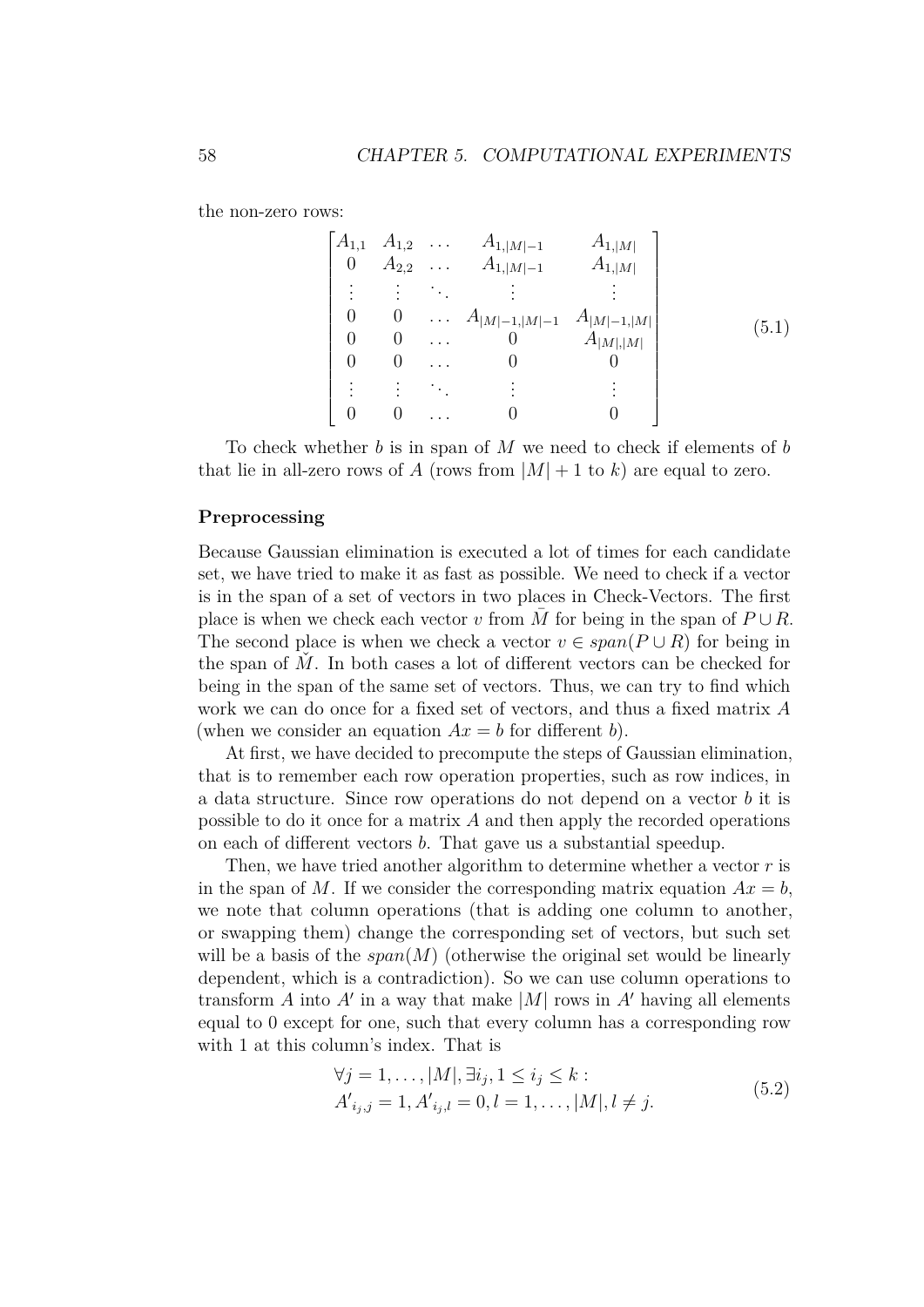#### 5.2. A SOLVER AND HEURISTICS FOR SET SPAN INSTANCES 59

Thus, for a vector  $b$  we can calculate a vector  $b'$ :

$$
b' = \sum_{j=1}^{|M|} A'_j \cdot b_{i_j},
$$
\n(5.3)

where  $i_j$  is taken from the equation [\(5.2\)](#page-63-1), and  $A'_j$  is a column *j* of the matrix *A*<sup> $\prime$ </sup>. If  $b = b'$  than *b* is in the span of columns of *A*<sup> $\prime$ </sup>, and thus in the span of columns af *A*, which we wanted to check.

For that algorithm we also can remember each column operation properties — column's row indices  $i_j$  — in a data structure. Since column operations do not depend on a vector *b* it is possible to do it once for a matrix *A* and then use the recorded indices with each of different vectors *b*, using only  $O(k|M|)$  operations. Also, when a new vector is added to M, it takes only  $O(k|M|)$  operations to transform the matrix  $A'$  into  $A''$  that satisfies [\(5.2\)](#page-63-1), thus also updating the structure. Therefore, the complexity of this implementation of Check-Vectors is  $O(f^2k + n(fk + fk) ) = O(nfk)$ , because  $f \ll n$ . In the complexity formula the first term  $fk$  corresponds to checking if a vector *v* is in  $P \cup R$ , the second term *fk* corresponds to checking if *v* is in  $\dot{M}$ , and the third term  $fk$  corresponds to updating of  $\dot{M}$ matrix structure. That means, we have improved the worst case complexity of the Check-Span-Fast algorithm a little, making it equal to  $O(\binom{n}{f}$ *f*−*s*  $n f k$ 

The second approach of precomputing was faster in practice.

#### **Bit checks**

Before calculation of  $b'$  and comparing it to  $b$  we do one additional check to discard vectors that are not in span of *M*. In precomputing step we compute negation of logical or of all vectors from *M*:

$$
M_{NOR} = \neg \bigcup_{v \in M} v. \tag{5.4}
$$

Then, for an arbitrary vector *v*, if  $M_{NOR} \wedge v$  has at least one bit equal to 1 then *v* does not lie in span of *M*. Indeed, such one at some index *i* means that all of vectors from *M* has zeros at this index and *v* has one at this index. Any vector in the span of *M* has therefore zero at index *i* and thus *v* is not in the span of *M*.

This check speeds up computations by nearly 50 percent.

#### **Caching of Check-Vectors results**

We have added a cache that stores results of Check-Vectors, so if does not compute everything again for the same candidate. It was implemented using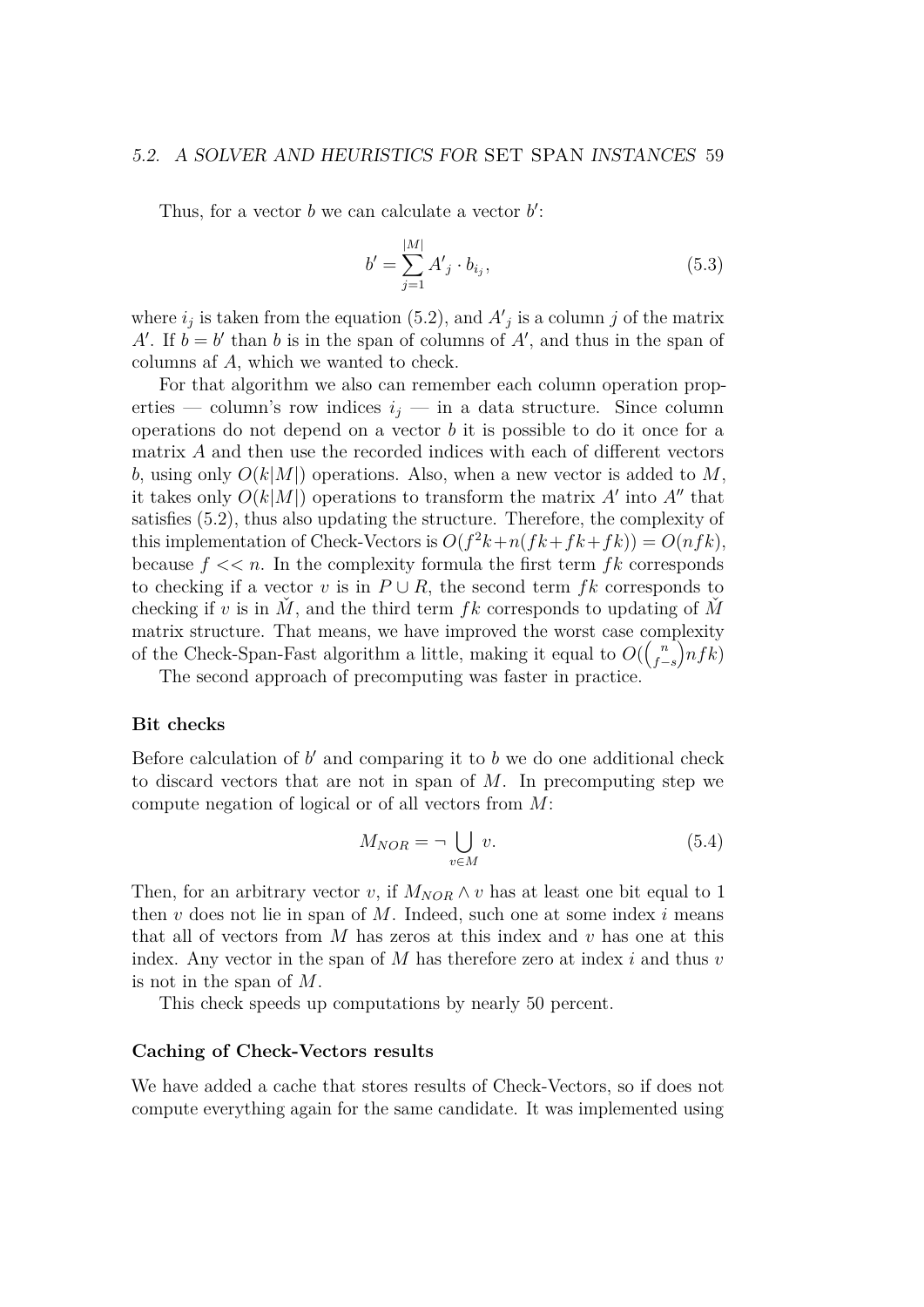a map C++ structure, and gave a slight improvement in rare cases when the same candidate was checked again.

#### **Optimizations that didn't work**

We have tried also to check first for number of  $1$ 's in vectors  $b'$  and  $b$  before comparing them (since we can precompute that function for all vectors in *M*¯ during initialization of the program), but that did not give any significant speed up.

We also have tried to use memoization by storing already calculated sums b' for different tuples  $(b_{l_1}, \ldots, b_{l_{|M|}})$ , but this also didn't give any significant speed up.

We have tried also to store a number of additional bits in all vectors, such that each bit is a linear combination of other bits of the same vector, and such combination is the same for all *k*-dimensional vectors we work with. We used these vectors just like the original ones, except that during comparison of  $b'$  and  $b$  we first checked these additional bits, and if they were the same, only then we checked original bits. If original vectors are not the same, than there is some probability that additional parts are not the same, but if original vectors are equal than additional part is always equal. However, this technique also didn't improve the computation speed.

#### <span id="page-65-0"></span>**5.2.4 Ideas for possible improvements**

For the Check-Span-Fast algorithm, its implementation Set-Span-Checker and heuristics discussed above, one could try to improve them as follows:

- Try another score function. Maybe a function with a greater range of values, so there is less chance to stuck in a plateau.
- Try another neighbourhood type. For example, changing two coefficients instead of one. That will lead to a bigger neighbourhood for a candidate (at most  $168 \cdot 168 = 28224$  neighbours, long time to check but more chance to find a better score). Or, change one coefficient at most for each of the factor cubes, so then we have at most  $7 \cdot (9^3 - 1) = 3584$ neighbours.
- Try other metaheuristics, such as simulated annealing, tabu search, genetic algorithms, etc.
- Try to research whether it is possible to take into account symmetry of cubes.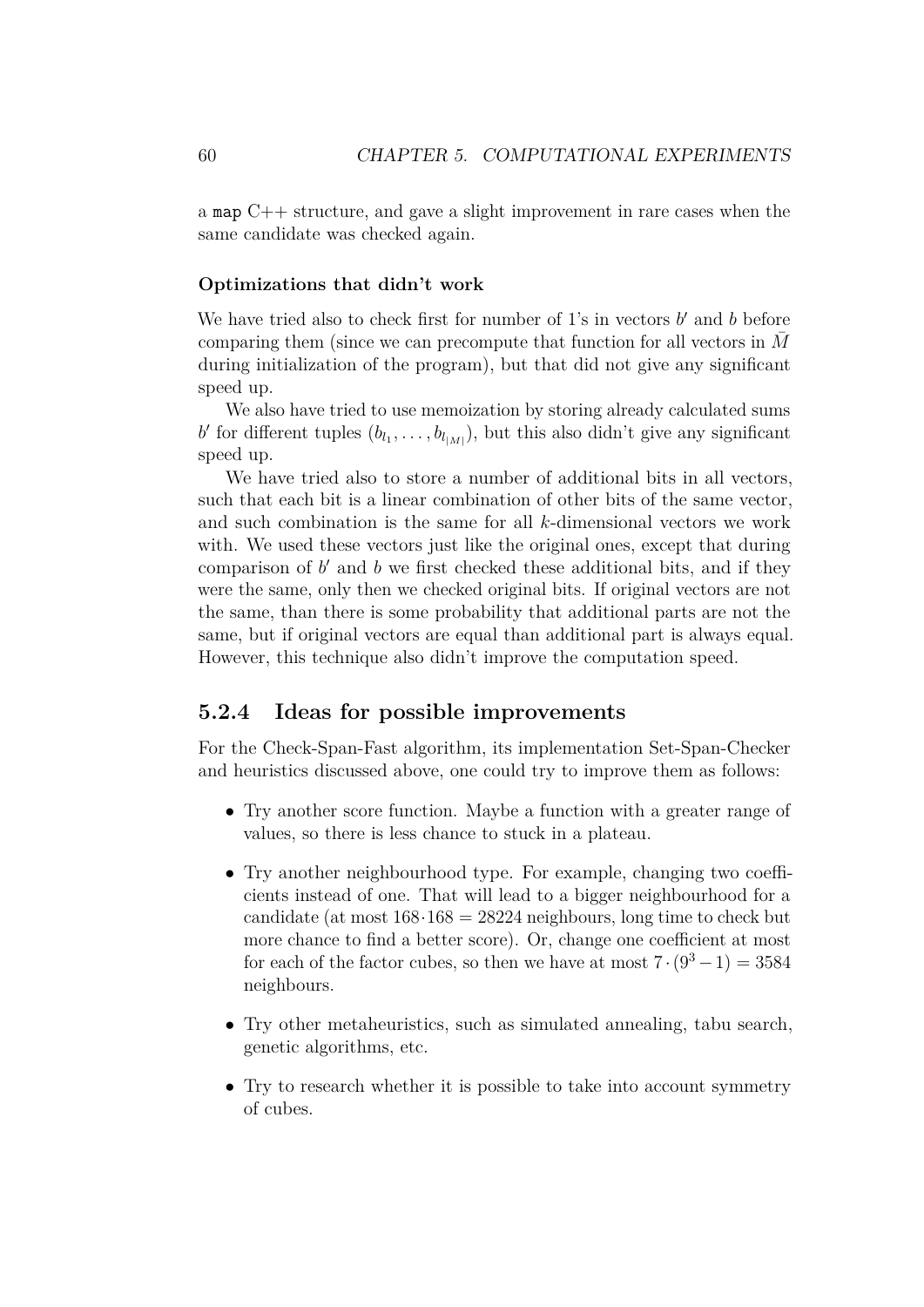• Heuristically limit solution space for CUBE-STRASSEN, by seeking similarities with more studied solution space of MATRIX-STRASSEN.

## <span id="page-66-0"></span>**5.3 Notes on programs correctness**

The source codes of the programs described above can be found on the following webpages:

- <https://github.com/nasedil/checkspanfast>: the repository of the Set-Span-Checker and the heuristics.
- <https://github.com/nasedil/strassen-sat-cube>: the repository of the SAT formulation generators.

Although we cannot be certain about the correctness of the Set-Span-Checker program and the heuristics, we believe that there is a low probability of serious mistakes or bugs in them. In case of matrix-strassen we have done some testing to see if results were actually a variants of the Strassen's algorithm, like checking manually several results, and automated testing using several different algorithms for checking if a vector is in a span of a set of vectors, an comparing their results. For cube-strassen we have tried to triple check that all generalizations in code are a proper generalisations of the matrix-strassen case. Still, there could be some bugs related to memory management, since C++ does not have automatic memory management. A parallel code is quite trivial, so it is unlikely to be a trouble in that part of program. In SAT formula generator we have tested all our boolean formula transformations for correctness, and manually checked several results of SAT-solver output for MATRIX-STRASSEN that it was actually a variant of Strassen's algorithm. And again, we triple checked the CUBE-STRASSEN code for correctness.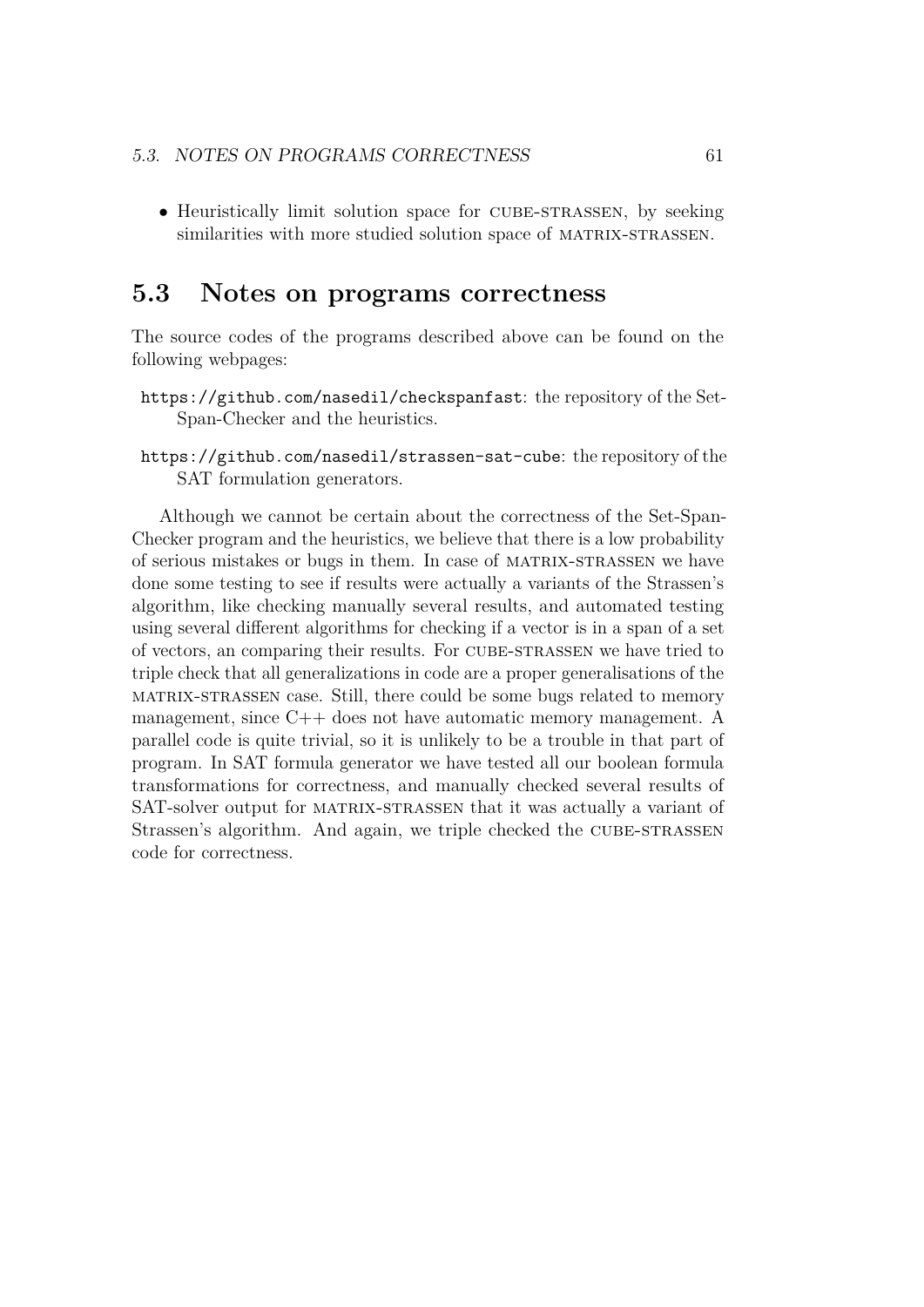## <span id="page-67-0"></span>**Chapter 6**

# **Conclusions**

In this thesis we studied MAX-2SAT and MAX-3SAT problems and non-trivial algorithms for them, defining the auxiliary CUBE MULTIPLICATION problem. We have showed how an  $O(n^{4-\epsilon})$  algorithm for CUBE MULTIPLICATION would imply a faster than naive  $\hat{O}^*(2^{n(1-\frac{\epsilon}{4})})$  algorithm for MAX-3SAT. For this we have defined a new problem, CUBE MULTIPLICATION.

In our attempt to find a faster than naive algorithm for CUBE MULTIPLI-CATION we have done the following:

- defined the SET SPAN problem;
- explained SAT solver formulations for two instance of the problem of finding a better recursive matrix multiplication and cube multiplication algorithms;
- implemented and explained the programs in Python for generating SAT solver formulations;
- explained the fast algorithm for SET SPAN
- implemented and explained the fast algorithm for  $SET$  SPAN in  $C++$ ;
- implemented in  $C++$  and explained several heuristics for MATRIXstrassen and cube-strassen;
- conducted and explained several computational experiments.

Although we didn't manage to find an  $O(n^{4-\epsilon})$  Strassen-like algorithm for cube multiplication, our algorithms and code may possibly be improved and reused to further attack the problem. We also showed how it is possible to discover variants of Strassen's algorithm using the proposed approaches and their implementation.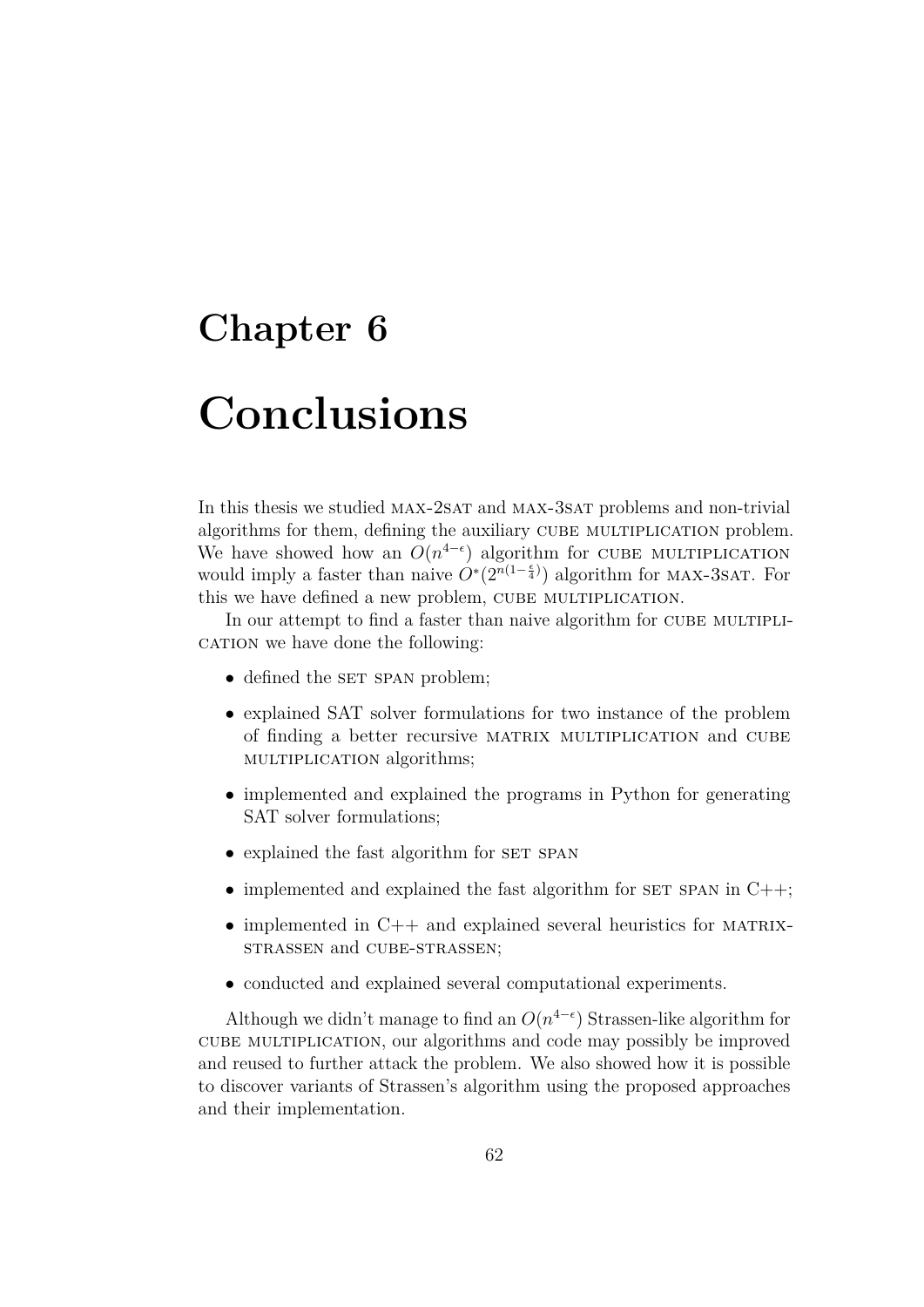## <span id="page-68-0"></span>**6.1 Future research**

One could possibly generalize the approach we have used for MAX-3SAT algorithm to max-*k*sat with larger values of *k*. It could involve a similar operation to matrix multiplication and cube multiplication, but on *k k*-dimensional arrays.

One can experiment with SAT encodings and SAT solvers, as proposed in section [5.1.2](#page-58-0) on page [53.](#page-58-0)

One can further improve the solver we have developed for SET SPAN, as proposed in section [5.2.4](#page-65-0) on page [60.](#page-65-0)

One can also try to make an Integer Linear Programming (ILP) formulation for cube-strassen and try to solve it available ILP solvers.

Another approach would be to analyse cube multiplication operation from mathematical point of view. For that a good starting point would be to read articles about matrix multiplication and algorithms for matrix multiplication.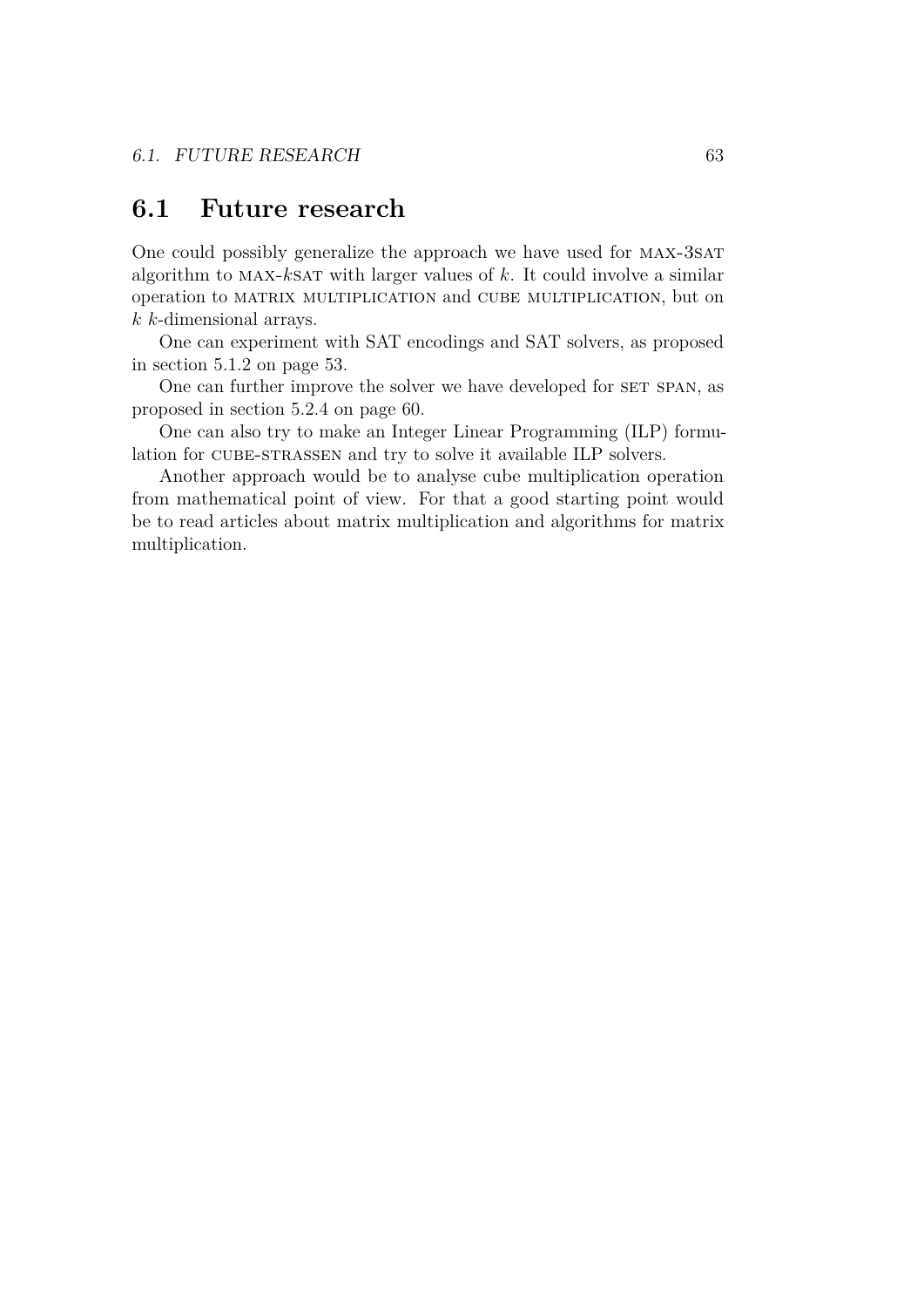# **Bibliography**

- <span id="page-69-11"></span><span id="page-69-0"></span>Armin Biere. Yet another local search solver and lingeling and friends entering the sat competition 2014. *SAT COMPETITION 2014*, pages 39–40, 2014.
- <span id="page-69-10"></span>Magnus Björk. Successful sat encoding techniques. *JSAT Addendum*, 2009.
- <span id="page-69-5"></span>Stephen A Cook. The complexity of theorem-proving procedures. In *Proceedings of the third annual ACM symposium on Theory of computing*, pages 151–158. ACM, 1971.
- <span id="page-69-3"></span>Sanjoy Dasgupta, Christos H Papadimitriou, and Umesh Vazirani. *Algorithms*. McGraw-Hill, Inc., 2006.
- <span id="page-69-2"></span>Fedor V Fomin and Dieter Kratsch. *Exact exponential algorithms*. Springer Science & Business Media, 2010.
- <span id="page-69-1"></span>François Le Gall. Powers of tensors and fast matrix multiplication. *arXiv preprint arXiv:1401.7714*, 2014.
- <span id="page-69-8"></span>Michael R Garey, David S. Johnson, and Larry Stockmeyer. Some simplified np-complete graph problems. *Theoretical computer science*, 1(3):237–267, 1976.
- <span id="page-69-9"></span>Nathan Jacobson. *Basic algebra I*. Courier Corporation, 2012.
- <span id="page-69-7"></span>Richard M Karp. *Reducibility among combinatorial problems*. Springer, 1972.
- <span id="page-69-4"></span>Jon Kleinberg and Éva Tardos. *Algorithm design*. Pearson Education India, 2006.
- <span id="page-69-6"></span>Melven R Krom. The decision problem for a class of first-order formulas in which all disjunctions are binary. *Mathematical Logic Quarterly*, 13(1-2): 15–20, 1967.